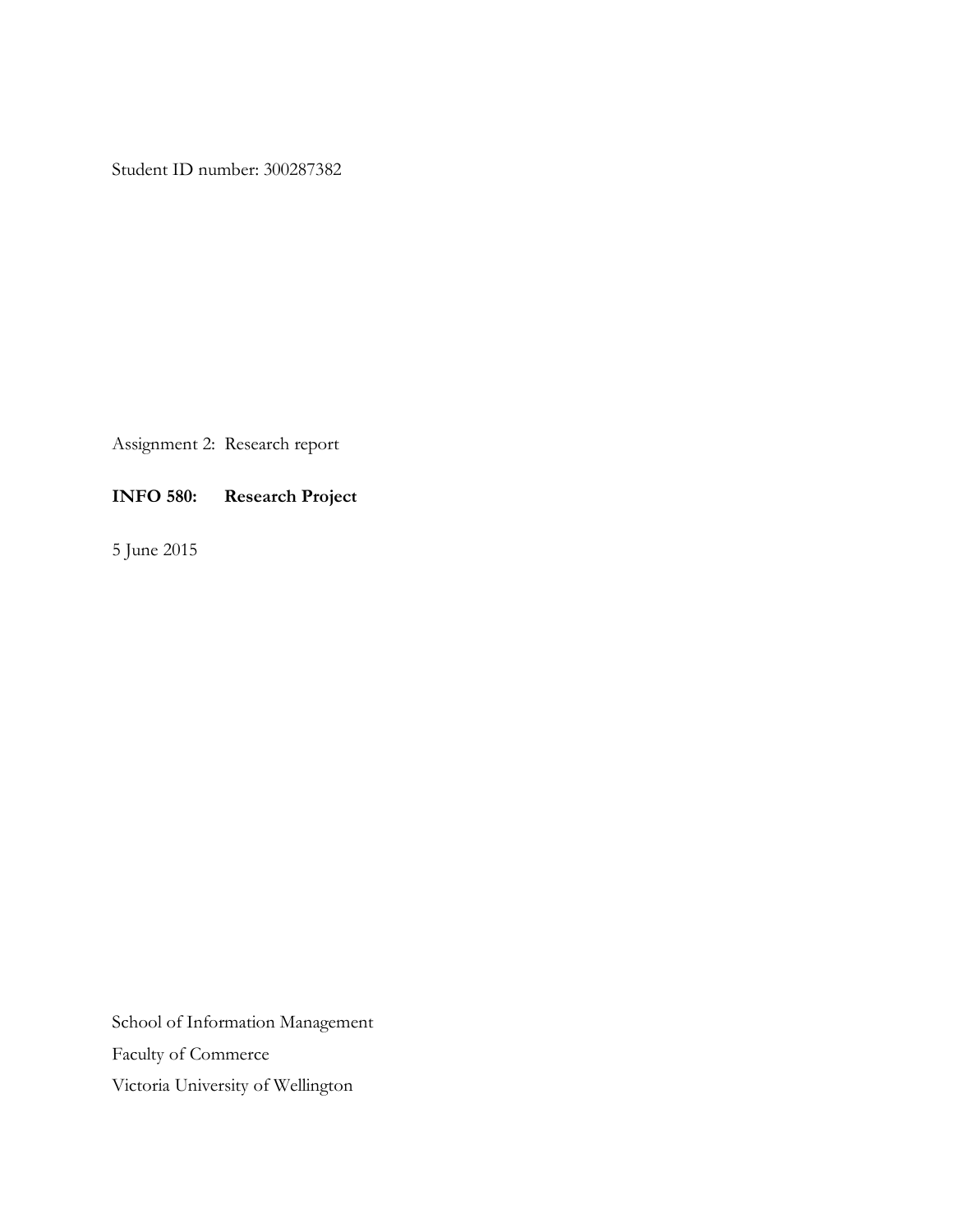# **Whāia te mātauranga - How are research libraries in Aotearoa New Zealand applying Ngā Ūpoko Tukutuku / the Māori Subject Headings and offering them to users?**

**by**

# **Melissa Bryant**

Submitted to the School of Information Management,

Victoria University of Wellington

in partial fulfilment of the requirements for the degree of

Master of Information Studies

*June 2015*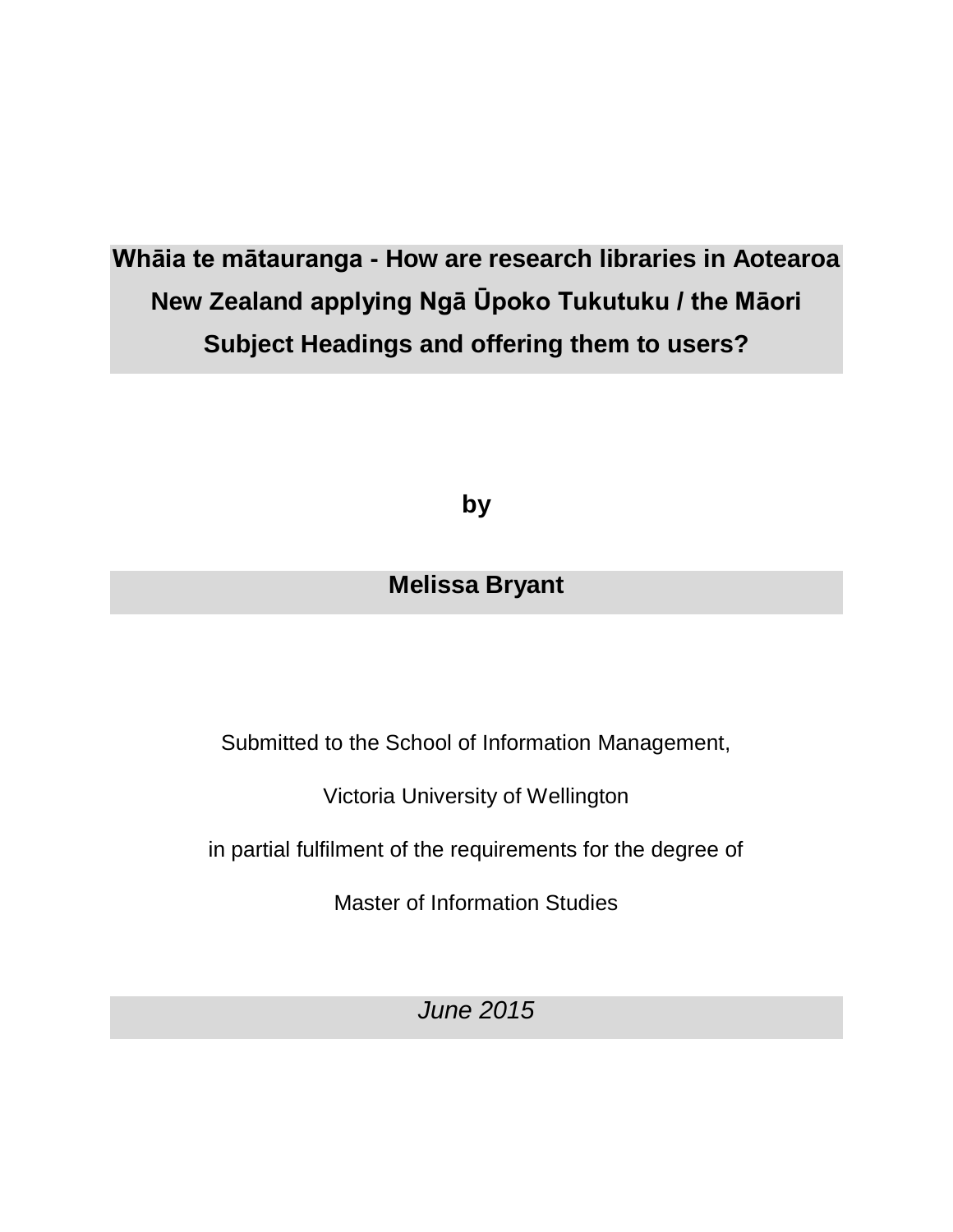**INFO 580 research project report**

**Whāia te mātauranga** 

-

**How are New Zealand research libraries applying Ngā Ūpoko Tukutuku / the Māori Subject Headings and offering them to users?**

**Melissa Bryant**

**Master of Information Studies, School of Information Management Victoria University of Wellington**

**5 June 2015**

*Whāia te mātauranga hei oranga mō tātou.* Seek after learning for the wellbeing of all.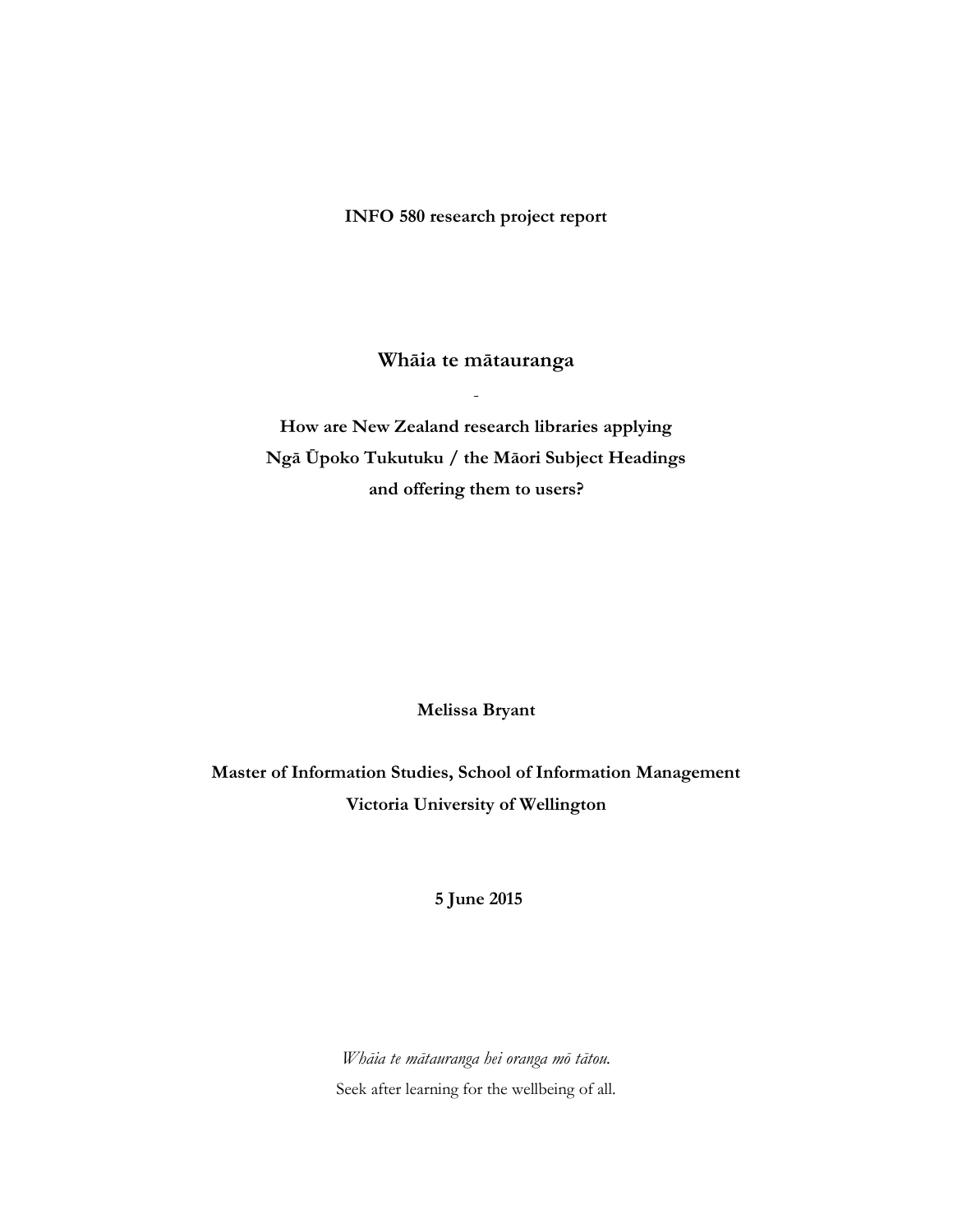### **Acknowledgements**

### *Ehara taku toa i te toa takitahi, engari he toa takitini.*

My strength is not the strength of one alone; it is the strength of many.

Ko te mea tuatahi, ka nui ngā mihi ki a koutou, ngā kaiwhakauru, ngā kaiārahi, ngā tāngata e tautoko mai ki te rangahau nei. I must begin by thanking all those who have guided, supported and contributed to this small research project.

Ki ngā kaihautū me ngā kaimahi o Ngā Ūpoko Tukutuku, o mua, o tēnei wā tonu – tēnā koutou e ngā rangatira. My grateful thanks go to all those within Te Whakakaokao/the Māori Subject Headings Working Group, the Māori Subject Headings Governance Group, and the Te Ūpoko o te Ika rohe/region of Te Rōpū Whakahau, who have so graciously offered their encouragement and advice, and to those whom I never met, who were striving to improve information equity through the Māori Subject Headings project for years before I ever worked in a library.

Ki ngā kaitiaki kōrero nāna tēnei mahi rangahau i tautoko, tēnā koutou. Many thanks to the librarians who shared their precious time, expertise and stories with me during this research.

Ki ngā tāngata whenua o ngā motu, o Te Wai Pounamu me Te Ika a Māui – tēnā koutou. I acknowledge the peoples of the South Island, where I was raised, and the North, where I worked on this research. Ki ngā tūpuna o tōku whānau kua tae mai i tawhiti, tēnā tātou. I acknowledge my own ancestors, who came to these islands from some other little islands and one very big one on the other side of the world around 150 years ago, and have been learning to live here ever since.

Ki ōku kaiako, ki ōku pūkenga, tēnā koutou. I acknowledge the lecturers and administrators of the School of Information Management of Victoria University who have helped to make this project a reality, as well as our indefatigable senior tutor Kathryn. Special thanks for the enthusiasm and positivity of my supervisor Dr. Sydney Shep, who can always see a way forward.

Otirā, i ngā mea katoa, ki tōku whaiāipō, arā ko tōku poutokomanawa. And lastly I thank my brilliant, hilarious, and very patient Amos, who aids and exacerbates my addiction to learning and supports me in all things. Ok, *now* we can spend some time properly planning the wedding.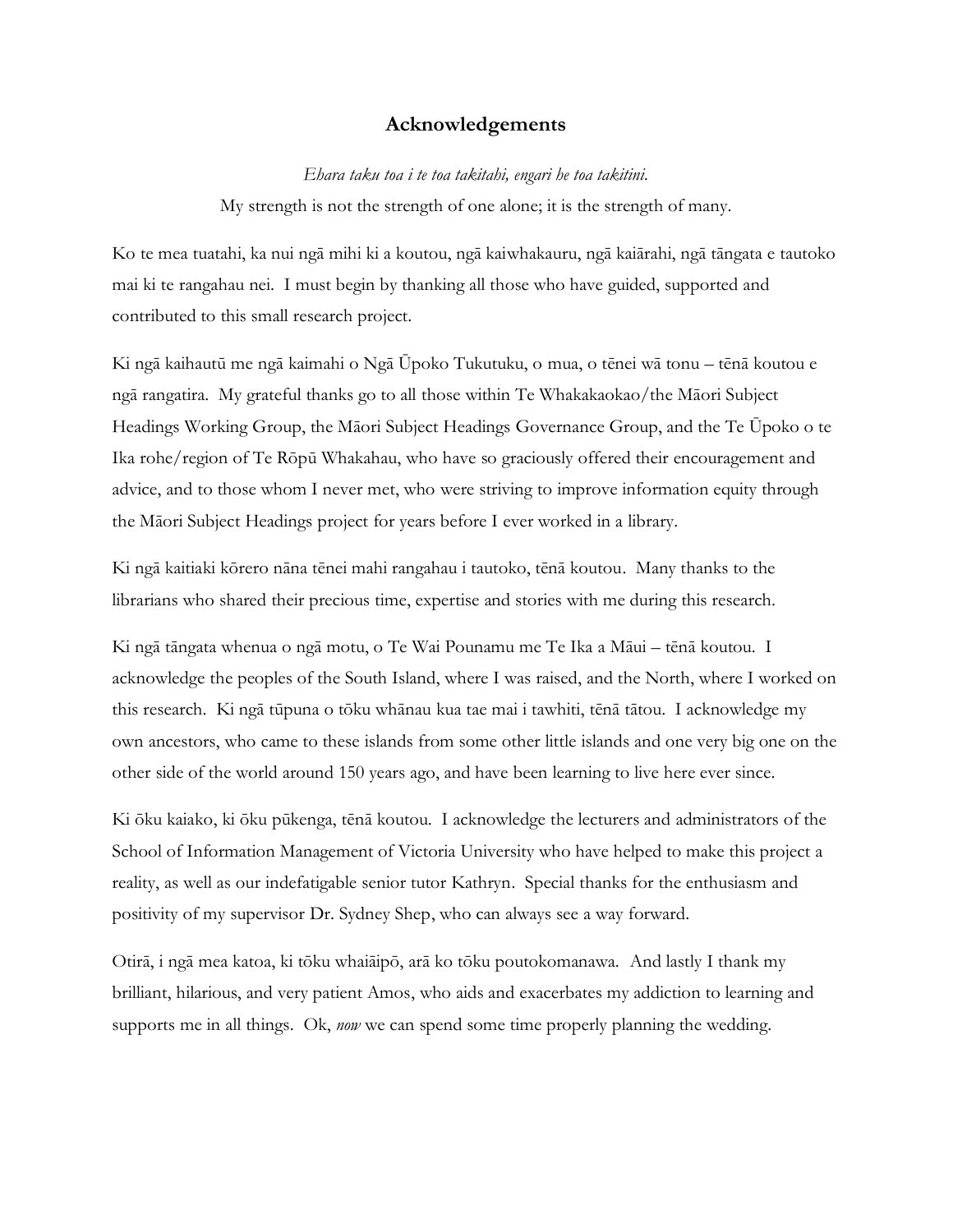## **Table of Contents**

| Abstract                                                   | $\mathbf{1}$ |
|------------------------------------------------------------|--------------|
| <b>Research problem</b>                                    |              |
| Literature review                                          |              |
| <b>Theoretical framework</b>                               | 7            |
| Research question and implications for research design     | 10           |
| <b>Study objectives</b>                                    | 12           |
| Definitions of key terms                                   | 12           |
| Methodology                                                | 13           |
| Population and sample                                      | 13           |
| Ethical considerations                                     | 14           |
| Limitations and delimitations                              | 15           |
| Data collection                                            | 16           |
| Data analysis                                              | 17           |
| <b>Results and discussion</b>                              |              |
| Conclusions                                                | 30           |
| References                                                 | 35           |
| Appendix 1. Research question and sub-questions            |              |
| Appendix 2. The "long list" of research questions          | 45           |
| Appendix 3. Participant information sheet and consent form |              |
| Appendix 4. Interview schedule                             |              |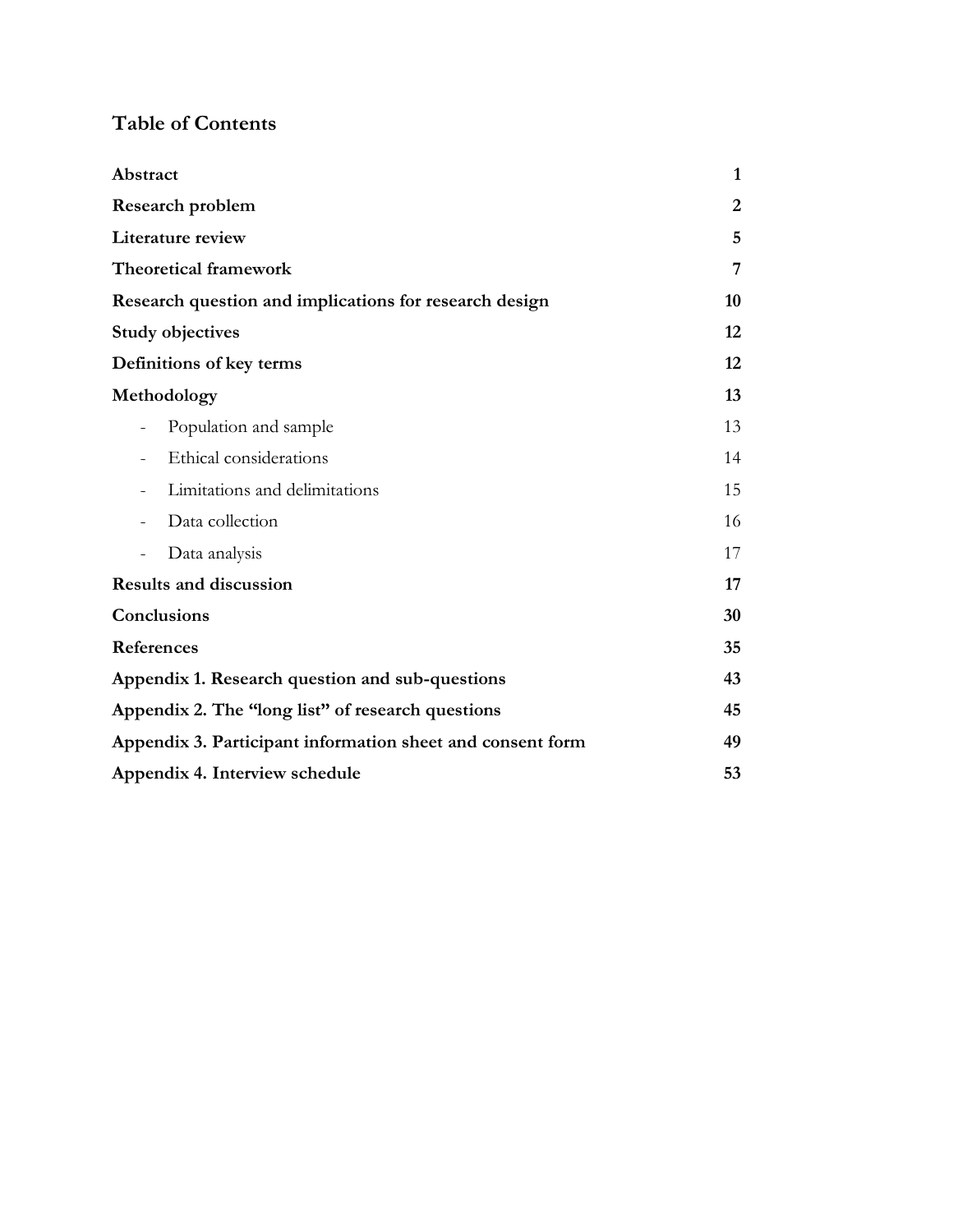## **Abstract**

Ngā Ūpoko Tukutuku/the Māori Subject Headings (MSH) were released in 2006, with the aim of "provid[ing] a structured path to subjects that Māori customers can…use to find material in libraries…using terms familiar to Māori and arranged in a hierarchy that reflects the Māori view of the world". The project is a world leader and internationally well-regarded, but very little literature has been published evaluating the uptake and use of the MSH.

I talked with staff in wānanga, university, public, and special libraries, to explore how research libraries are applying the MSH and offering the MSH to their users, when adding metadata, providing reference and research services, or supporting library users to search independently.

Libraries employed diverse approaches tailored to their specific users, but participants consistently emphasised the importance of the MSH, advocated for further development of the thesaurus, and hoped for more training and information sharing between libraries.

Results are discussed in terms of four questions - What is working well? What could work better? What are the benefits of this work? What further questions do we need to answer?

Suggestions for further research include broader assessment of the actual and potential uptake of the MSH in libraries and other memory institutions, discussion with library users, and consideration of the future development of the MSH.

## **Keywords**

[Mātauranga](http://mshupoko.natlib.govt.nz/mshupoko/tr807.htm) [Whare pukapuka](http://mshupoko.natlib.govt.nz/mshupoko/tr3589.htm) [Iwi taketake](http://mshupoko.natlib.govt.nz/mshupoko/tr3414.htm) [Libraries and indigenous peoples](http://lccn.loc.gov/sh2014001583) [Maori \(New Zealand people\) and libraries](http://id.loc.gov/authorities/subjects/sh95010034) [Biculturalism-](http://id.loc.gov/authorities/subjects/sh85013889)-New Zealand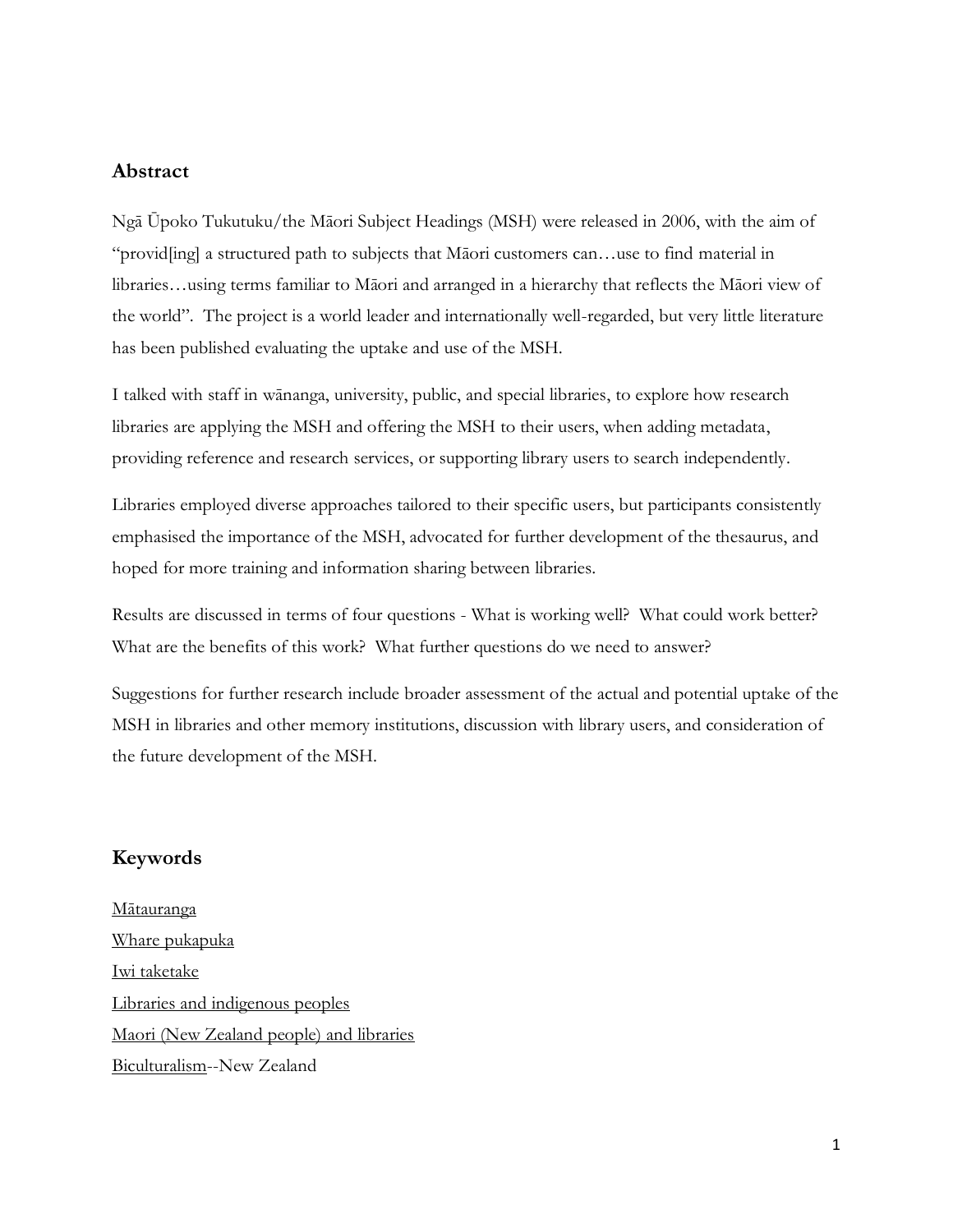### **Research problem**

Ngā Ūpoko Tukutuku/the Māori Subject Headings (MSH) were released in 2006, through collaboration between LIANZA (the Library and Information Association of New Zealand - Aotearoa), Te Rōpū Whakahau ("the leading national body that represents Māori engaged in culture, knowledge, information, communication and systems technology in Aotearoa New Zealand" - Te Rōpū Whakahau, 2015a), and the National Library of New Zealand; and are periodically updated (Te Whakakaokao, 2013).

The aim of the MSH is to "provide a structured path to subjects that Māori customers can…use to find material in libraries" by providing "subject access…using terms familiar to Māori and arranged in a hierarchy that reflects the Māori view of the world" (Paranihi, 2013). This is in contrast to other subject heading systems such as the Library of Congress Subject Headings (LCSH), which may limit access to materials by labelling them with misleading, offensive, unfamiliar and/or insufficiently specific terms (Amey, 2012; Coleman & Marshall, 2014; East et al., 2007; Irwin & Katene, 1989; Simpson et al., 2005; Tobin, n.d.; Webster & Doyle, 2008).

Examples of such obstructively inaccurate description are well documented. During advance planning of the MSH, a hui participant in Simpson et al.'s 2005 study pointed out that "all of our stories get called 'Myths and Legends', but . . . a lot of that is about whakapapa . . . they're not myths at all" (p. 50). Whakapapa, sometimes translated into English as "genealogies", are extended conceptual networks which link together people and things within the physical and spiritual world in mnemonic systems of attributes and causal connections which are of real practical significance in guiding daily behaviour (Barlow, 1991, p. 173; Ka'ai et al., 2004, p.15; Moorfield, 2003; Simpson et al., 2005, pp. 28-29). Another participant recalled that the book "The Rhythm of Life and Poi" by Ngāmoni Huata had been assigned an LCSH subject heading with the suffix "antiquities" (p. 53), a surprising choice to describe an art form and a method of memorising and communicating which is very much alive today. Amey (2012) cited "mana whenua" as another concept with no good match in the LCSH –

. . . the LC heading for 'Land tenure' has quite a separate meaning from 'Mana whenua' which has the English scope note [in the MSH] "Customary law relating to the iwi/tribe's connection, ownership rights and role of stewardship to a particular area of land."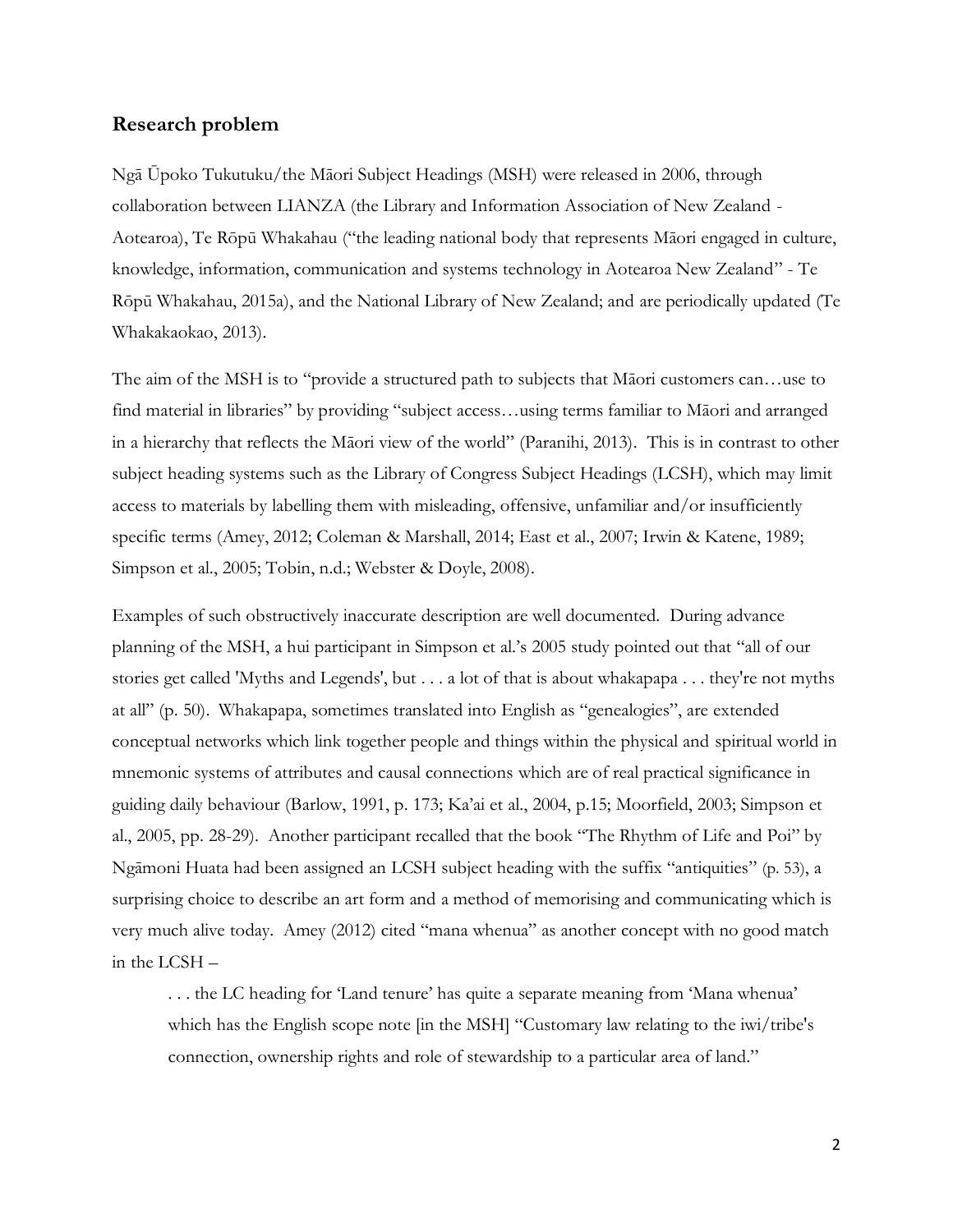Mana whenua differs from Western "land tenure" in many ways – for example, neighbouring groups of people may be linked through mana whenua by overlapping interests in and responsibilities over various resources in an area, rather than being divided by exclusive rights to the use of separate pieces of land (Ka'ai et al., 2004, pp. 54-56). As another participant in Simpson's planning hui tactfully pointed out, concepts do not always translate simply and successfully across cultures – "that other language is not necessarily the same thing" (p. 54).

The MSH were created to address this problem, as one answer to the question so aptly worded by Tikao (Tikao & Frean, 2013): "What can we do to ensure Māori can open our doors with their own key?". The story is often said to begin in 1989, when Irwin & Katene noted in their classic paper (1989, p. 18) that under existing classification systems, "to find knowledge in a library you [had] to think Anglo-American . . .". A thesaurus named He Puna Kupu Māori, or "Kupu", was released in 1994 after four years of preparation, and was primarily used for indexing within the National Library. Certain other libraries also developed their own in-house vocabularies to enhance subject access. After Szekely & NZLIA (1997) confirmed the need for broader nationwide use of Māori subject headings, Te Rōpū Whakahau and LIANZA began to scope and plan a new thesaurus. The National Library added its strength to the project in 2003, and Simpson et al.'s 2005 report was instrumental in framing the actual construction of the resource. Then at last, the newborn Ngā Ūpoko Tukutuku / Māori Subject Headings thesaurus was presented in a "soft launch" in 2005, with an official launch in 2006 (De Barry, 1998; East et al., 2007; Lilley, 2013b; MacDonald & NZLIA, 1993; Murray & Barnett, 2007; Ta'ala, 2008; Taitoko, 2003; Te Rōpū Whakahau, 2015b; Te Whakakaokao, 2013; Todd, 1998).

The MSH are recognised as increasing the mana of libraries as well as library users (Paranihi, 2011b; Simpson et al., 2005), and participation in the project has provided opportunities for the National Library to take steps towards fulfilling its legislative mandate to support mātauranga Māori/indigenous knowledge systems (Macnaught, 2012). As the Waitangi Tribunal pointed out in its 2011 report "Ko Aotearoa Tēnei", all publicly owned agencies (including information organisations and memory institutions) have a responsibility to uphold the use of te reo Māori / the Māori language in their public-facing systems.

Fundamentally, there is a need for a mindset shift away from the pervasive assumption that the Crown is Pākehā, English-speaking, and distinct from Māori rather than representative of them. . . . Māori should be able to use their own language, given its official status, in as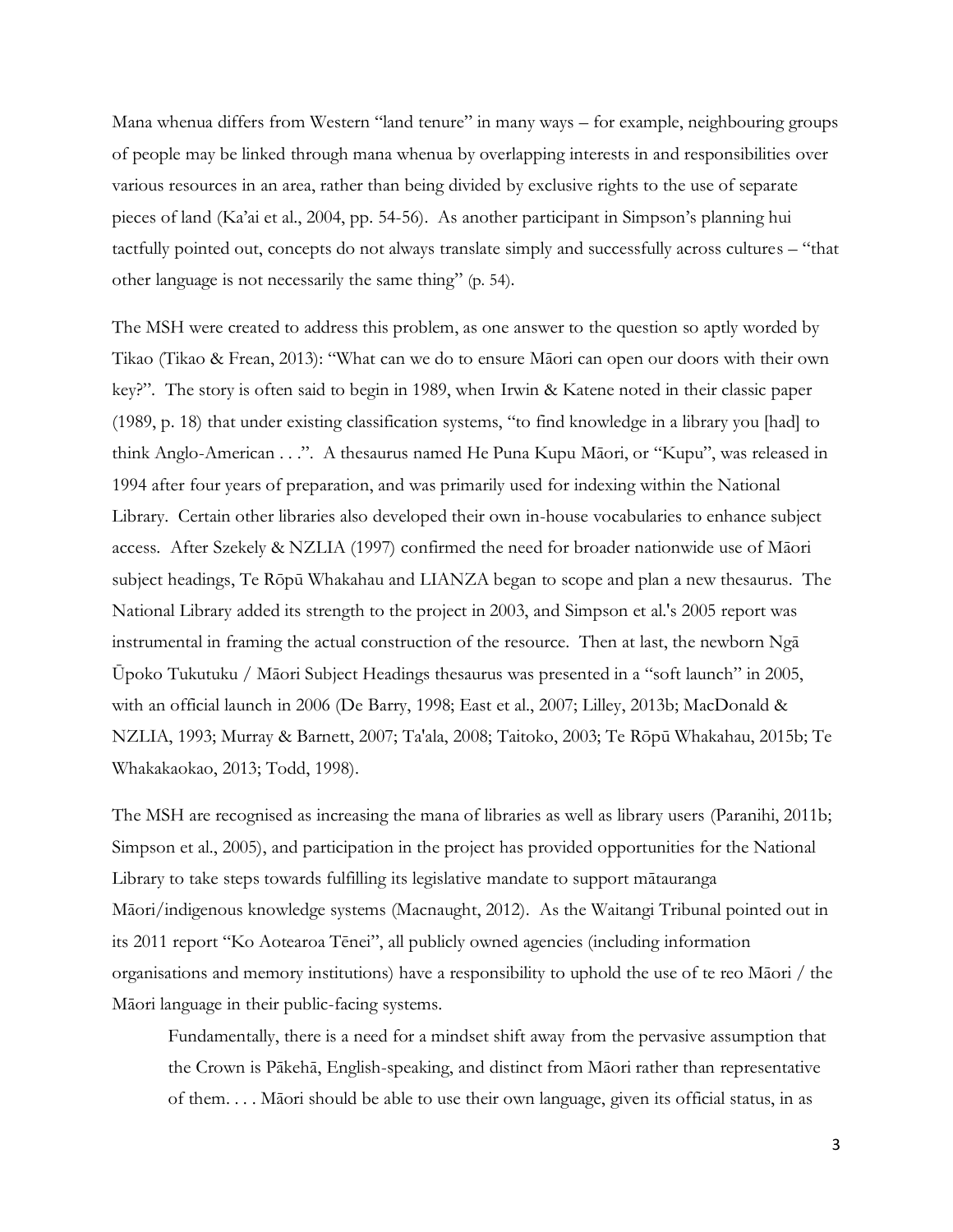many of their dealings with the New Zealand State as practicable – particularly since the public face of the Crown will often be a Māori one. (Waitangi Tribunal, 2011, p. 451)

Furthermore, the importance of the MSH is likely to escalate, as both the Māori population and the number of Māori people in higher education are increasing, indicating that the numbers of information seekers whose default search language and conceptual framework are Māori will also rise (Paewai & Reweti, 2014; Statistics New Zealand, 2013; Te Rōpū Whakahau, 2015a). One founding member of the team who constructed the MSH in 2005 is fondly remembered for sharing an enlightening story illustrating her own experience in this situation.

[T]he story she told was about a visit she made to the University . . . Library when she was studying te reo Māori . . . She was totally immersed in te reo and went to the library to find a resource on karakia for waka. She could not think of an appropriate English subject heading to search under, so . . . went back to her lecturer who advised her to start by using the subject heading for canoes*.* (personal communication from a participant in this study, 26 March 2015)

A similar story is also told about a family member of the same original team member, and the lesson learned is the same – even an information seeker who is fluent and highly educated in two languages and world views can struggle to switch into one while deeply engrossed in research endeavours in another.

However, the MSH benefit not only speakers of te reo Māori, but also New Zealand English speakers who may be unfamiliar with terms used in subject heading systems developed overseas (Paewai & Reweti, 2014). Furthermore, excellent information literacy for all information seekers must include an understanding of indigenous information issues (Bundy, 2004), so the Māori subject headings offer practical benefits for everyone.

During preparation for this study, I analysed search terms entered into one library's most popular search interfaces over two months. This analysis revealed that many searchers used terms which are included in the MSH but not in the LCSH, indicating that this library's application of MSH terms must have significantly improved the success of those searches. These terms included words which do not have direct translations into English, such as "korowai", "hongi", "tauparapara", and "Matariki", as well as words which are shared by te reo Māori and New Zealand English, such as "kawakawa" and "kūmara" (for which the LCSH uses "sweet potato", a term uncommon in New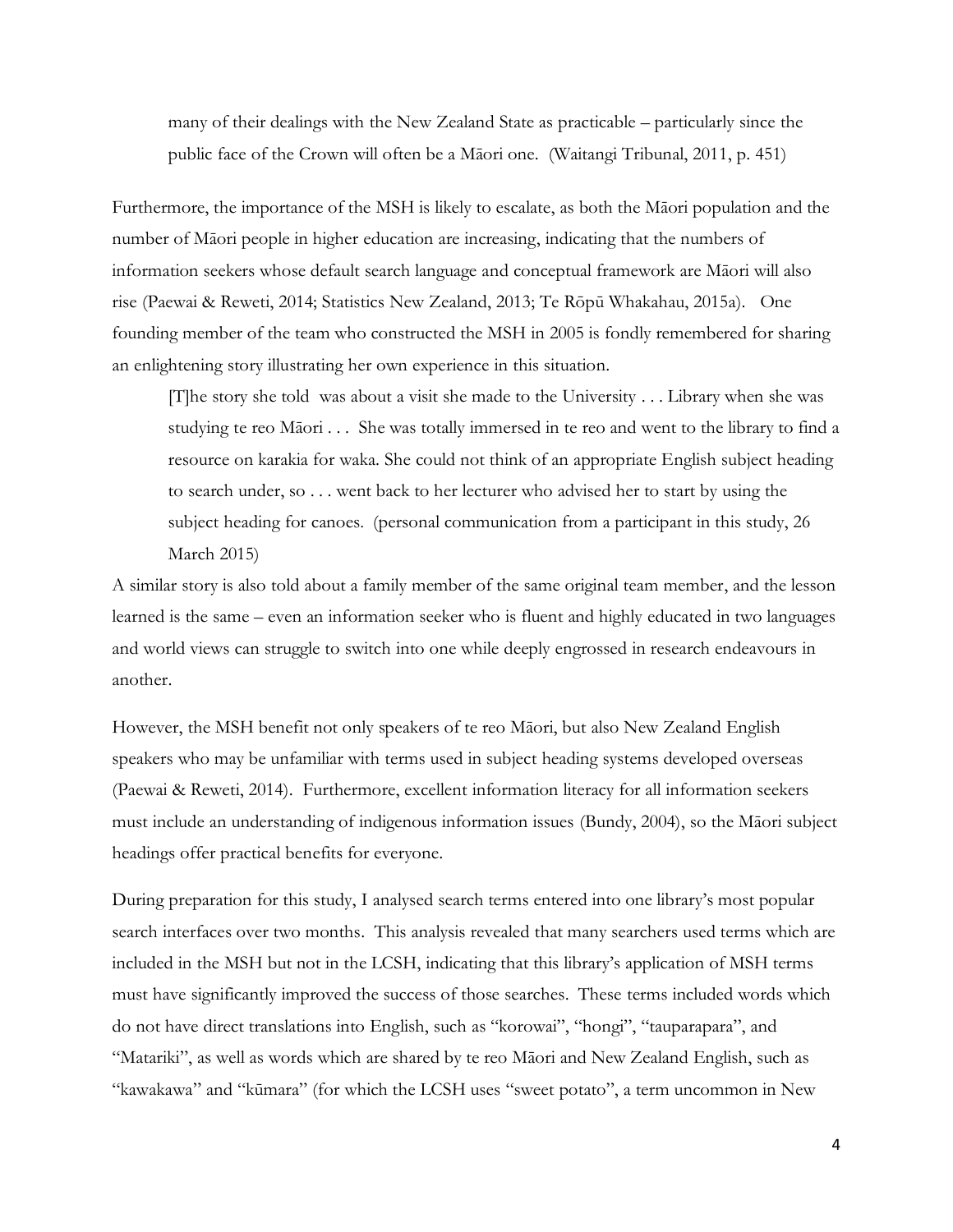Zealand English). These results underscore Paewai & Reweti's (2014) assertion that all New Zealanders stand to benefit from libraries' application of the MSH through improved discoverability and use of information resources.

Paranihi (2011a, 2011b) called for feedback on libraries' experiences with the subject headings, but a search of the Aotearoa New Zealand library literature reveals no studies examining this. Therefore, this research explored how some libraries are applying the MSH and offering the MSH to their users.

## **Literature review**

A literature search (via nzresearch.org, New Zealand Index, the Victoria University School of Information Management's research archive, the Victoria University Library's discovery software, Google, LIANZA publications and international library literature databases) found almost no research evaluating the uptake, application or effects of the MSH. What has been written about the MSH is as follows.

First and earliest were the sequence of papers documenting the research conducted before and during the development of the MSH (Garraway & Szekely, 1994; MacDonald & NZLIA, 1993; Szekely & NZLIA, 1997), culminating in Simpson et al.'s report (2005) which laid out proposed requirements for the project. Other writings during this time explained the development process of the MSH, and its relationship with its ancestor He Puna Kupu (De Barry, 1998; Garraway & Szekely, 1994; Māori Subject Headings Working Party, 2000, 2001; Todd, 1998).

These were followed by publications aimed at explaining the MSH and raising awareness of their availability among information professionals in Aotearoa New Zealand and among the international community of indigenous librarians (Amey, 2012; East, 2008; East et al., 2007; East & Staincliffe, 2007; Murray & Barnett, 2007; Morehu et al., 2009; Paranihi, 2011a, 2011b; Paewai & Reweti, 2014; Taitoko, 2003).

Praise for the MSH soon blossomed in the international literature on indigenous librarianship, where the MSH are cited as a positive example which can guide others who follow (Ghaddar & Caidi, 2014; Maina, 2012; Nicolas, 2003; Paranihi, 2013; Webster & Doyle, 2008). The international literature on problems with equity of subject access makes clear the importance of such initiatives,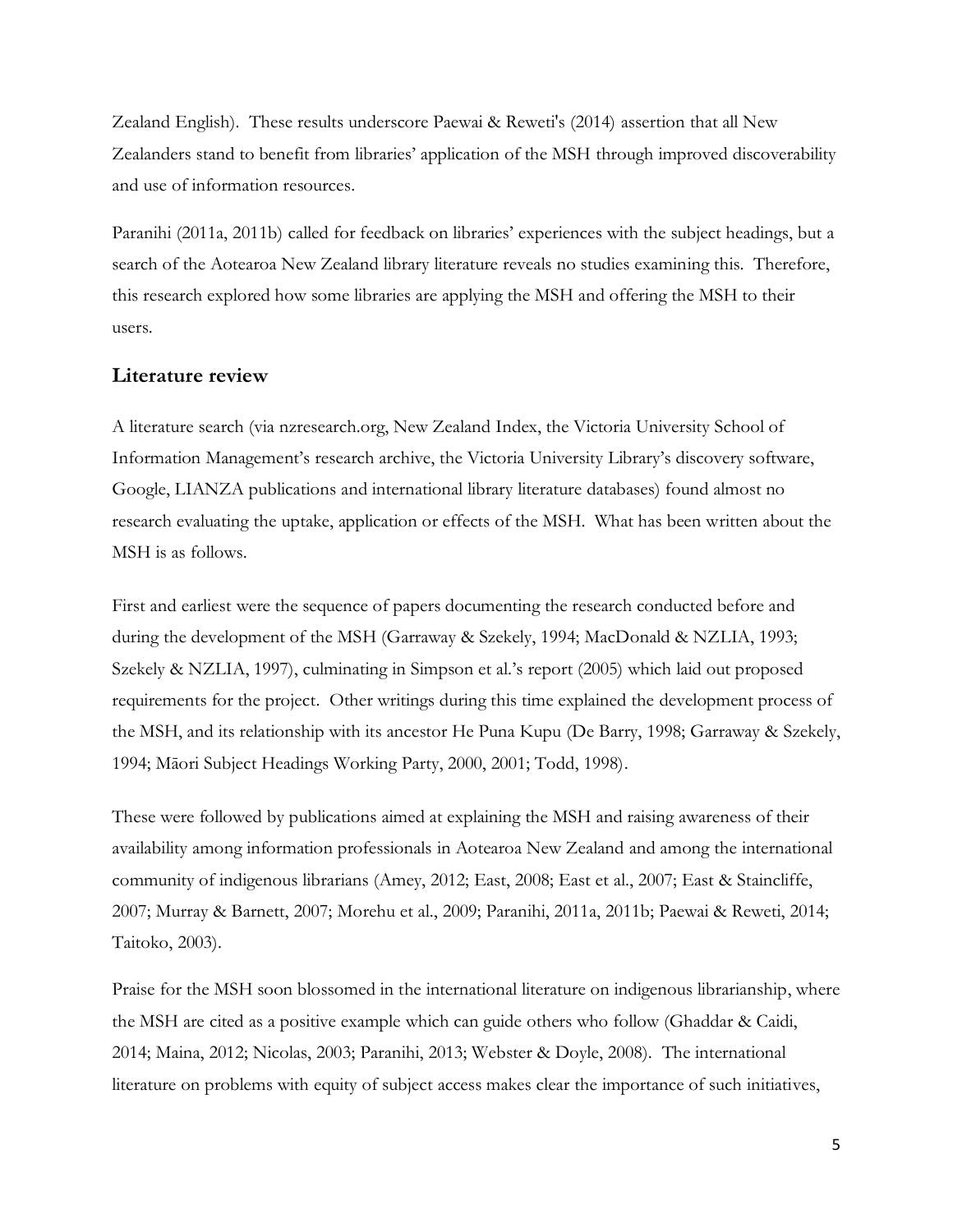without which indigenous information seekers are left frustrated by obstacles such as those listed by Webster & Doyle (2008) – "marginalisation; historicisation; omission; lack of specificity; failure to organise materials in effective ways; lack of relevance; and lack of recognition of . . . sovereignty." Olson & Schlegl (2008) proposed solutions: consider the diversity of information seekers, adapt classification to local contexts, take responsibility for this locally. The home-grown MSH, with reo a-iwi / local dialect terms and bilingual navigability, fits this model neatly.

The only writings yet published describing application of the MSH are two case studies - one from an academic library, and one for a manuscript collection within the National Library (Ta'ala, 2008; Tikao & Frean, 2013). Ta'ala's (2008) "small and informal review" of the experiences of University of Auckland library staff recorded the challenges faced by cataloguers with limited confidence in te reo, and called for further research. Tikao & Frean (2013) told how they used the MSH, among other tools, to describe a collection of letters taken from two kainga during the Taranaki Land Wars, and proposed measures of improved access including "the number of new conversations we are having" and "evidence of work... using and reusing the collections."

The published discourse around the MSH now exists within the context of the literature within Aotearoa New Zealand on biculturalism within libraries, including publications from Grace (1994), Garraway & Szekely (1994), Hayes (2013), Irwin & Katene (1989), Johnston (2007); Lilley (2012, 2013a, 2013b), Lilley & Paringatai (2014), Parekowhai & Black (1990), Rankin & Steer (2013), Ritchie (2013), Stevens (2004), Waitangi Tribunal (2011, pp. 451, 527-586), Wara (2001), and Warren (2006). These works situate the need for equitable and efficient access to Māori materials in libraries within an interconnected web of challenges facing librarians and their Māori users. Many of these service limitations have been repeatedly documented since at least the early 1990s. For example, Māori staff are still sometimes over-stretched, isolated and scarce; and competency in te reo Māori among the library workforce remains limited. These issues were recognised in my research questions, as shown in the appendices to this research proposal. They were also important factors in my planning, implying that I needed to take care not to over-burden my informers and respondents.

This literature also records the huge amount of effort and expertise which has gone into developing the MSH since 1990, on a restricted budget. Although progress may have at times seemed slow for those involved, the project remains a world leader and internationally well-regarded. For comparison, Webster and Doyle (2008) note that the Library of Congress has sometimes taken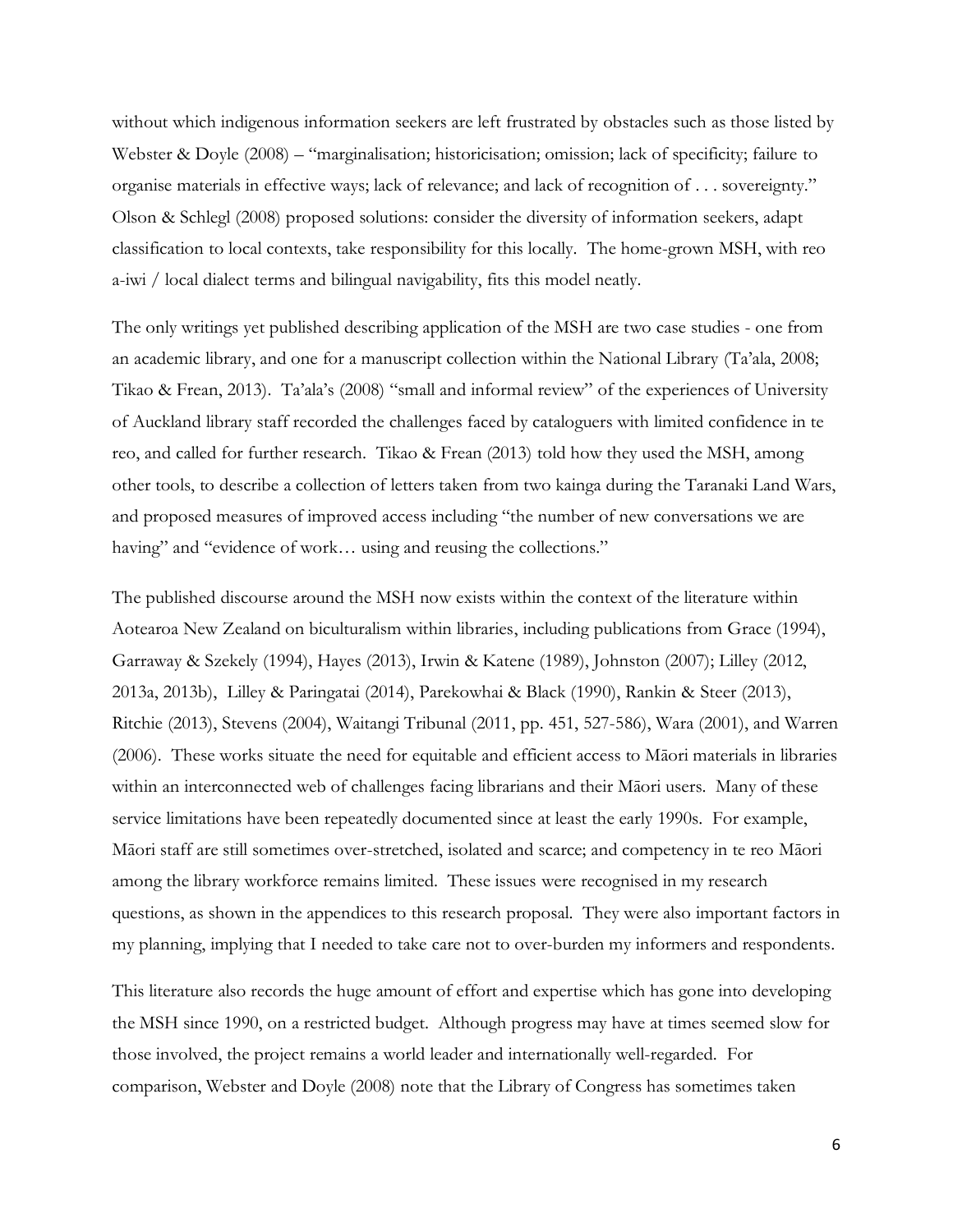decades to address requests from indigenous librarians in North America for adjustments to its subject heading system. As mentioned in the "Research question and implications for research design" section below, I have been privileged to attend a working session of Te Whakakaokao/the Māori Subject Headings Working Group and the Māori Subject Headings Governance Group, and have observed that the weaving of new terms into the thesaurus requires enormous knowledge, insight, and careful consideration, not only from the experts who were working within the room, but from their extended networks of correspondents, whom they consulted via text messages, telephone calls and emails throughout the process. In light of the impressive achievements thus far, accomplished with a fraction of the resources which are presumably available for the development of the LCSH, it was important that my research questions, my interactions with participants and informants, and my reporting reflected appreciation of the positive achievements gained.

Finally, these papers indicated theoretical considerations for my study in relation to Kaupapa Māori methodology, as discussed in the "Theoretical framework" section of this research proposal below.

## **Theoretical framework**

Much of the above research was conducted with reference to Kaupapa Māori methodology. As a solo Pākehā researcher initiating this research from outside the organisations concerned, I was unqualified to attempt such an approach (Bishop, 2005; Smith, 2005).

Instead, I aimed to situate this research within a transformative paradigm – a close cousin to Kaupapa Māori research with connections through the critical theory family (Cecez-kecmanovic, 2011; Mertens, 2003, 2009, 2011, 2012). This approach required that –

- The research problem and definitions arose from the community of concern. Therefore, in planning this research, I consulted Te Whakakaokao/the Māori Subject Headings Working Group, the Māori Subject Headings Governance Group, and the Te Ūpoko o te Ika regional rōpū of Te Rōpū Whakahau.
- The strengths, agency and experiences of participants, including those from marginalised communities, were recognised. I aimed to document and celebrate some of the diversity of ways in which organisations and librarians are engaging with the MSH, creatively circumventing barriers and playing to their own strengths.
- Differing ways of understanding reality were respected, as in an interpretive-constructionist paradigm; but furthermore, these multiple viewpoints were examined within the context of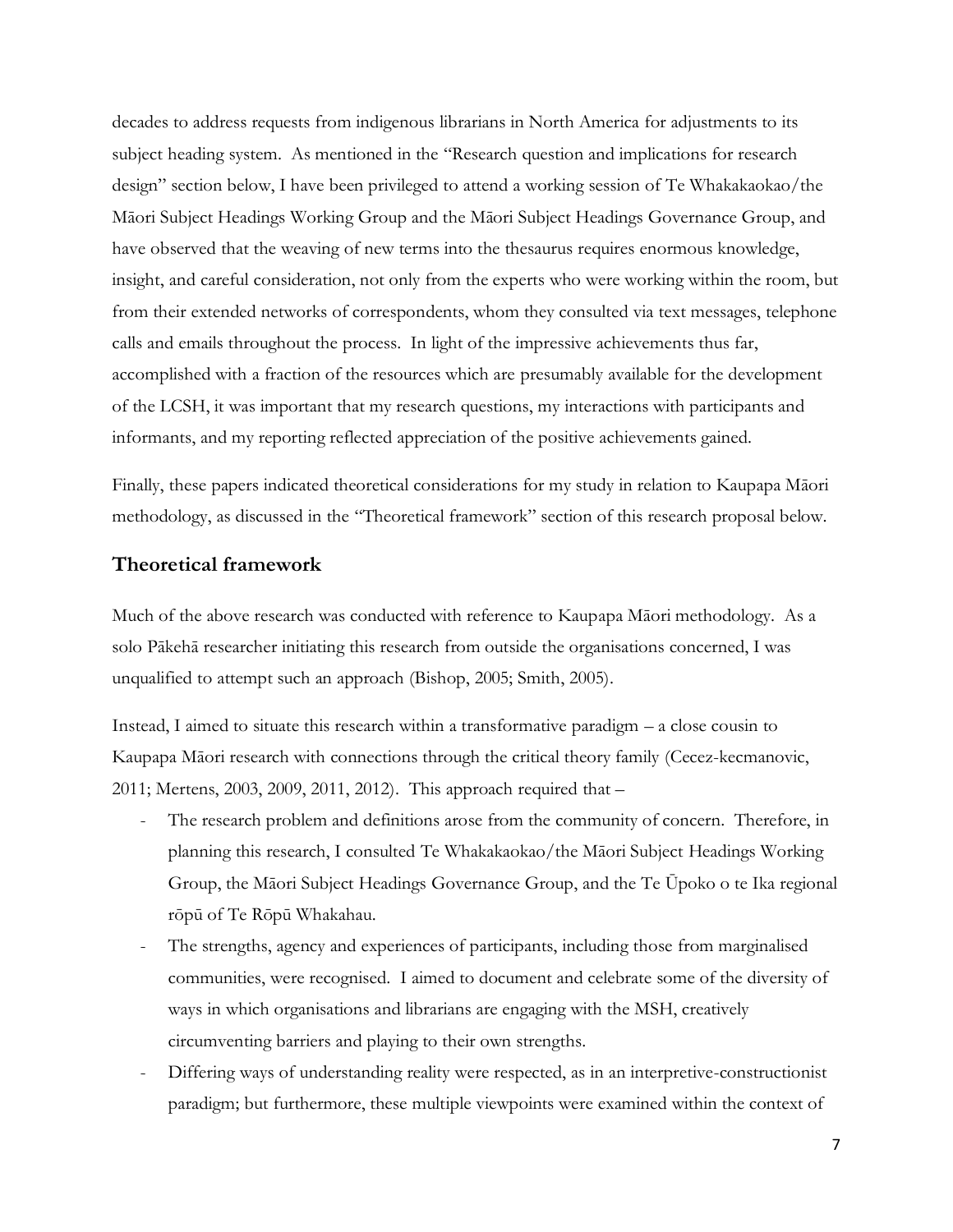social, economic and political power relationships, and with consideration of the consequences of accepting each perspective. I recognise that in a complex world of limited resources and competing priorities, the full potential of the MSH may not yet be realised. I encouraged participants to raise any matters they wished during interviews, accepting the relevance of many inter-related issues.

- The results are reported with the aim of facilitating action and social change. I openly affirm that I believe the MSH have huge potential for improving information equity in Aotearoa New Zealand. My exploratory data analysis, as described in the "Problem statement" section of this report, indicated the power of the MSH to improve access to information for those, like me, for whom New Zealand English is their first language, as well as information seekers who are strong in te reo Māori, and even international researchers seeking information on Māoritanga or any Aotearoa New Zealand topics.
- The researcher declares her biases and reveals her background. When meeting with participants and informants, I explained that although I now live in Wellington, I was raised in the South Island, with strong connections to Christchurch, Dunedin, Motueka and Greymouth. However, my family is Pākehā and my great-great- and great-great-greatgrandparents are all from what is now Germany, Ireland and the United Kingdom. I learned early on to communicate this clearly, as perhaps in light of the kaupapa/purpose of this study, it was possible for others to assume that I was Māori, and that this misunderstanding could be difficult to undo. My motivations in asking to approach this topic for research are expressed by the following words.
	- "Access to Māori information is the responsibility of both Treaty partners" (Māori Subject Headings Working Party, 2000).
	- "If you have come here to help me, you are wasting your time. But if you have come because your liberation is bound up with mine, then let us work together."[The elder and academic Lilla Watson asks that these words be credited to "Aboriginal activists group, Queensland, 1970s" (Lilla: International Women's Network, n.d.; Margaret, 2013; Watson, 2004).]

Within this framework of transformative research, I aspired to apply what principles of Kaupapa Māori research I could, in the following interconnected ways (Bishop, 2005; Hudson et al., 2010;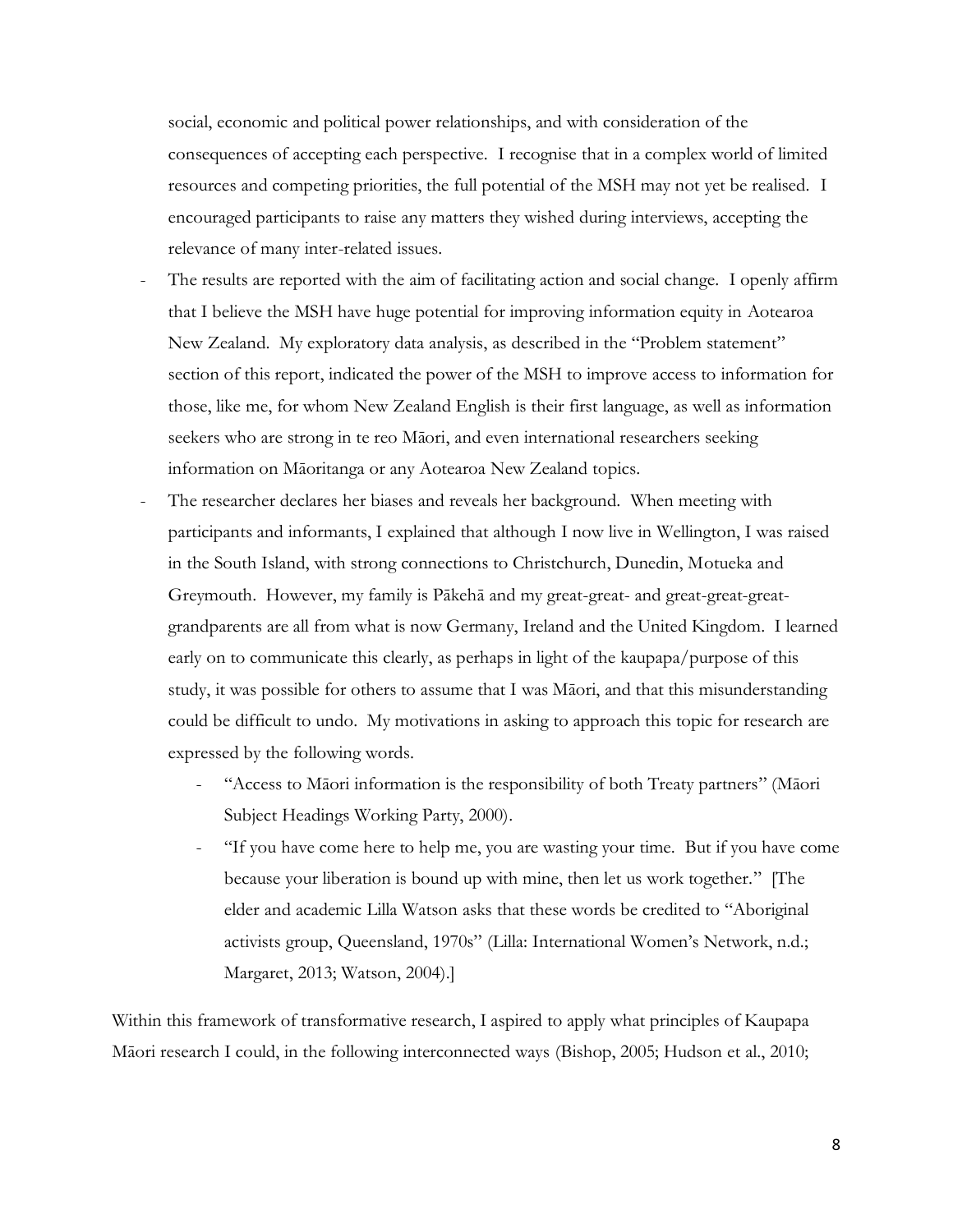MacDonald & NZLIA, 1993; Margaret, 2013; Mead, 2003, pp. 317-318; Mertens, 2009; Pipi et al., 2004; Simpson et al., 2005; Smith, 2005; Wehipeihana et al., 2010; Wehipeihana et al., 2013) –

- Responsiveness
	- The research problem and the research plan were constructed and defined alongside informants with context-specific expertise.
	- I asked participants' preferences regarding such matters as whether communication is written or oral, whether interviews involved individuals or groups, and what was their preferred environment to meet.
	- I offered to meet kanohi ki te kanohi / face-to-face, especially in initial interactions.
- **Reciprocity** 
	- Participants were asked what koha/gift/contribution they expected in return for their contribution.
	- I offered to return research results to participants in a format preferred by them, accepting their mana to do whatever they choose with this information, even if that is nothing.
- Respect
	- I aimed to act as a guest in others' spaces and organisations, not presuming to offer advice, and following their kawa/etiquette.
	- I assured contributors that they retained rangatiratanga/sovereignty and mana motuhake / autonomy regarding their comments, and therefore could amend or withdraw them at any time.
	- I aimed to show recognition and appreciation of positive achievements, strengths and efforts.
	- I tried to observe and listen well before speaking.
- **Integrity** 
	- I honestly described what could be achieved with the resources and time available, explaining that this small research project was conducted as just one six-month parttime paper within a taught Masters, and therefore could not encompass such extensive research as a Masters by thesis.
	- I considered the implications of my actions for others connected with participants for example, being tactful in reporting any information about intra-organisational controversies.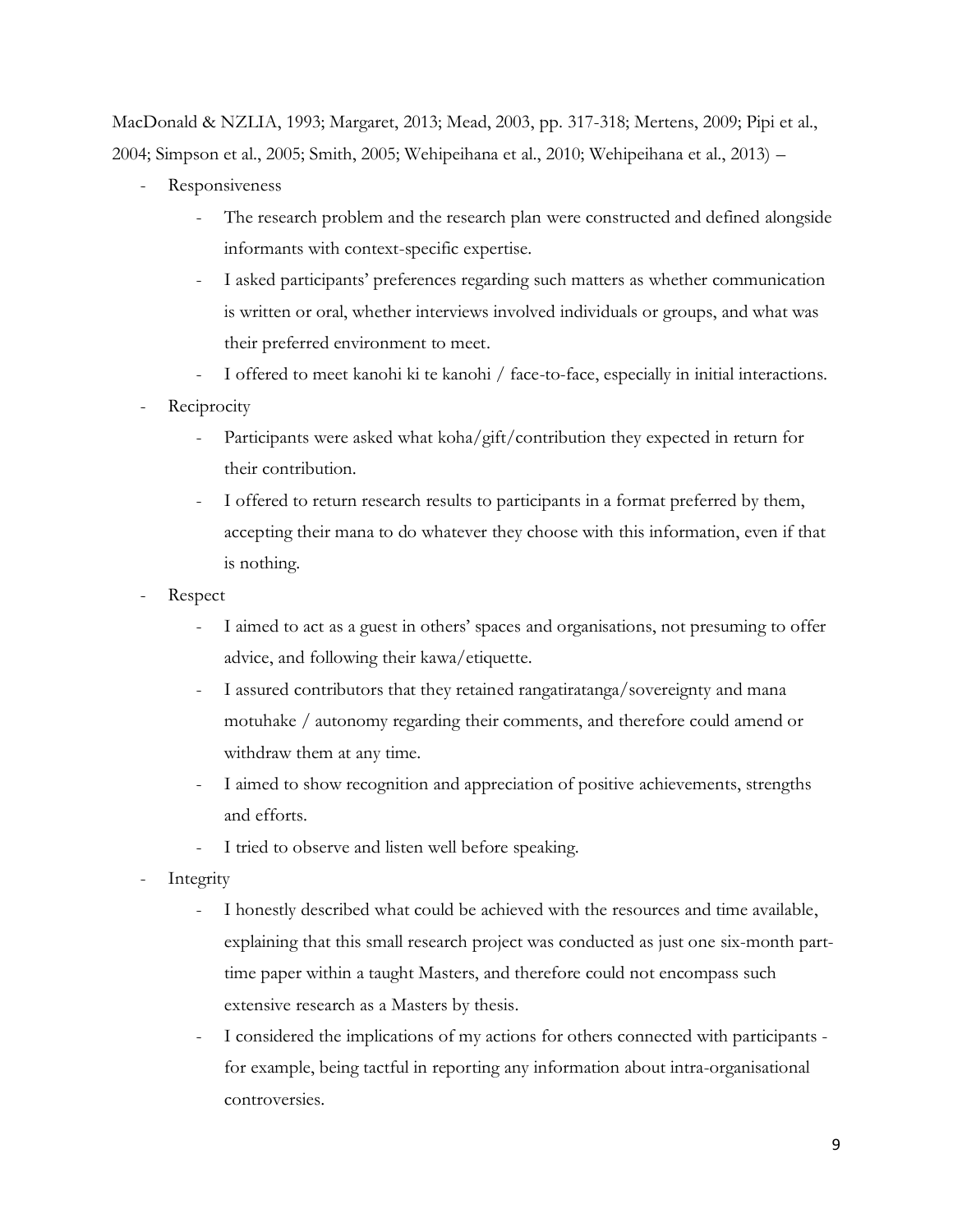- I aimed to communicate clearly, and where possible, privileged Māori terms, as English translations are not always fully equivalent. English language approximations of some terms are provided here to assist any international readers, or those who feel less fluent in te reo, to understand words as they are used in this context.
- **Competency** 
	- I strove to avoid overburdening contributors.
	- I consulted communities of concern in this case, libraries and professional organisations – to identify key contacts recommended by the community members.
	- I checked summaries and quotations from interviews with participants, to maximise construct validity, as recommended also by researchers from outside Kaupapa Māori practice, such as Onwuegbuzie & Teddlie (2003), Punch (2014, p. 323), and Yin (2014, p. 45).

## **Research question and implications for research design**

This was an exploratory study in a relatively new area of research. The research question and research design unfolded together, influencing each other during the journey.

My initial research question was "How are library users using and benefiting from Ngā Ūpoko Tukutuku/the Māori Subject Headings?" However, after consultation with key stakeholders, this evolved.

I first contacted Te Whakakaokao/the Māori Subject Headings Working Group, to gain in-principle consent for me to investigate this area, and to informally discuss their priorities and preferences. They recommended that I should -

- Attend a working session of Te Whakakaokao/the Māori Subject Headings Working Group and the Māori Subject Headings Governance Group, on 22 August 2014.
- Discuss issues individually with experienced members of Te Whakakaokao, during August-September 2014.
- Attend a Te Rōpū Whakahau regional hui for Te Ūpoko o te Ika, on 19 September 2014.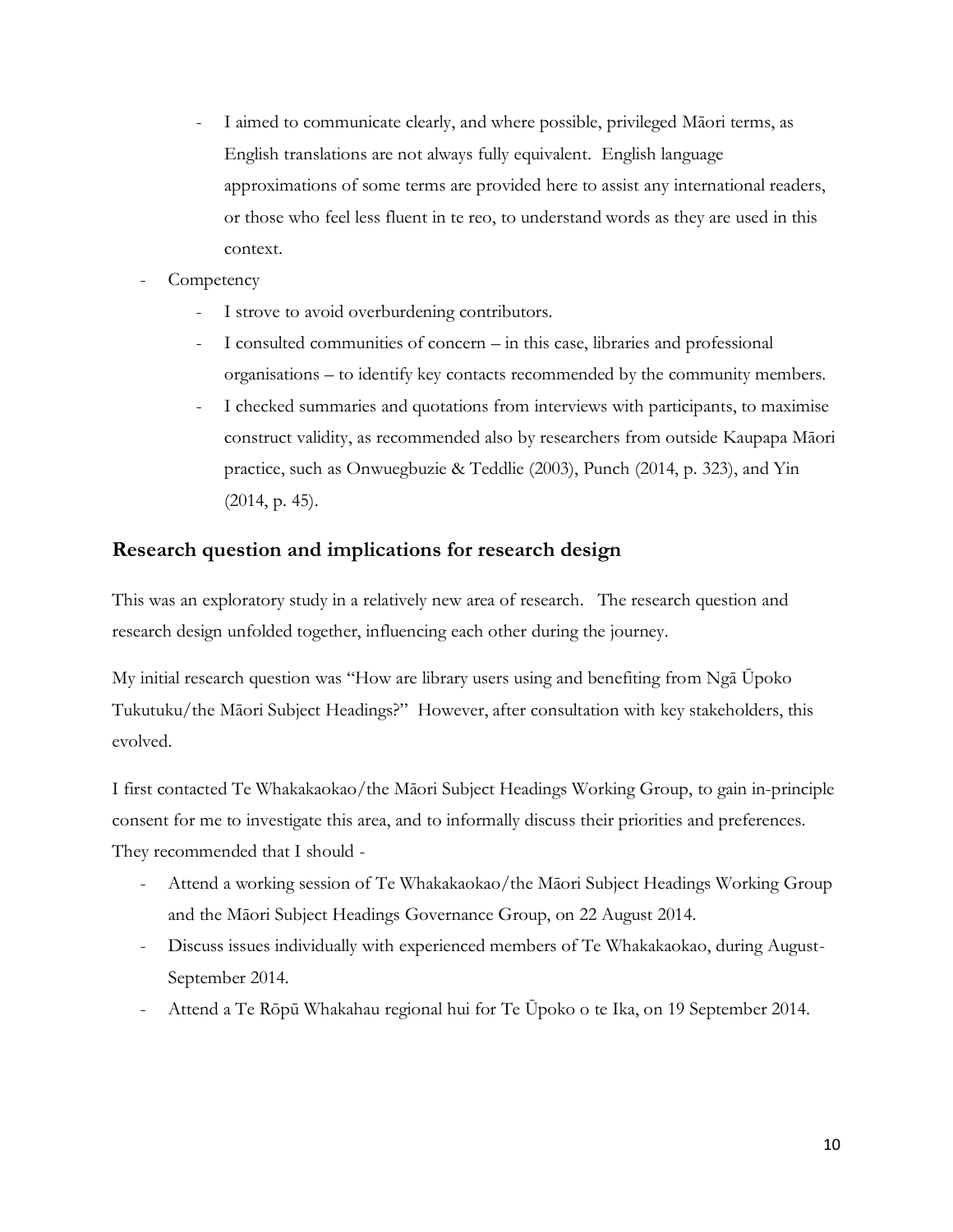These discussions generated *many* interconnected research questions, not all of which could be addressed in this study. These questions are summarised in Appendix 2, along with notes on those which remain for further research.

After discussing the necessity of limiting the scope of this research, my key informants within Te Whakakaokao/the Māori Subject Headings Working Group identified certain high priority areas from within the initial array of potential research questions. Their first priority was to learn more about the uptake of the MSH among various types of information organisations and memory institutions, and about any factors limiting acceptance and use, and then to answer questions around implementation.

Unfortunately, the first two of these priorities could not be thoroughly addressed during this project, as I had no way to effectively contact a large number of institutions. This was because an anonymous online survey was felt to be an inappropriate model for this study, for several reasons the many inter-related research questions inviting qualitative answers, the likelihood of further questions being generated by participants, the variation between libraries, and ethical principles of research involving Māori people, which indicate a preference for kanohi ki te kanohi / face-to-face communication, as described in the "Theoretical framework" section of this research proposal above. However, I lacked the time and funds to travel extensively to meet information professionals face-to-face.

Therefore, I began with an environmental scan, gathering publicly available information to find out whatever I could about which libraries were applying the MSH, and identifying potential participants for the main phase of the research. This was followed by semi-structured interviews to investigate issues of implementation. As only a small number of libraries was included, the study utilised a qualitative approach, synthesizing the rich information contributed by participating libraries, rather than attempting to collate and analyse responses numerically across diverse institutions.

Extensive investigation of which institutions are actively engaging with the MSH, and of what factors may limit or enhance this engagement in various types of institution, must remain for future research.

The research question thus became: **How are research libraries applying Ngā Ūpoko Tukutuku, the Māori Subject Headings, and offering them to users?**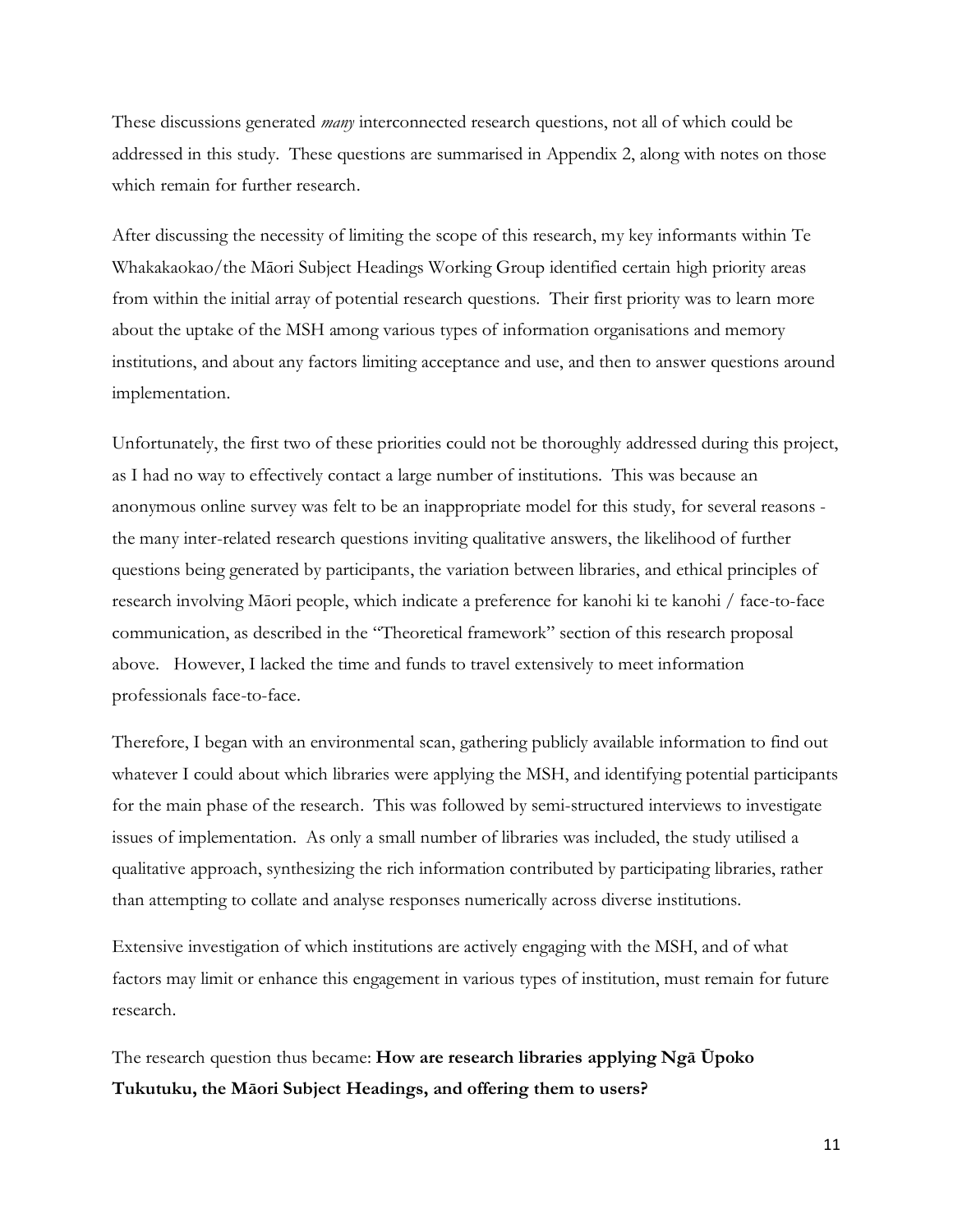- Who is adding the MSH terms, how, and with what support/guidance? *(Cataloguing/indexing/arrangement and description)*
- How are librarians using the MSH terms and thesaurus when searching with users? *(Reference & research services)*
- How are libraries presenting the MSH to users, and supporting/guiding their use? *(Independent searching)*

Further details of the components of these sub-questions are provided in Appendix 1.

## **Study objectives**

This study explored how research libraries are applying the MSH and offering the MSH to their users, with the aim of -

- Providing one avenue for libraries to share their good ideas with each other, to facilitate the use of the MSH.
- Finding out what could work better, for the same reason.
- Documenting library staff experiences of the benefits of the MSH for staff and users, to motivate more libraries to engage with the resource.
- Documenting what areas still require further investigation by future researchers.

## **Definitions of key terms**

## **Research libraries.**

Libraries invited to participate in this study included libraries in Aotearoa New Zealand which are consulted often for research, including academic libraries such as wānanga or university libraries, public libraries with notable heritage collections, or special libraries such as those within government departments, Crown Research Institutes, Crown entities, or independent judicial bodies.

## **Subject heading.**

The most specific word or phrase that describes the subject, or one of the subjects, of a work, selected from a list of preferred terms (controlled vocabulary) and assigned as an added entry in the bibliographic record to serve as an access point in the library catalog (Reitz, 2014).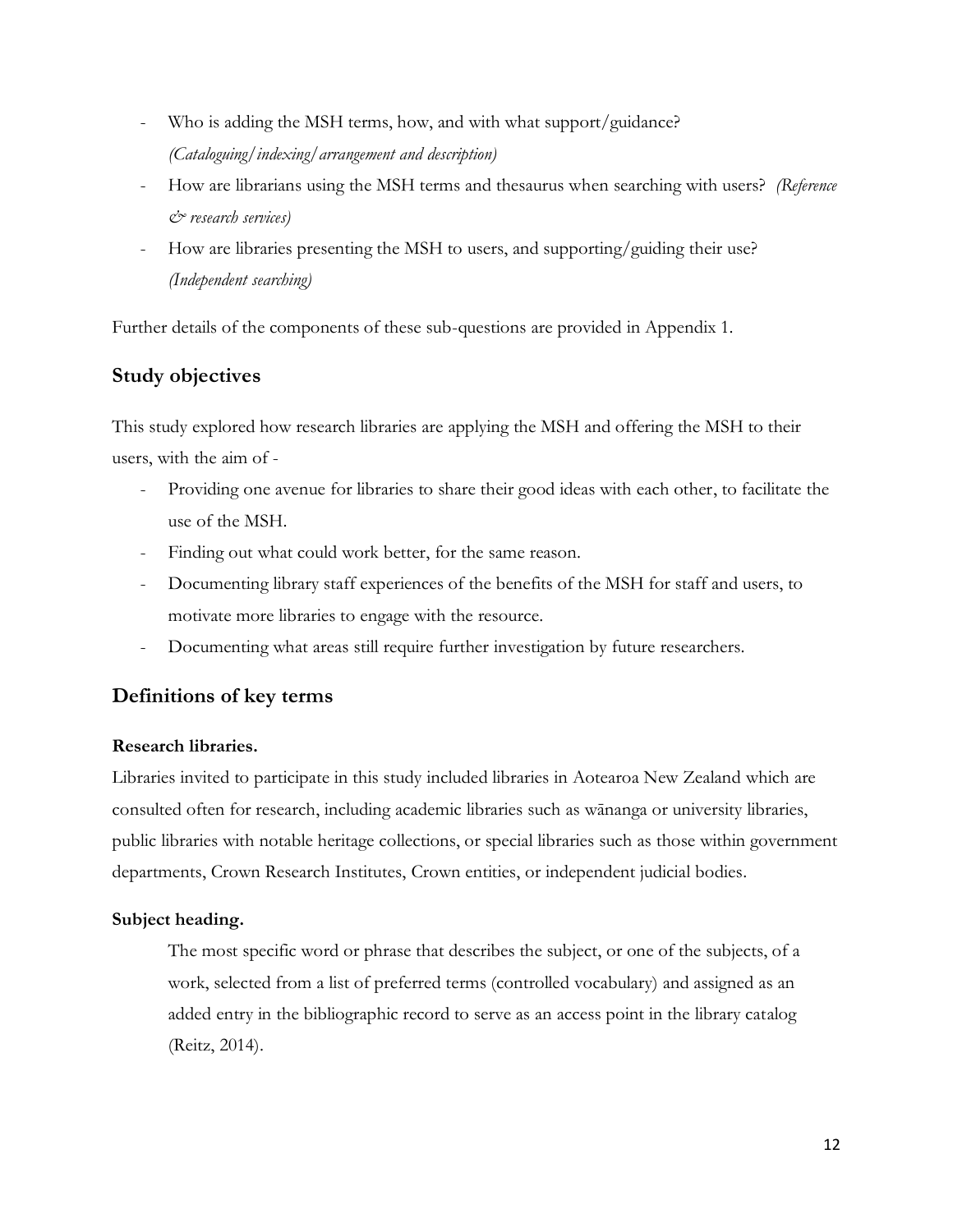### **Ngā Ūpoko Tukutuku/the Māori Subject Headings (MSH).**

A thesaurus of subject heading terms relevant to Māori materials and searchers, developed using English and te reo Māori in a framework reflecting Māori understandings of knowledge, and released in 2006 by LIANZA (Library and Information Association of New Zealand Aotearoa), Te Rōpū Whakahau and the National Library of New Zealand (Te Whakakaokao, 2013). "MSH" is the abbreviation used for convenience by Te Whakakaokao members.

### **Te reo Māori**.

Also called "te reo", or "the Māori language". The language of the indigenous people(s) of Aotearoa New Zealand, including various dialects (New Zealand Ministry for Culture and Heritage Te Manatū Taonga, 2013).

### **Library users**.

Also called "customers", "borrowers", or "clients". Non-staff members who access a library's services and content.

### **Thesaurus.**

A "controlled and structured vocabulary in which concepts are represented by terms, organised so that relationships between concepts are made explicit, and preferred terms are accompanied by leadin entries for synonyms or quasi-synonyms" (ISO (International Organization for Standardization), 2011).

## **Metadata librarians.**

Metadata librarians at the organisations which participated in this study included staff who specialise in working to ensure that library resources are discoverable for library users, through metadata work such as cataloguing of published works, indexing of serials, and/or the arrangement and description of archival or special collections.

## **Methodology**

## **Population and sample**

It is currently unknown how many libraries in Aotearoa New Zealand are actively employing the MSH, although my initial environmental scan of publicly available information identified thirteen libraries, eight of these being in the Te Ūpoko o te Ika / greater Wellington region. It should be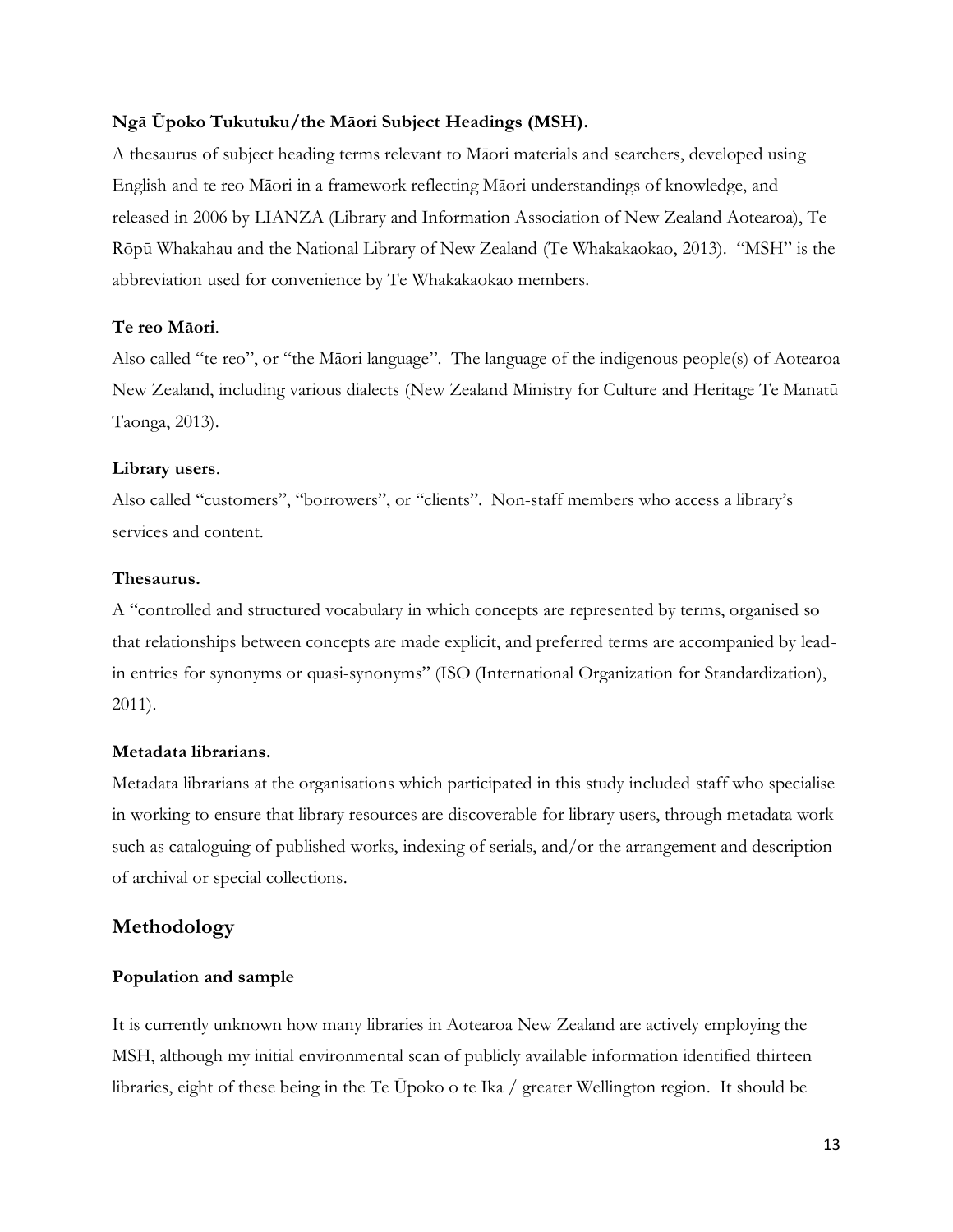noted that the main purpose of this environmental scan was to locate potential research participants, so these results do not necessarily indicate that other regions are actually participating any less energetically in utilising the resource.

From this scan, I selected a sample of libraries including wānanga, university, public, and special libraries, to enable me to consider perspectives from various settings.

Participants were fifteen staff working within six libraries in the Te Ūpoko o te Ika a Māui/greater Wellington region which are extensively used for research and which have experience using the MSH. These individuals, each nominated by senior staff within their own libraries, all work with the MSH, whether through metadata creation (cataloguing, indexing or arrangement and description), reference and research services, Māori specialist services, or team leadership roles.

As can be seen in Appendix 2, the population of interest is much broader than this – it includes everyone working within or using information repositories in Aotearoa New Zealand. During the planning phase of this project, members of Te Whakakaokao/the Māori Subject Headings Working Group and Te Rōpū Whakahau noted the importance of consulting library users directly regarding their experience of the MSH. MacDonald & NZLIA (1993) and Ta'ala (2008) have also identified the necessity of assessing users' views. However, due to time limitations, this was not possible during this study, and remains to be investigated in future research.

This study focused only on staff working within research libraries, because these types of libraries often hold significant collections of Māori material, were cited by several of my informants as being of particular interest, and are often accessible to a wide range of users. Also, as I have worked in some types of research library, I have some familiarity with their systems and contexts. Libraries closer to my home city were approached to participate, to allow for face-to-face communication during data collection, following the principle of responsiveness as previously mentioned in the "Theoretical framework of this study" section above.

### **Ethical considerations**

As the MSH project was initiated especially for the benefit of Māori library users, it was important for me to follow the ethical principles of research involving Māori people previously outlined under "Theoretical framework of this study".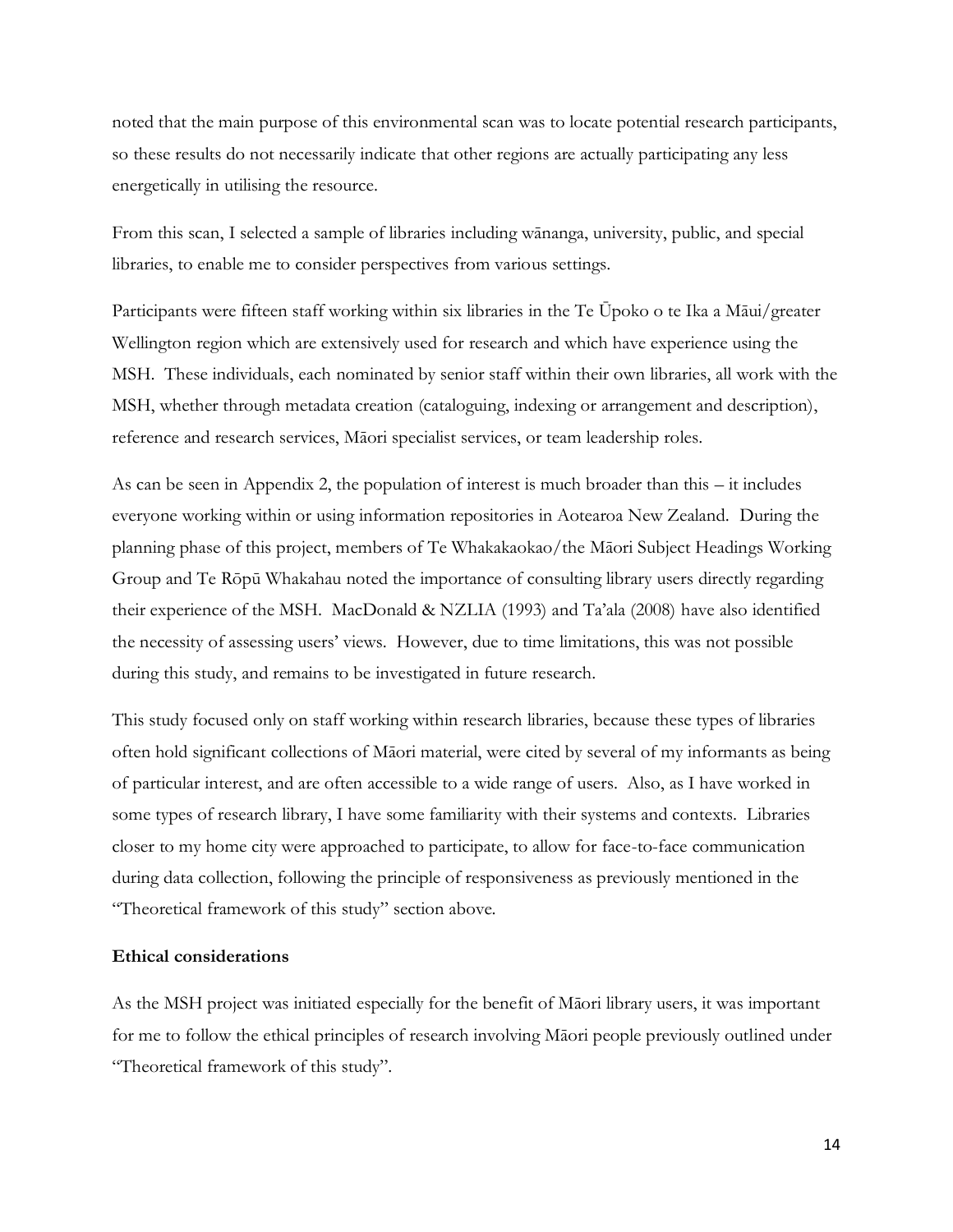Therefore, I gathered information through professional networks involving face-to-face contact with known individuals, following the principle of responsiveness. This meant that participants were not anonymous to me. Human Ethics Committee approval was granted, and I took care to maintain the confidentiality of all participants and institutions during data collection, storage and reporting. I work within one participating library, and I am a student associate member of Te Rōpū Whakahau, the Māori information professionals' association, of which some participants are also members. I was particularly careful to maintain the confidentiality of these colleagues and their organisations.

Any information gathered during informal discussions during the planning phase of this study was not included in this research report, as the stakeholders involved in these conversations had not provided formal consent for their contributions to be included in the research itself.

I gained consent to conduct research within each organisation from the appropriate managers before inviting individual staff to participate, as recommended by Punch (2014, pp. 43-47).

Interviews were conducted within participants' workplaces, so I took care to maintain the privacy of non-participants such as library users. I avoided collecting identifying information about anyone who had not given informed consent to participate in the study – for example, by ensuring that I did not accidentally record nearby conversations.

The participant information sheet and participant consent form relating to Human Ethics Committee approval are included in Appendix 3.

### **Limitations and delimitations**

As previously mentioned –

- This study focused only on selected staff working within a small number of research libraries in the Te Ūpoko o te Ika a Māui / greater Wellington region.
- I sought only case-based explanations of each library's specific and local situation, without attempting to generalise beyond the respondents in this study, as advised by Punch (2014, pp. 22, 33).
- The scope of the research question was restricted to a tightly scoped subset of the many research questions proposed by my informants, all of which can be seen in Appendix 2.
- I aimed to situate this research within a transformative paradigm, applying what principles of Kaupapa Māori research I could, rather than attempting Kaupapa Māori methodology.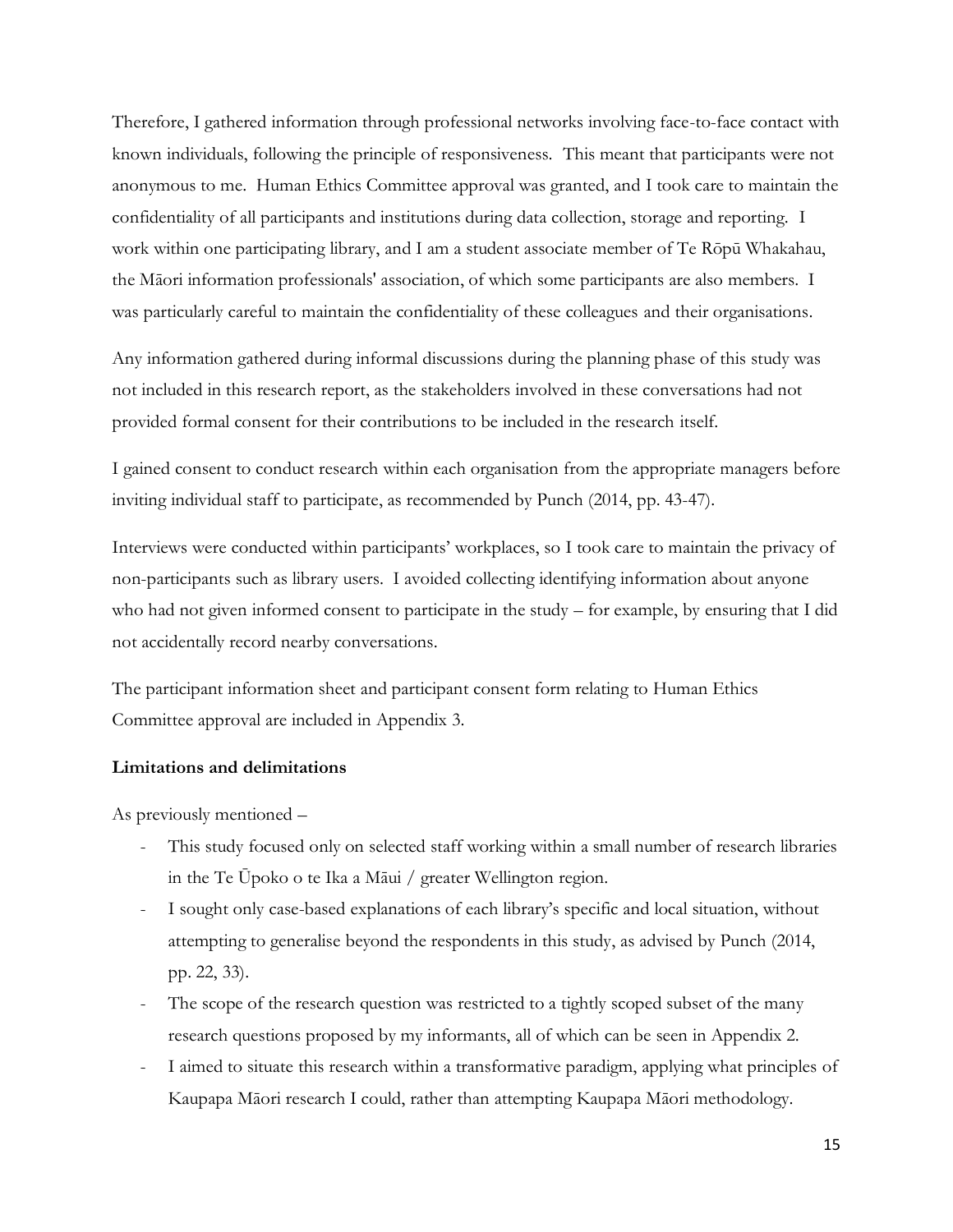#### **Data collection**

This study aimed to gather intensive rather than extensive information (Cecez-kecmanovic, 2011).

I collected records of kōrero/discussion, gathered through semi-structured interviews of approximately 60 minutes each. We conducted face-to-face interviews, either individually or in focus groups, according to participants' preferences. I provided interview schedules to participants in advance, to allow extra time for consideration.

I made and selectively transcribed audio recordings of the interviews, to produce a written record of timecodes along with topics or questions discussed, key information provided and pertinent quotations. As stated in the "Theoretical framework of this study" section above, I sent these selective transcriptions to participants for checking. This was a fruitful process, as several participants contributed further thoughts and stories in their replies.

The interview schedule used to guide these discussions is shown in Appendix 4.

At the beginning of each interview, we exchanged introductions, often establishing associations through connection to places or comparison of family histories. (There was one occasion on which this almost did not occur. I had arrived slightly ruffled and slightly late, after a long early morning drive, and was about to rush into discussing procedure, when my local hosts gracefully and with the warmest hospitality ensured that we all take some time to begin properly.) We then discussed the research question and objectives. I checked that participants were comfortable with note-taking, recording, data storage and confidentiality procedures, and encouraged everyone to raise any issues which seemed relevant, explaining that my aim was to generate discussion and stories, rather than to gather yes/no answers. When talking with those colleagues who had previously advised me while I was planning the research, I also confirmed that any previous informal discussions on the topic would not be included as research data, and asked that they therefore feel free to repeat information.

At the end of each interview, I confirmed that I would send a selective transcription to participants so that they could review and amend it if they wished. I reminded participants that they could withdraw from the study at any time before their contributions had been inextricably woven together with those of others during data analysis, although it would not be possible to identify and destroy only one participant's part of an audio recording of a group discussion. I also thanked participants for generously sharing their time and expertise, and sometimes we shared some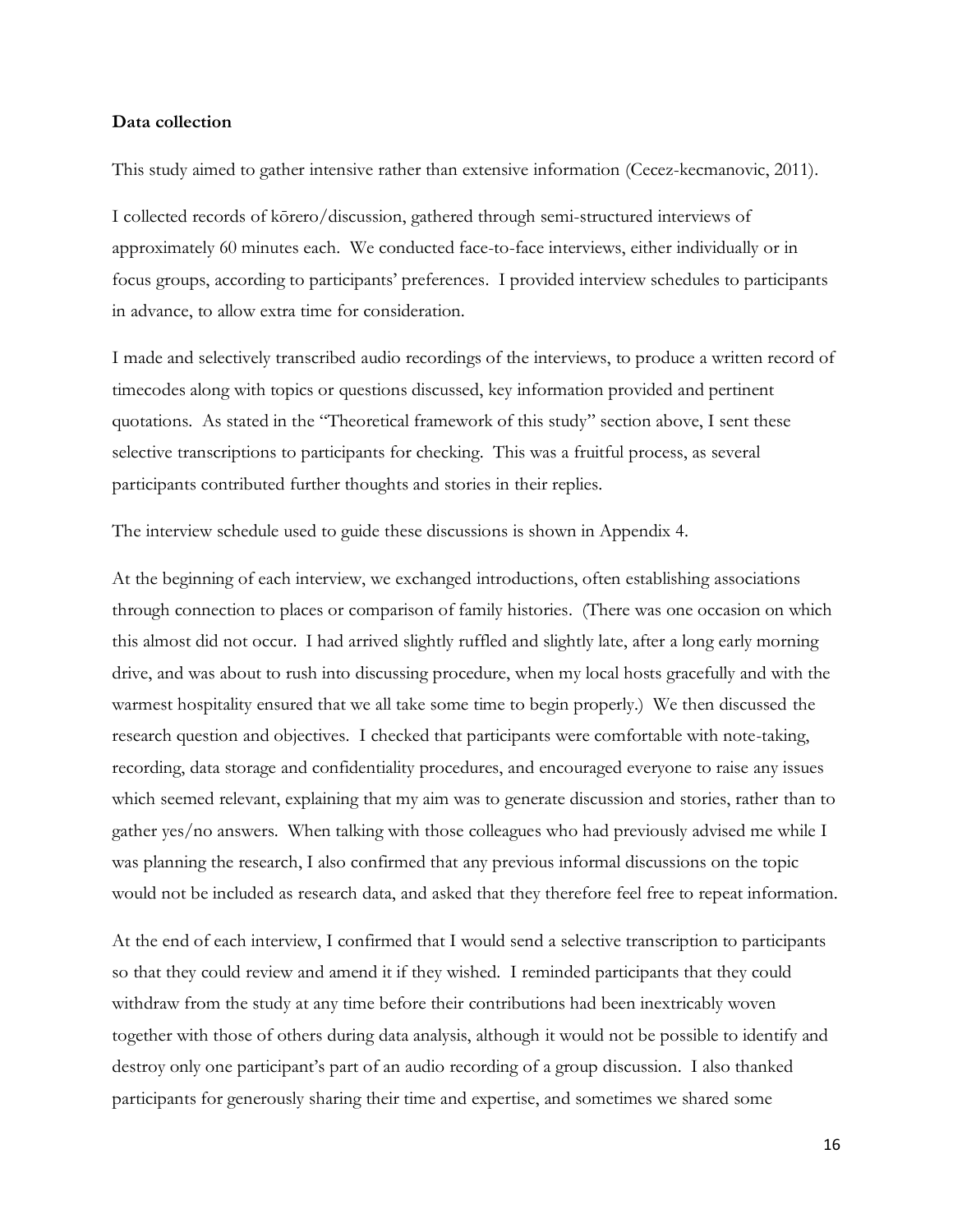kai/food, for whakanoatanga and whakawhanaungatanga (for relationship building and to lighten the psychological and spiritual seriousness of the meeting).

### **Data analysis**

To maintain the confidentiality of the research participants and to shed light on commonalities and differences, my data analysis was variable-oriented rather than case-oriented, as per Onwuegbuzie & Teddlie (2003) and Yin (2014, pp. 164-68), with information reported thematically rather than by individual institution. As only a focused selection of libraries participated in the study, I did not attempt to generalise beyond the specific situation of each, instead aiming to generate propositions grounded in the context of each institution's unique local situation, as described by Punch (2014, p. 22, 33, 123).

Where possible without impinging on participants' confidentiality, I have presented indicative quotations and illustrative stories, to maintain the kotahitanga/unity of individual stories and experiences by placing concepts in context, and to illustrate respondents as whole people, as in Szekely et al. (1997).

## **Results and discussion**

**Interview participants' responses to the research sub-questions listed in Appendix 4 showed an impressive diversity of approaches taken by different libraries to tailor their services and priorities to their own users' requirements, although there was strong agreement on some matters.**

**1. Who is adding the MSH terms, how, and with what support/guidance? (Cataloguing/indexing/arrangement and description)**

### **a. Staff with responsibility for applying terms.**

In most larger libraries, a small number of metadata librarians were responsible for adding MSH terms to records, although in one metadata team, all team members were empowered to do this, with collegial support and some supervision from a Māori specialist. In some smaller libraries, Māori specialist librarians themselves shared this task.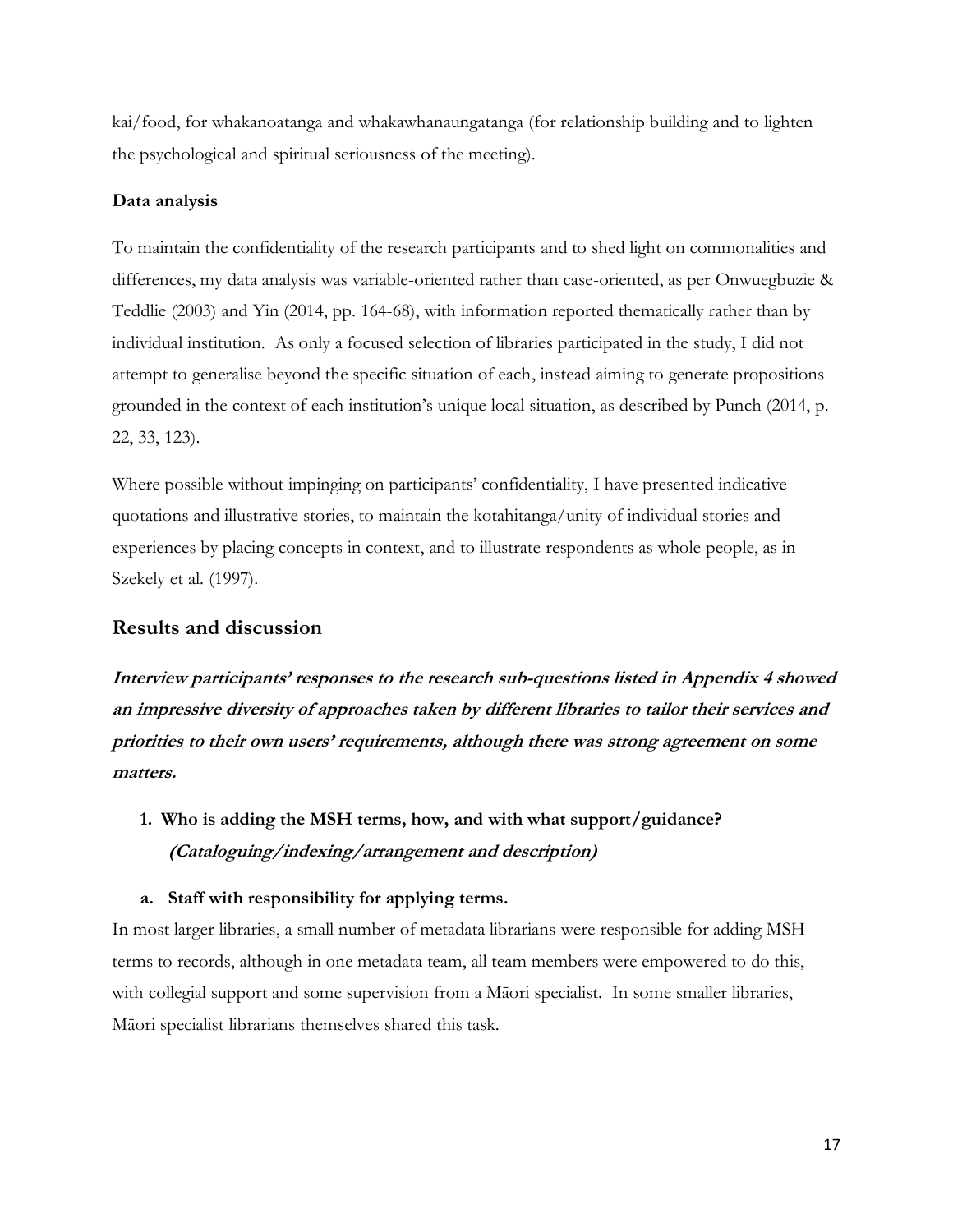#### **b. Competency and confidence.**

Even these specialist staff hesitated to declare themselves fluent in te reo Māori, often modestly prefacing the word "fluent" with a heavily emphasised "relatively" or "reasonably". However, some were able to offer library service in te reo to their users, which was especially appreciated by those in full immersion learning situations. Others found that library users with greater fluency supported them with te reo, as they reciprocally supported their users with research. In several libraries, all staff were encouraged to develop further in te reo, and one participant was undertaking advanced studies through a wānanga.

Both Pākehā and Māori participants articulated the importance of understanding not only te reo, but also "the holistic concepts of how Māori knowledge is organised and treated - the tikanga and the kawa". Tikanga and kawa are sometimes explained as inter-related aspects of cultural knowledge of the right ways of doing things (Ka'ai et al., 2004, p. 173; Marsden, 2003, p.66; Māori Subject Headings Working Party, 2000; Mead, 2003, pp. 7-8, 11-20; Te Aka Online Māori Dictionary, n.d.).

Some Pākehā participants who had studied te reo, but considered themselves less than fluent, felt uncomfortably isolated when they were consulted for advice by other colleagues who had even less learning, as they felt that their knowledge was inadequate to fulfil expectations. They identified an ethical dilemma in the situation – should they refuse to respond, to highlight the resource limitations within their organisation? They believed that their level of fluency in te reo would not be considered acceptable for someone cataloguing in English, and that their library should have staff with these skills. "If we really are serious about making 'a structured path to subjects' for Māori customers, then we should have somebody with those skills."

The experiences of those participants who were dedicated metadata librarians indicated that there may have been some improvement in this area in the ten years since Simpson et al.'s study (2005, p. 94-95) identified a lack of Māori language experience among cataloguers as a concern, but there is still some way to go, and there remain very few Māori staff who are trained metadata librarians.

On a positive note, however, some Pākehā metadata librarians expressed cautious confidence in their application of MSH terms, with the benefit of experience and ongoing guidance from their colleagues.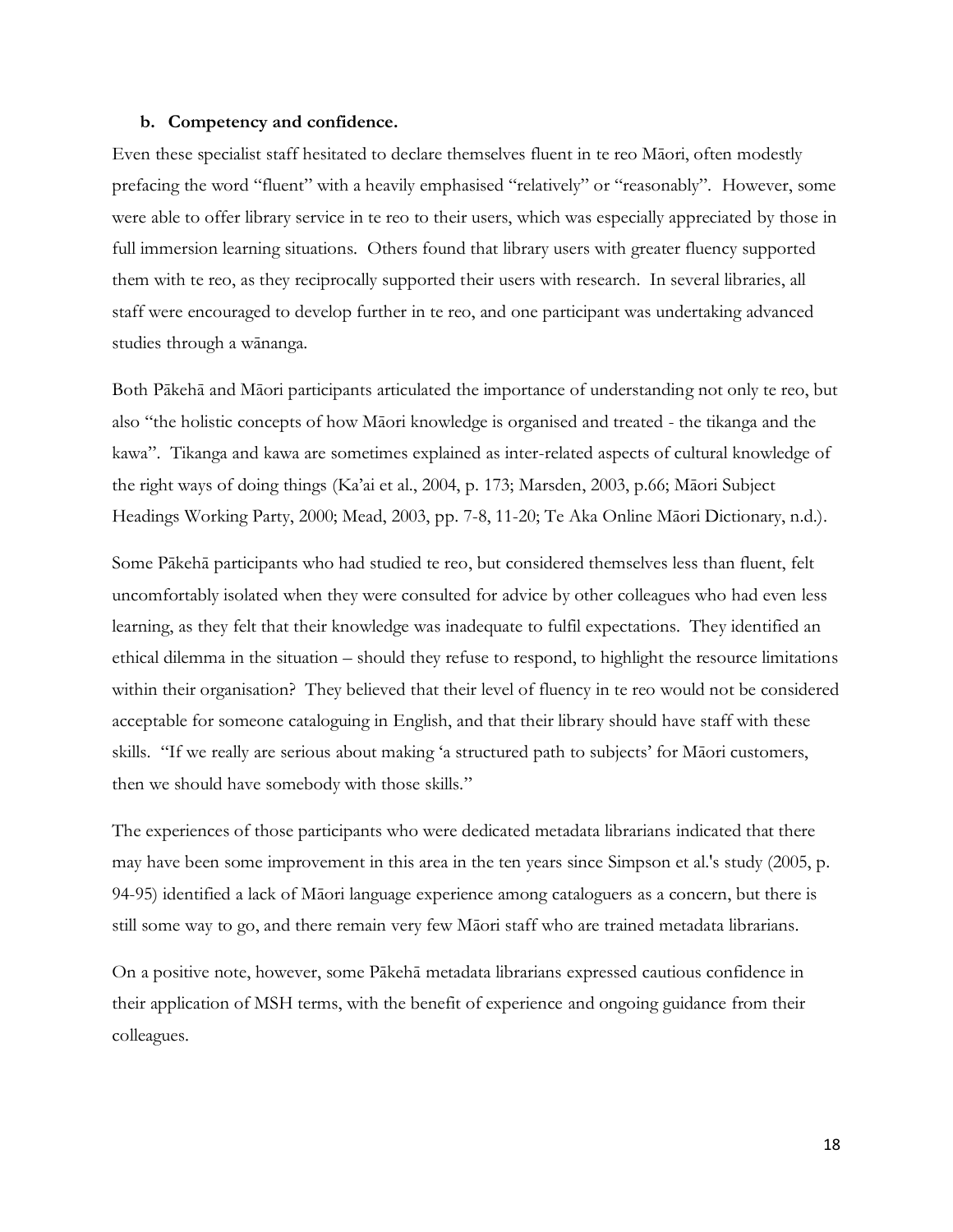#### **c. Criteria for adding terms.**

Some librarians added MSH terms to everything they catalogued, and were amazed to hear that other libraries applied selection criteria. "It shouldn't have to just be about Māori to deserve a Māori subject heading. It should be that you just want to open it to all of those people who are interested in using te reo Māori." These librarians' aim in adding MSH terms to all material is that their users will be able to search just once, in one language - te reo or English – and find all the material they need.

Others would like to be able to do this, although policy and/or resource constraints impose restrictions. One participant quoted the kaupapa of the MSH, as stated on its website: "The purpose is to provide a structured path to subjects that Māori customers can relate to…" (Te Whakakaokao, 2013), implying that the terms could be applied to a very wide range of subjects. However, one participant noted that a positive result of selectively applying the terms is that the MSH can act to bring together diverse Māori material, helping to achieve one recommendation from Irwin & Katene's (1989) paper and from Szekely & NZLIA's (1997) hui – "the ability to browse Māori collections without the separation engendered by foreign classification systems".

Several libraries which did apply selection criteria applied MSH terms only to resources with a minimum of 20% of the content in te reo Māori or about Māori topics, following the policy of the National Library (East et al., 2007; Morehu et al., 2009). Some also used MSH terms if a Māori author or donor had been identified, and some also applied MSH terms to works with information of local relevance, information specific to a particular iwi or area, or topics which were important to their users' endeavours, such as native flora and fauna or social issues relevant to universities' Māori Studies courses. Many libraries used copy cataloguing to save staff time, copying records from the National Union Catalogue (NUC) into their own catalogues via the Te Puna service, so the National Library's policies had a strong influence on which records had MSH terms attached in their catalogues. New records might be created only for local works, such as theses produced within a university.

However, any 20% minimum was usually interpreted liberally, especially for material with Aotearoa New Zealand content. For example, if little other information was available on a topic or it seemed especially important for some other reason, MSH terms might be added even if less than 20% of the content meets the above criteria. This was especially important to highlight hard-to-find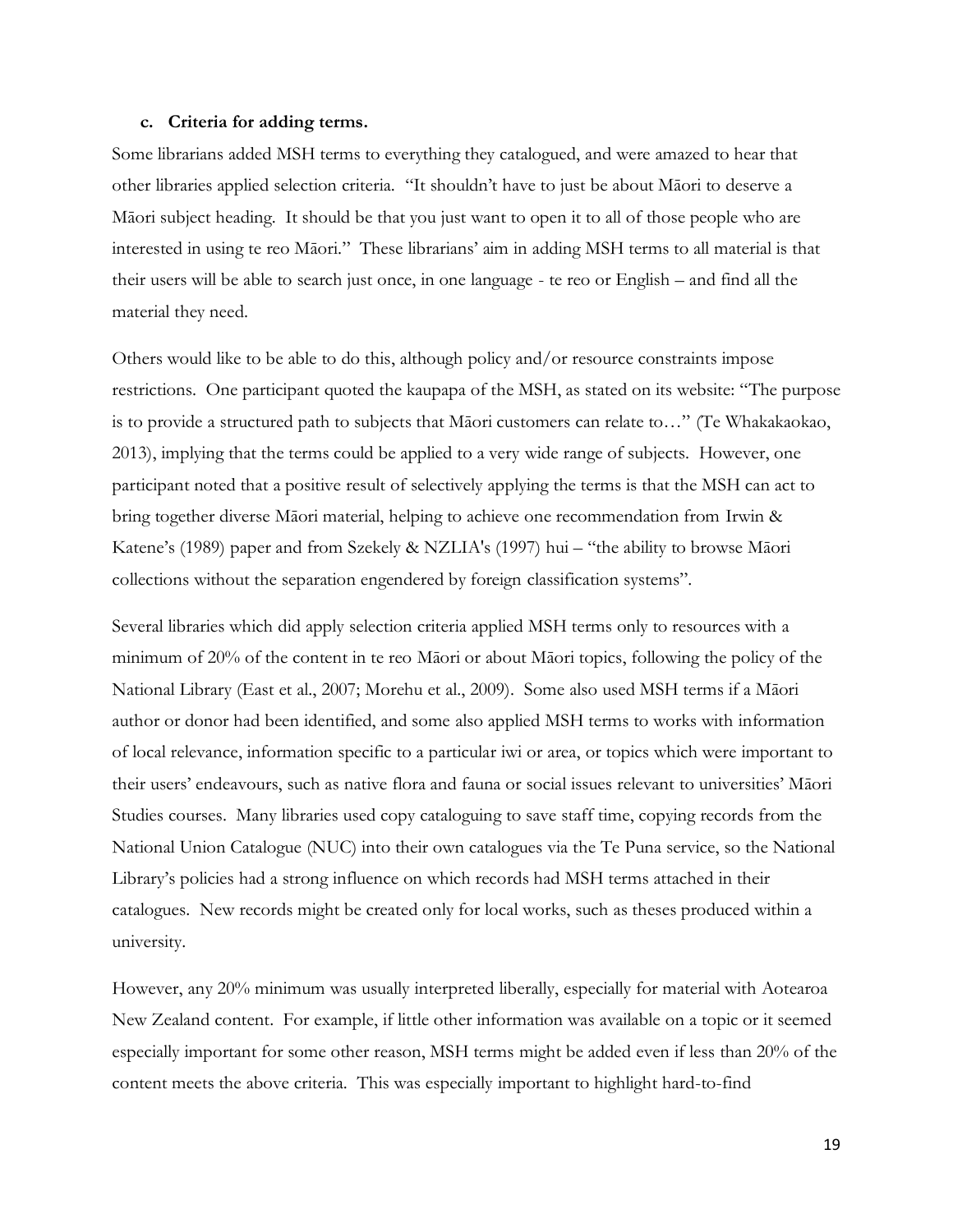information, not only for discoverability, but also to prevent undue weeding. This flexibility also aligns with the National Library's approach.

Some libraries had developed methods for circumventing limitations imposed by policy or technology, to add subject headings outside of their catalogues' subject heading fields. This allowed them to use terms which were not yet part of the MSH thesaurus, and also allowed staff other than metadata librarians, such as Māori specialist librarians, to contribute their knowledge directly to the catalogue. "Our catalogue has become a very collaborative mechanism."Strategies included adding terms in contents notes or abstracts, and tagging records via discovery layer software. One library tagged records with common misspellings and alternative spellings of terms, based on regular checks of the discovery layer's failed search reports. "No record is ever complete. There's always something you could add or change to make it more accessible."

None of the participating libraries had an ongoing program of retrospective cataloguing, although some had completed projects of retrospective cataloguing in the past, targeting specific collections or records which included certain Library of Congress subject headings, and one library's current business plan included assessing the feasibility of such a project. Many participants enriched older records with MSH terms on an ad-hoc basis, sometimes in response to specific requests for access, but it was not the general practice in any participating library. Resource or time limitations were often cited as preventing retrospective addition of MSH terms – higher priorities included interacting directly with library users, expanding collections "to provide our resources that will support our own knowledge of ourselves", and fulfilling requests. Some libraries' collection policies were focused on current rather than historic material, therefore retrospective cataloguing was gradually obviated by the turnover of the collections. Several libraries were proud to say that they had begun adding MSH terms as soon as the thesaurus became available, but this meant that many new terms had become available since they had first applied terms to records, and these new terms had not been systematically added to older catalogue records. There was concern that, as noted by Simpson et al. (2005, p. 104), this was limiting the discoverability and therefore the use of some items.

One of the big things is the more we promote the use of the Māori Subject Headings, the more the issue of the fact that not all of the relevant resources are described using those subject headings becomes more of a problem - but it also then becomes a reason for acting to actually change that.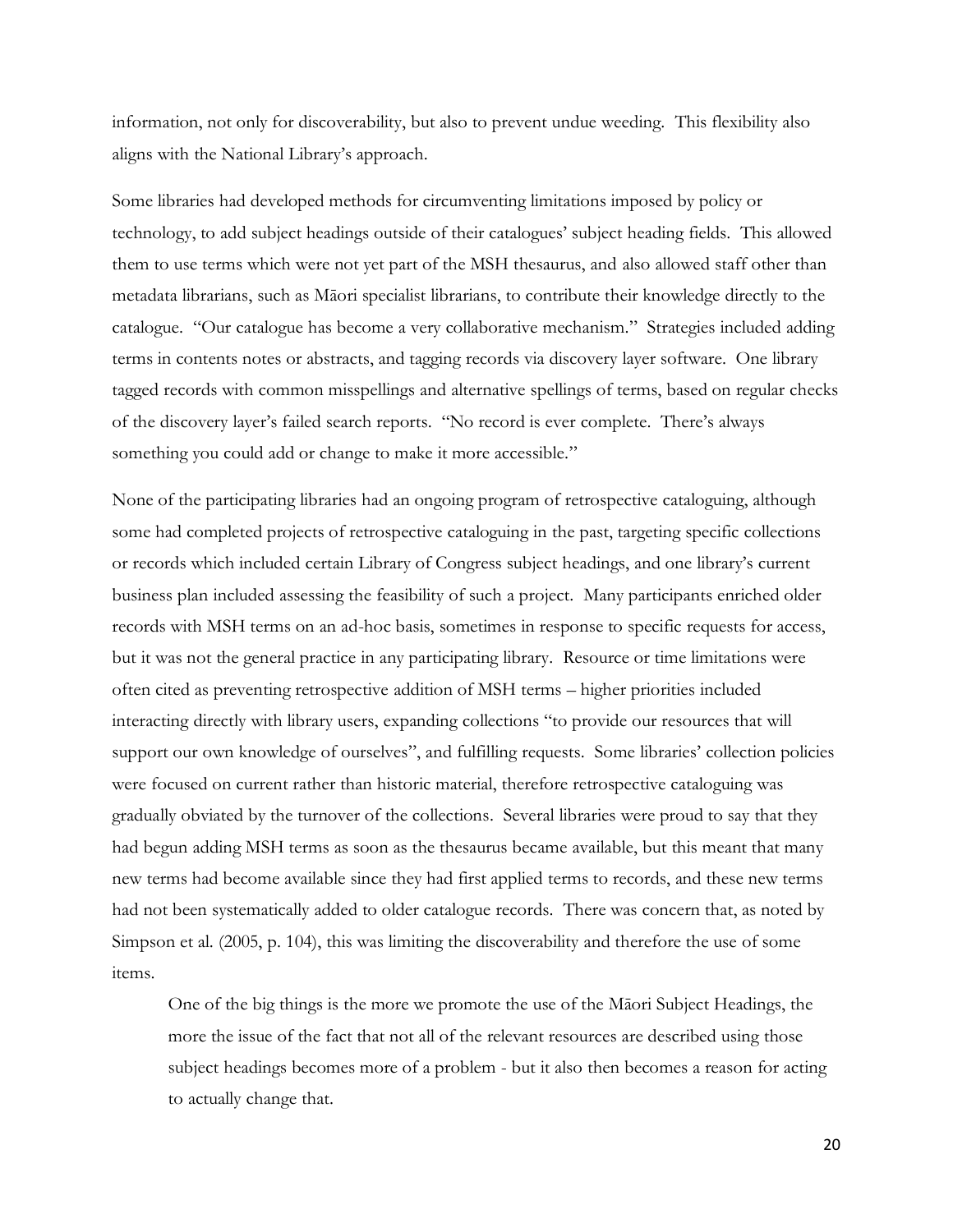#### **d. Collaboration between metadata and Māori specialist librarians.**

As previously noted, metadata librarians and Māori specialist librarians were sometimes the same people. In other libraries, staff supported each other in a number of ways. In some teams, all newly created records were routinely checked by "buddies", and one library's Māori specialist librarian had a policy of checking new records for her colleagues, noting that the quality and consistency of the MSH terms attached had improved so significantly over time that she was phasing out this work. One library's metadata staff received training from a Māori specialist librarian in response to queries or upon joining the team. Some metadata librarians were reluctant to consult their colleagues too frequently, as they did not wish to overburden staff with specialist skills, but all participants who had received these enquiries stated that they had been pleased to be consulted and to have been able to help.

Participants from certain organisations reported particularly relaxed and productive relationships between metadata and Māori specialists, who frequently consulted each other. Several factors facilitated this. Physical proximity was one. "She's just through the door."Taking time for informal opportunities for relationship building was also helpful - one Pākehā participant described her library's waiata group as an important way to connect with colleagues. "It's brought in people from outside the Library as well. It's growing, it's strong, it's such fun." An overall approach of respect and appreciation was also crucial – never rushing or demanding things of colleagues, but negotiating.

- I know that they're the experts, so it's about communicating and saying "Can you do this? How do you do this?". "Is it possible?" is my favourite saying.
- It's about being flexible, building the relationship. It is about respect, and knowing that people have got skills beyond what you can do.
- Whanaungatanga; it's about sharing. And knowing that wherever you are within the Library, there are people with skills – skills that you can use.

A common theme was the diversity of a Māori specialist librarian's role. Participants who were Māori specialist librarians often had many responsibilities within organisations of all sizes – working directly with diverse library users, preparing learning materials, adding metadata, contributing to policy development, and more. There are challenges as well as advantages in this when seeking to make the most of the MSH resource. These specialists' diverse skills, broad viewpoints and ability to build connections are valuable, but there are many demands on their time and energy, as other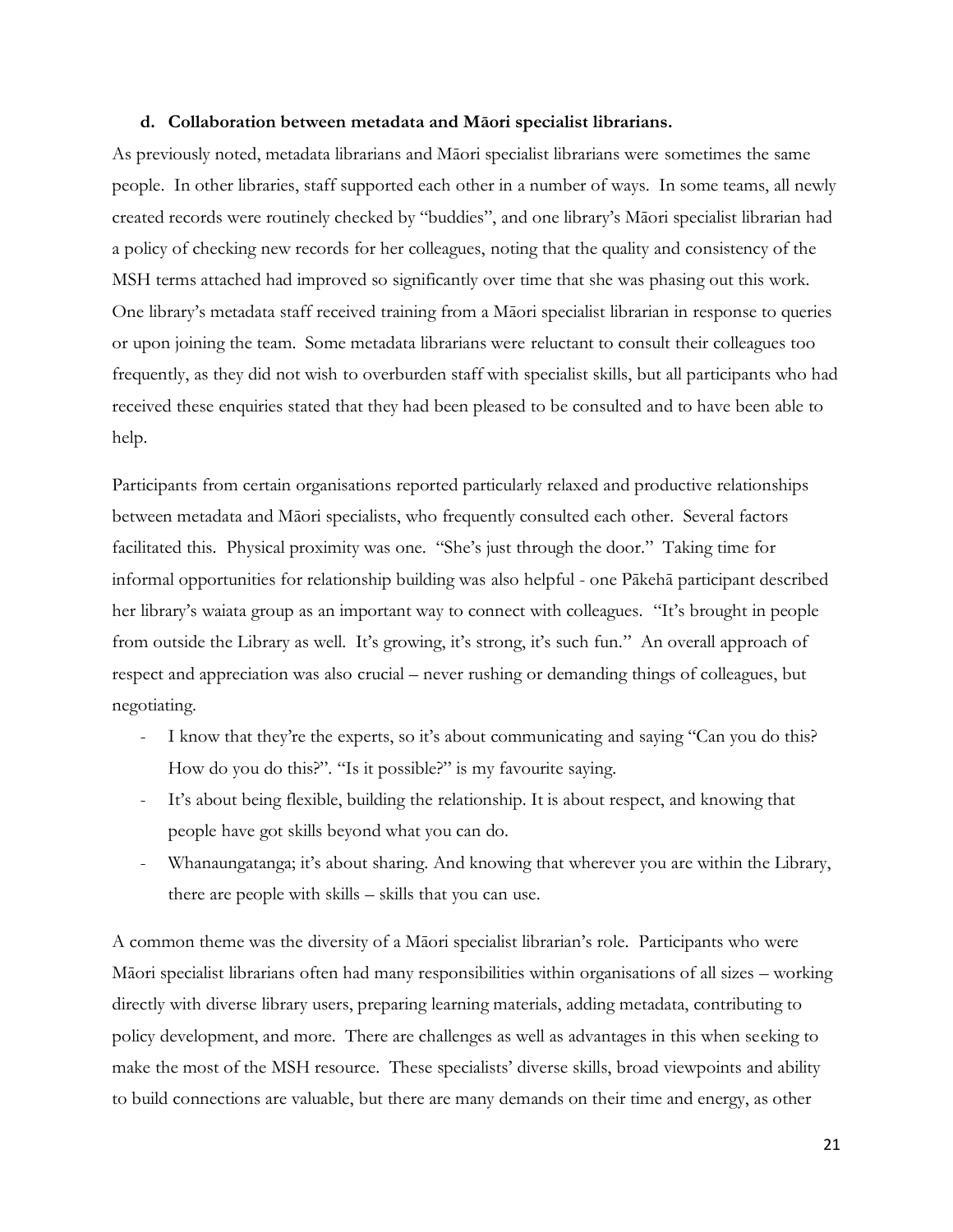researchers have documented through the decades (MacDonald & NZLIA, 1993; Parekowhai & Black, 1990; Simpson et al., 2005).

- Learning about the Subject Headings... how does it fit into the bigger picture for us as Māori services… Our kaupapa is actually really big [as Māori specialist librarians] and so I still feel as if I'm at kohanga reo stage within the Library, and so I want to sort of just widen  $it...$
- We used to have joint meetings. People had to introduce themselves and their roles "I'm a business librarian", "I'm a health librarian". When it came to me, I would point to each one and say, "I do your job, your job, your job, oh - and your job. I do undergrad and postgrad, everything Māori." That's the scope of the role.

### **e. Seeking support from colleagues outside the library.**

Few participants reported looking outside of their organisations for guidance, although Te Rōpū Whakahau was praised for their dissemination of information about the MSH. Some participants had emailed enquiries and suggestions to the MSH team via the website, although they did this less frequently as the thesaurus developed. "We seem to be lucky in that they seem to be slightly ahead of us . . . the [terms] that we want are there."Participants were likely to consult on-site colleagues first. However, some participants had never considered contacting Te Whakakaokao with queries, and were unaware that the development of the thesaurus is driven by such requests (East et al., 2007; Morehu et al., 2009; Paranihi, 2011b), following the recommendations of Simpson et al. (2005, pp. 104; 106).

#### **f. Hopes for additional support.**

When asked what further help they would like, participants responded with great consistency.

Participants in almost every interview wanted more training, including continuing support, and were eagerly anticipating the forthcoming scheme for metadata and reference librarians from Te Whakakaokao, in alignment with Simpson et al.'s (2005, p. 106) recommendations for education and promotion to support the use and development of the MSH. Participants hoped that the new program would increase their confidence, show more options for ways to use the MSH, raise awareness among librarians, and offer ways to promote the MSH among colleagues, researchers, and library users: "whanau, hapu, iwi - and not just to Māori!"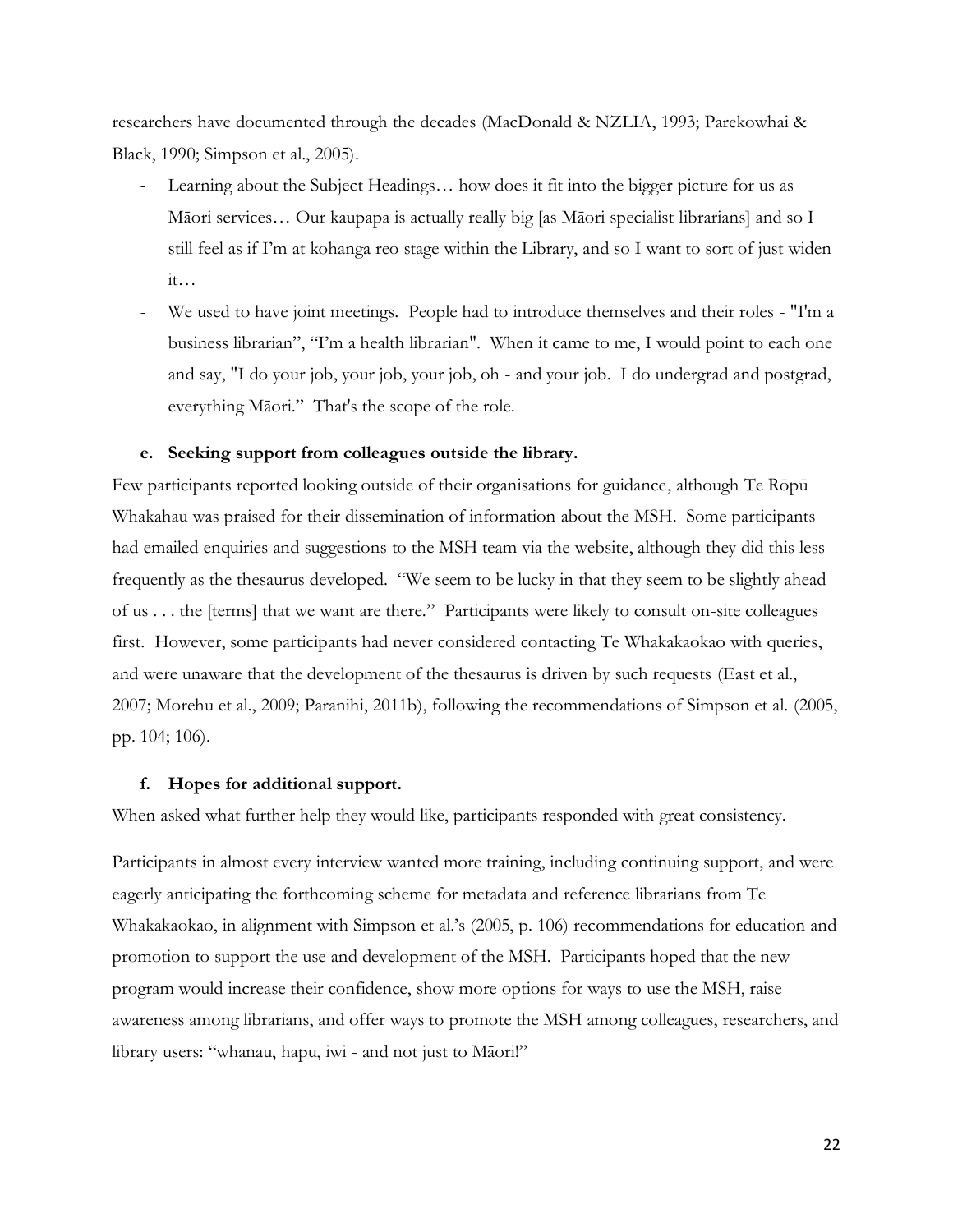Many participants wished to exchange knowledge across libraries, which may be buying and simultaneously describing the same works – "not having to reinvent the wheel".Connections between libraries with similar user groups or between libraries with special knowledge, such as those with strong local or tribal information collections, would be particularly valuable. Certain libraries, such as Porirua City Library and Auckland Libraries, were known for excellence in applying MSH terms to records, and some participants occasionally consulted the catalogues of these libraries for comparison, but none had established a systematic way to find out when a library had updated its records. In the absence of such a system of information sharing, the interview questions of this research seemed to act as a sort of one-off exchange of ideas, perhaps because the questions had been developed after discussion with experienced and interested information professionals. Several participants said they were looking forward to seeing the results of this research, to learn more about others' experiences.

All advocated energetically for further development of the MSH thesaurus, and this was such a strong theme that it will be addressed separately in this report.

#### **g. Using the MSH website.**

There was similarly uniform agreement about the features of the MSH website (http://mshupoko.natlib.govt.nz/mshupoko/index.htm). Participants liked the whakamārama and scope notes, related terms and near terms, alphabetical list of terms, linkage between terms, and bilingual presentation of both English and te reo Māori, with hover-over English explanations for newer terms in te reo. All of these features were repeatedly described as particularly helpful for staff who are not yet fluent in te reo, suggesting that these aspects of the MSH site design and structure are helping to achieve the inclusiveness proposed by the participants in Simpson et al.'s hui (2005, pp. 62-63, 87, 106).

Suggested improvements for the site included easier searchability, including a "Google-like" keyword search function, hover-over for older terms to match the newer ones, automatic presentation of Māori terms connected with English terms, an easier way to view whakamārama or scope notes, a different default sequence of presentation of the terms for those who never use the top terms which are currently presented first on the website, a way to view a full list of terms in te reo only, a generally less "clunky" interface, and a more attractive and up-to-date appearance. The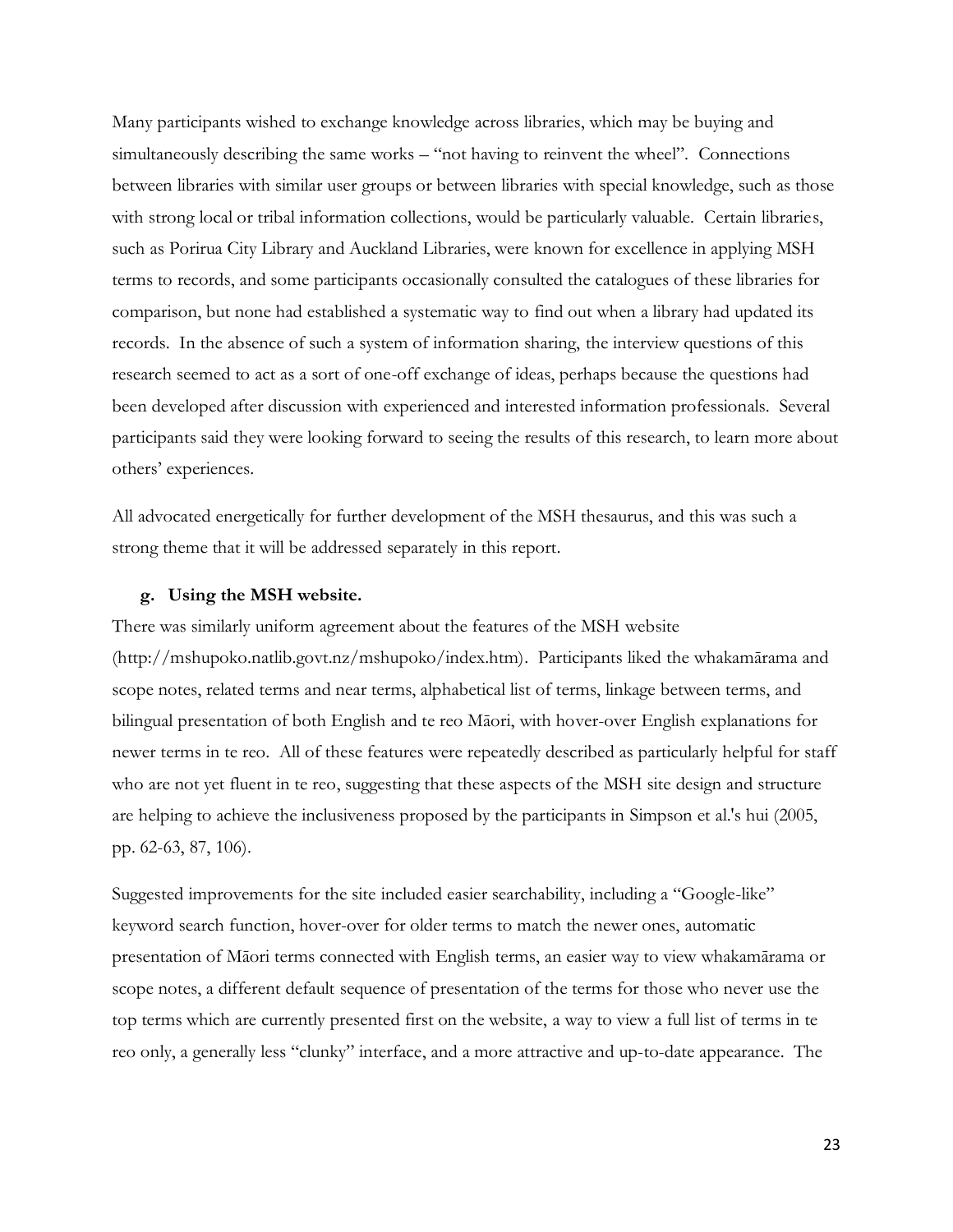website has not changed in many years, yet some participants affectionately listed its very simplicity and familiarity as advantages.

#### **h. Contributing to the National Union Catalogue (NUC).**

The participating libraries did not add MSH terms to existing records in the NUC. Smaller libraries often had cheaper subscriptions to Te Puna's WebCat, which did not allow the librarians to add subject headings directly to records. However, any libraries which did perform original cataloguing used Te Puna, thus contributing new records to the NUC, sometimes with MSH terms attached.

### **i. Externally supplied terms.**

No libraries which participated in this study were outsourcing their cataloguing, which is unsurprising since all were invited to participate because they were actively applying MSH terms. However, some catalogue records were externally supplied, such as OCLC records used for copy cataloguing of overseas material, and groups of records supplied with ebook collections. Participants did not expect to see MSH terms on these records originating from outside of Aotearoa New Zealand. Records created by the National Library were also selected by several libraries when copy cataloguing from the NUC, and some participants also looked for MSH terms in the publication data shown on items, especially those from publishers such as Huia which print MSH terms on items, drawn from the cataloguing data supplied by the National Library through their Cataloguing-In-Publication programme.

#### **Selecting terms for users.**

Few participants were tailoring their selection of MSH terms to specific user needs. Most explained that their user communities were broad, and that one item could be relevant to many users for different reasons over time. "The challenge with Māori research and Māori teaching and learning is that multidisciplinary approach to things."

However, in one special library, items were purchased in response to user requests or known areas of interest, so terms were applied with those particular users in mind. Other libraries made special efforts to accentuate local information. Some libraries considered educational curricula even if they were not based within education institutions - one Māori specialist librarian had previously developed relationships with local kura kaupapa and wānanga whose students used public libraries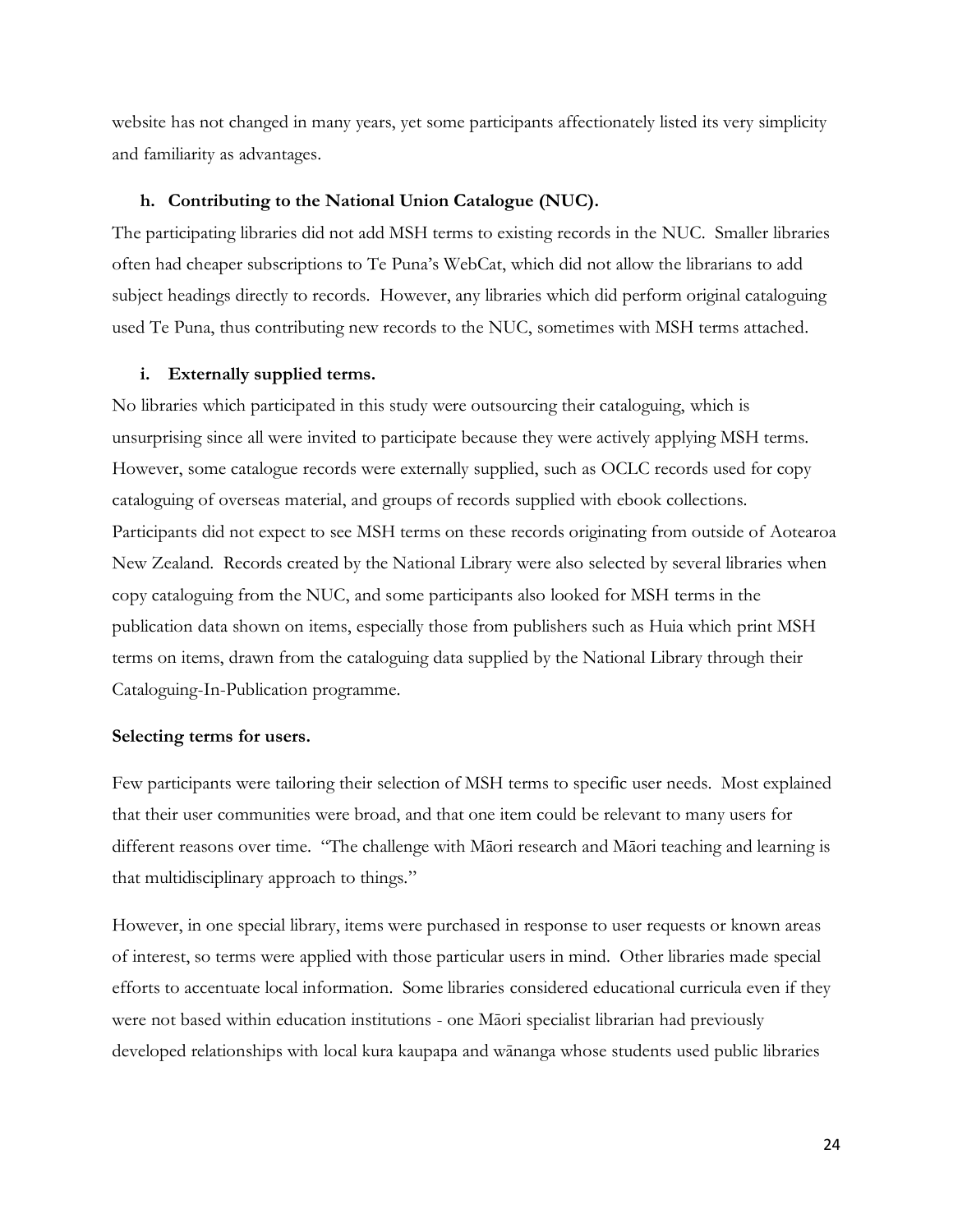during their studies, and another library made a point of considering national curricula when cataloguing juvenile literature.

## **2. How are librarians using the MSH terms and thesaurus when searching with users? (Reference & research services)**

### **a. Staff awareness.**

From several of these libraries, more metadata librarians than customer-facing staff participated in this study, so it would be easy to underestimate the awareness of the MSH among frontline staff. All Māori specialist librarians in the participating libraries were aware of the MSH, but participants from some libraries had an impression of a low level of awareness among their colleagues. One participant noted that the MSH were not mentioned in any staff training material. Another suggested that although most of her colleagues were probably aware that there are subject headings in te reo attached to records, they might not realise that the MSH is a discrete thesaurus. Others perceived that many staff were aware of the MSH but not using them to answer enquiries, because they tended to refer all reference enquiries on Māori topics to the specialist librarians. Following Grace's (1994) principle of developing professional strength through partnerships, one librarian's team was working to overcome this reticence, encouraging their colleagues to try more research strategies before referring on.

I think they should give it a go . . . What it does for them is expand their kete [basket of knowledge]. It is improving – it could be better though. We chip away at that, and that is about investing in the subject librarians themselves; it's about giving them confidence.

Further initiatives to increase awareness were underway at other libraries. One library's staff catalogue interface showed MSH terms highlighted to distinguish them from LCSH terms. Some metadata librarians had asked to spend some time at the enquiries desk. One participant had written a staff blog post about the MSH, and had followed this up with an email to all staff. One Māori specialist librarian had organised a staff development group project, open to any interested library staff, to build connections and increase staff confidence in searching for Māori material.

#### **b. Staff search strategies.**

Staff who did use the MSH while searching tended to do this via keyword searches, as this was the default option in several libraries' staff and user catalogue interfaces. An initial keyword search might begin without particular reference to the MSH, but staff might then follow a link from an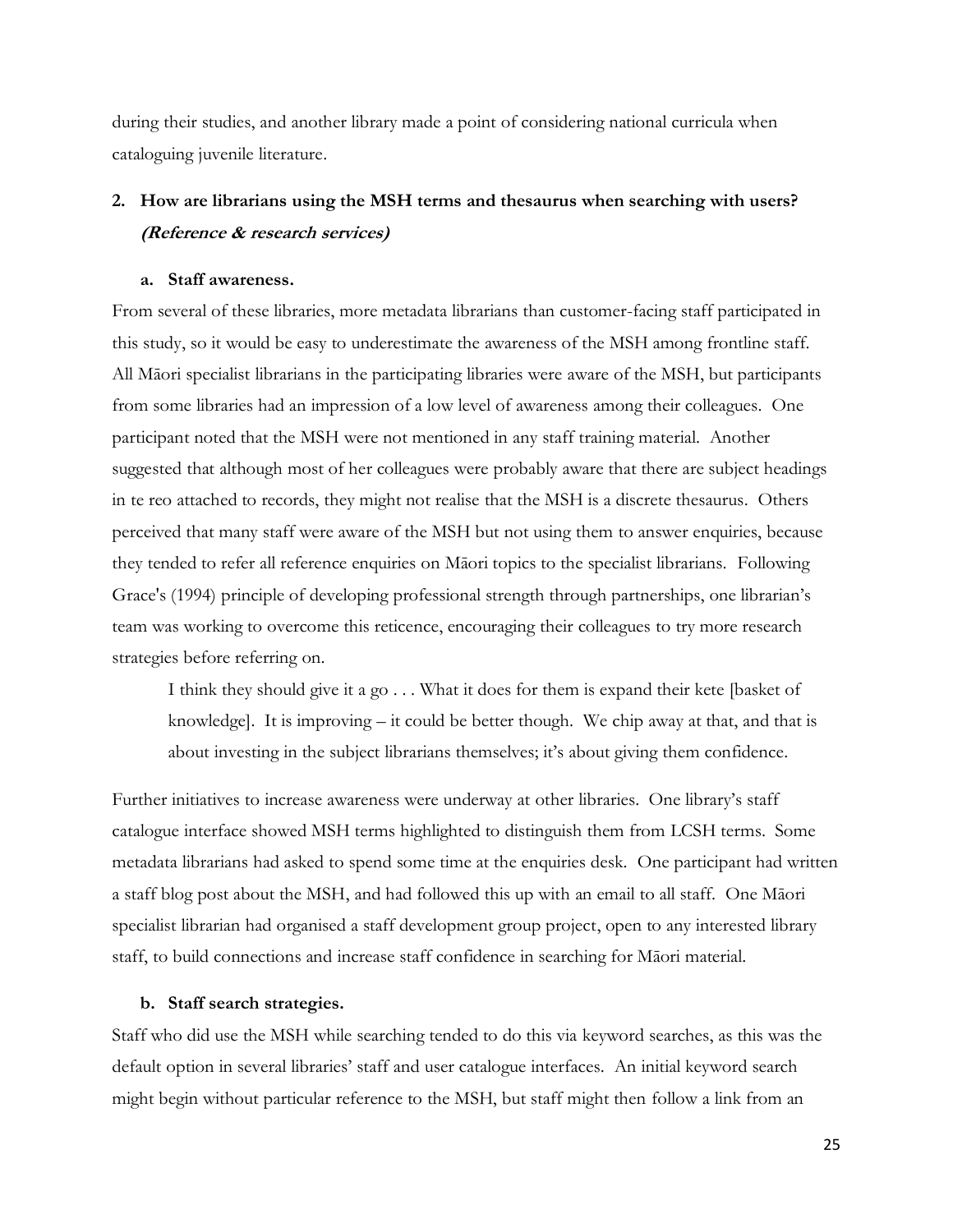MSH term to find further resources. However, participants pointed out that staff could be using the MSH without realising it, as their keyword searches benefit from the presence of the MSH terms.

### **c. An intercultural interface.**

The MSH acts as a cultural interface (Paranihi, 2013; Paewai & Reweti, 2014) in several ways. Firstly, at some libraries, many users are already expert in searching for Māori information, and their enquiries are often about finding information on international or non-Māori contexts. Following the philosophy of "don't teach me about my culture, but use my culture to teach me" (Lal & Walker, 2014), Māori specialist librarians sometimes suggest that library users whose reo is strong can try using the MSH to find English language terms for Māori concepts, to help them search the catalogue or databases. This can be more efficient than using a dictionary to translate terms in these situations because it identifies which of several synonyms or related terms are actually used in the library catalogue*. "*It's a starting place."Words cannot always be translated between languages – at least, not succinctly - but the MSH thesaurus is one tool which can help. "I do that all the time. I like it! It's a learning thing." The opposite is also potentially true – library staff with less confidence in te reo could use the MSH to understand or frame their users' requests – although no participants reported using the MSH in this way.

I thought as a tool it was a useful way into the use of te reo Māori because it's directly applicable to searchers, and when used, it's going to bring up useful results. But no, we don't. It's not in any of the training that we do.

Secondly, knowing that the MSH exist can encourage students that it is possible to search in te reo Māori; and thirdly, metadata librarians comment that they learn a lot about tikanga Māori and te reo Māori by using the MSH, and that colleagues are interested to learn more.

## **3. How are libraries displaying the MSH to users, and supporting/guiding their use? (Independent searching)**

### **a. Catalogue access.**

MSH terms were visible on item records in the online catalogues and discovery layers of all participating libraries, although they were less prominent with some software, and macrons were not always displayed successfully. One library's catalogue could be viewed and searched in te reo, although not through its discovery layer. Catalogue records contributed to the NUC are also shared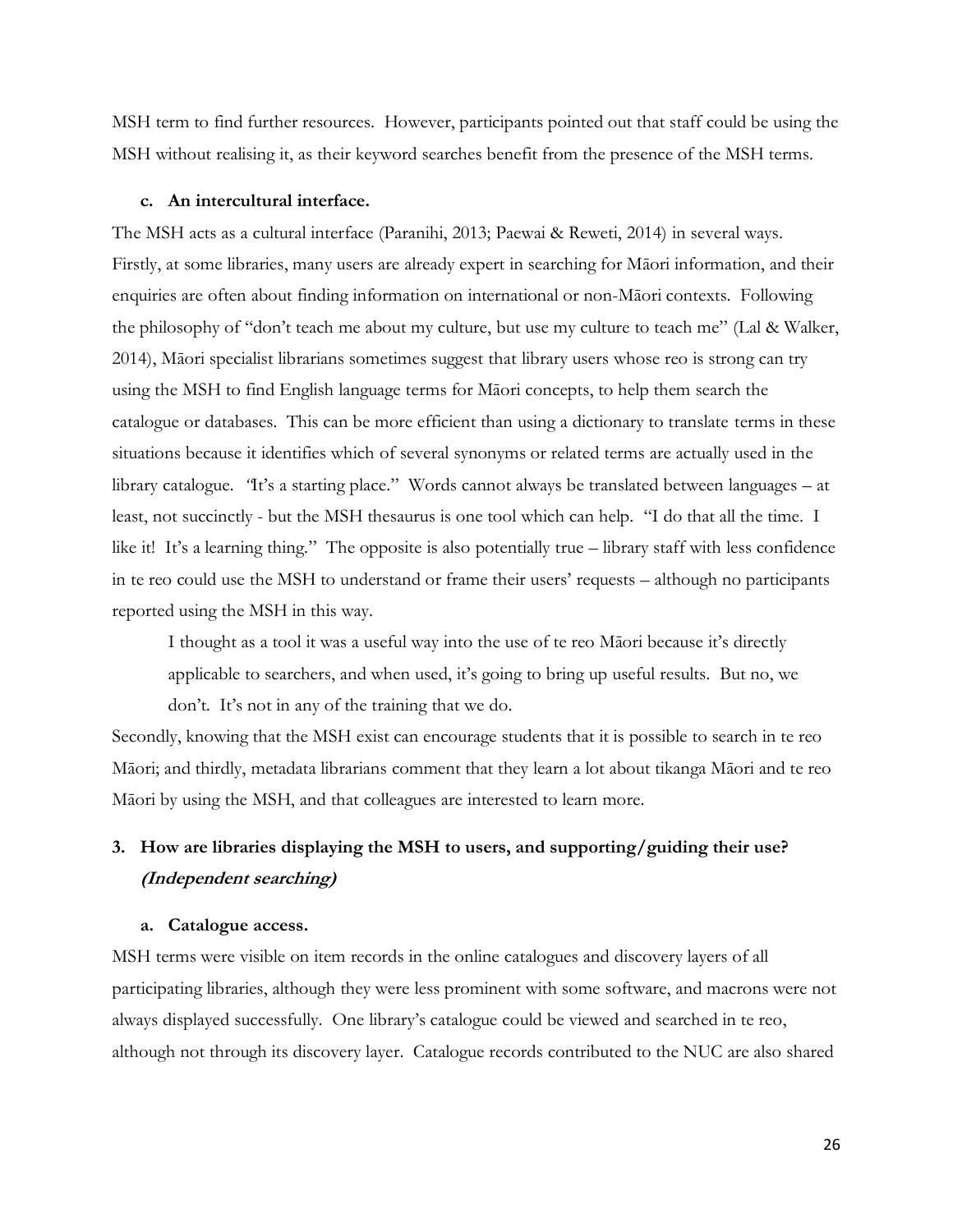internationally, as the NUC's records are accessible through the international union catalogue OCLC.

In one specialist library, with long-serving specialist staff members, the current staff knew the collection so well that they could often identify relevant resources to answer reference enquiries without recourse to the catalogue. Similarly, library users were more likely to consult librarians than the catalogue. The library manager encouraged this, because it was often more efficient in that context.

Their time . . . is very limited. I don't want the exercise of trying to find information to be frustrating or laborious because they need to use the catalogue to find things. I'd much rather that they come to me and I can give them the information straight away. It's because they're time poor. In saying that, I do have plenty of time to show them the library, and if they say "I want to use the catalogue", if they want to go that step further, I'm more than happy to help them with that . . . They might know what they're looking for, but they're not sure how to word it. I've found that many times. You . . . have to have a conversation.

#### **b. Research guides.**

Only one library promoted the MSH through research guides, online or on paper, although another participant was also considering adding a link to the MSH website to her library's Māori subject guide. Face-to-face training was considered a vital complement to any such written information. "Until you tell people and show people why it's useful, they just see it as something else on a long list of resources that they might think about using."

### **c. Information literacy education.**

Several participants included information about the MSH in information literacy sessions, whether in one-to-one induction or orientation sessions, individual or small group research consultations, class teaching sessions, public seminars and presentations to interested groups, or online training incorporating screen sharing software so that library users and librarians could take turns demonstrating or trying out procedures. "Really important to broaden their horizons."

### **d. On-site signage.**

Some libraries displayed MSH terms on shelf labels, although shelving rearrangement sometimes temporarily disrupted this. One library was developing bilingual signage throughout the building. Another library was in the process of planning lists of topics to be displayed on the end of each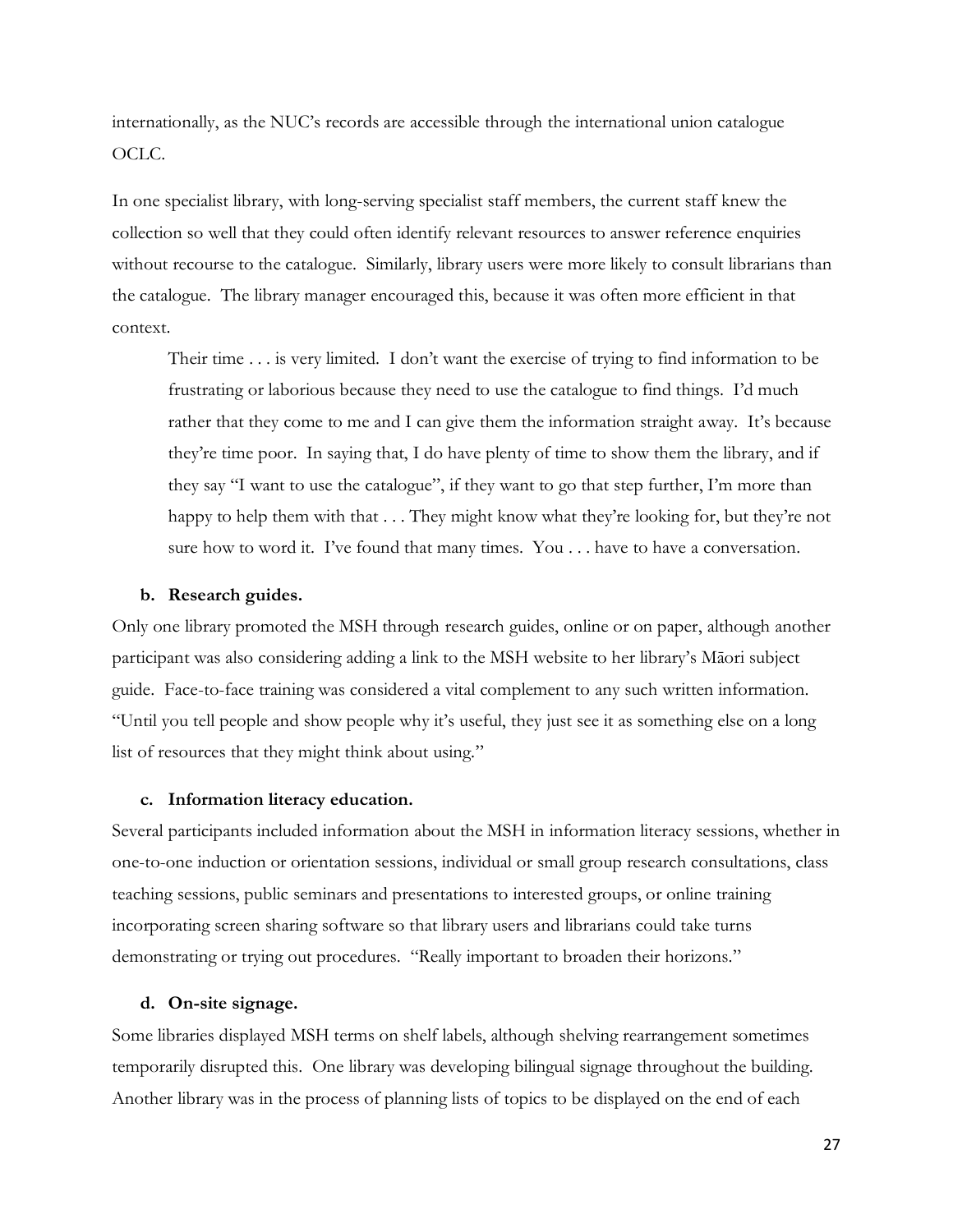range of shelves, with higher level LCSH terms matched with similar MSH terms, in the hope of introducing the MSH terms to more library users to encourage them that it is possible to search under these terms.

## **The most consistently recurrent themes emerged in response to the most open question I asked: "What else is important to share?".**

### **The importance of the MSH.**

Many enthusiastic comments reflected recognition of the value of the MSH for useful and respectful description of information resources.

- "We know it enriches everybody's life."
- "There's been commitment to it since it started, because of the idea that if you're going to be talking about Māori topics, it's useful to use words and phrases Māori are going to want to use."
- "It's about discoverability."
- "The good thing is that it's a way for Māori to describe themselves more accurately, and I think that was the whole purpose of the Māori Subject Headings, being able to describe ourselves, in our culture, from our own perspective and our own viewpoint, and not from a Pākehā perspective – you know, Pākehā describing our culture? So that's what I really loved about that whole kaupapa, Māori Subject Headings. And the Pākehā words didn't describe us accurately *at all*." [emphasis definitely in the original]
- "I really support this project's kaupapa of Māori Subject Headings. I think it's great. It's great because it's what we needed to do within libraries. We definitely support using these terms . . ."

Participants noted that the MSH can support language revitalisation, which was one of the early aims of the project as specified by Simpson et al. (2005, p. 105). "Our cataloguers are promoting te reo Māori."The importance of this work is acknowledged by LIANZA, which affirms that te reo Māori is "vital to the identity and survival of Māori as a people" (Library and Information Association of New Zealand Te Rau Herenga o Aotearoa (LIANZA), n.d.; Lilley & Paringatai, 2014).

Study participants likewise recognised the value of the MSH for speakers of New Zealand English. "We've always talked about Library of Congress Subject Headings doesn't even approach different English cultures, because it is very American."For example, the LCSH uses words such as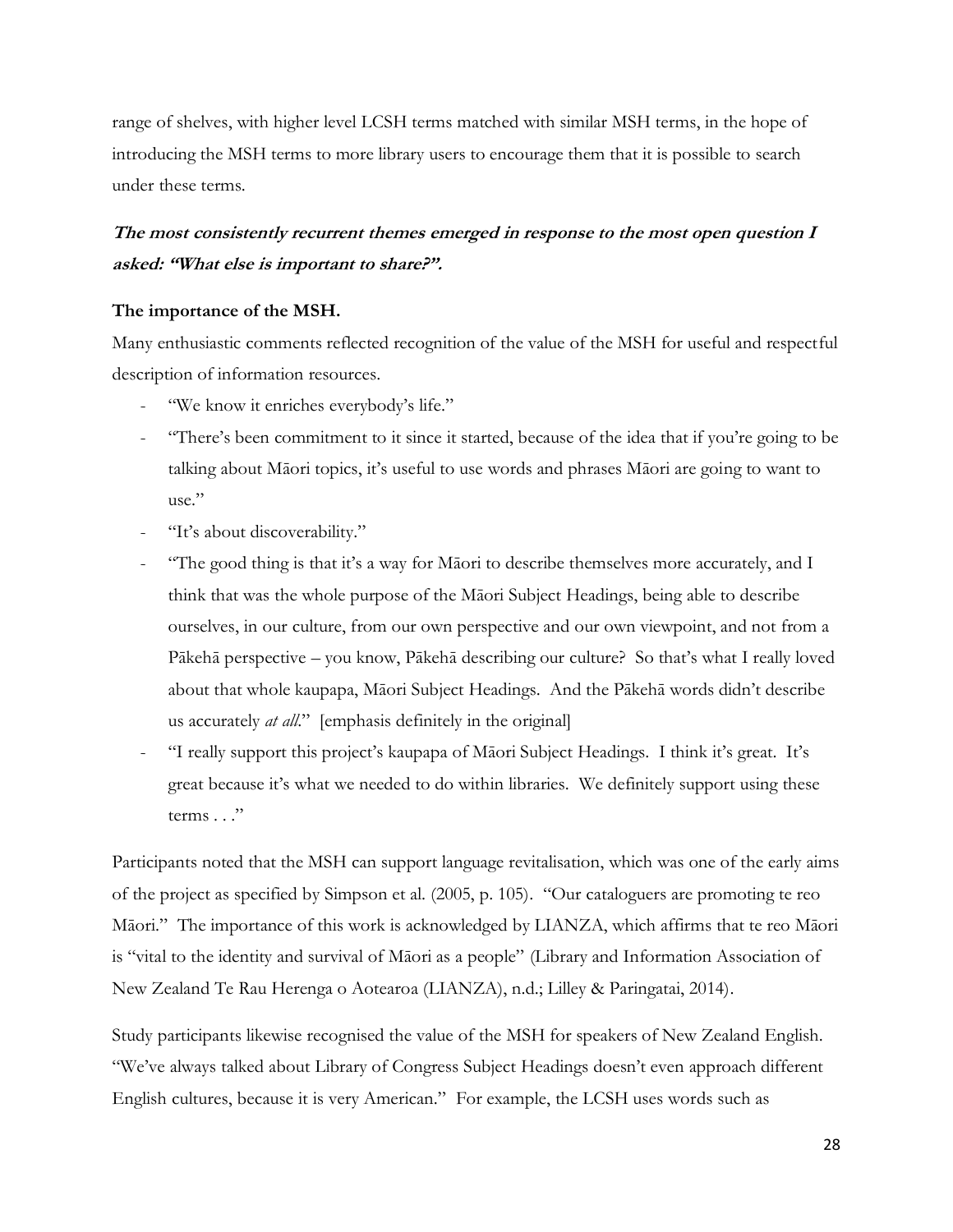"railroad" (versus New Zealand English "railway"), and for waka uses "Canoes—Oceania", thus linking two words which many information seekers in Aotearoa New Zealand would not think to use, and also probably missing the sense in which "waka" can refer not only to various types of travelling vessels, but also to the peoples descended from the crews of the exploring waka from Hawaiiki.

#### **The importance of resourcing the MSH to develop further.**

All thesauri must be continually extended and reviewed to remain relevant. "Library of Congress isn't the be-all and end-all of American culture either, is it?"All participants hoped for more and faster development of the thesaurus, including contemporary terms reflecting the ongoing evolution of te reo Māori in a changing world, more specific terms to accurately reflect subdivisions of academic research areas, and also terms which were less academic for use by nonspecialist information seekers. The consistency of these responses implies that ongoing effort and resourcing is required to meet Irwin and Katene's (1989) and Simpson et al.'s (2005, pp. 62-63) hopes for a more granular, intuitive and inclusive classification system.

"We did it as a way of describing ourselves and our own perspective and our own worldview, but . . . When I look at the Māori Subject Headings, I'm thinking . . . a person off the street is not going to use that term to look for what they want . . . and I think that was the problem with the Pākehā subject headings too; they were using terms that Māori would never think of using if we went on the catalogue to try to find Māori books."

One comment on this theme inspires a hopeful thought – the broader revitalisation of te reo Māori may in time help to bridge the gap between literary and everyday reo, as more speakers of te reo Māori recover fluency across a variety of contexts.

"Some of the things that we struggle with in English, we have that same problem in Māori, that the term's too technical, or the term's not known widely enough. That's what I'm thinking – the term's not known widely enough."

Better resourcing is required to allow the progress of the MSH to match the national and international excitement associated with its launch. Participants recommended that Te Whakakaokao should meet more than three times yearly, with paid release from work for the members (who currently donate their time voluntarily), that the team's researcher should be given more time and closer connections with librarians, and that scholarships should be provided to attract students with relevant skills in tikanga and te reo to the profession and to the team. "It's a positive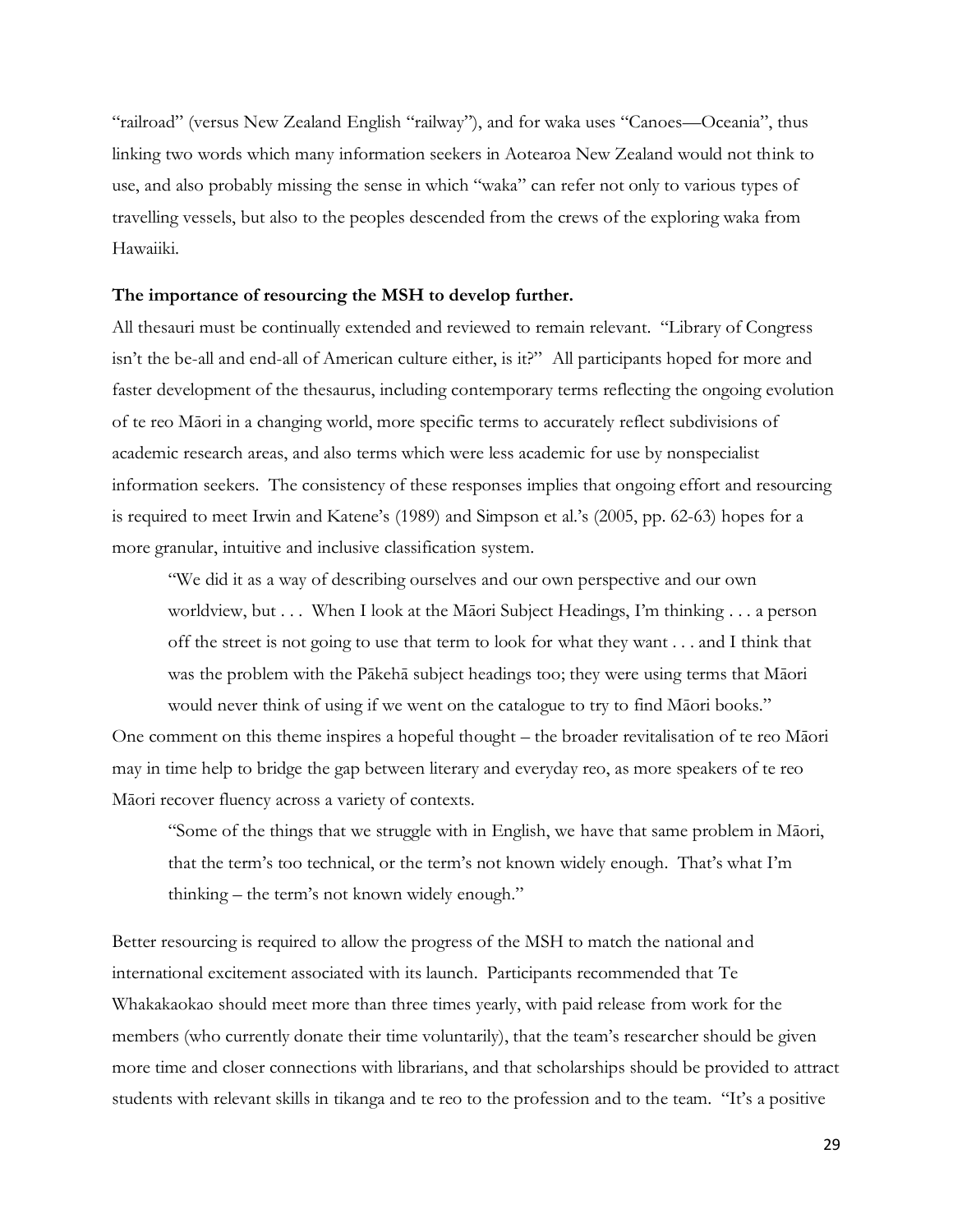thing for New Zealand that we should be celebrating by putting funds into it." It was considered that the National Library would not be fulfilling its responsibilities under the National Library Act if adequate resources were not put in to this work. ". . . if they continue to call themselves the '*National* Library', they have to support these national projects. The interviewer is nodding furiously here *[laugh]*!"

## **Conclusions**

As I worked to integrate the above wealth of knowledge contributed by interview participants in response to my many interview questions, I began to suspect that by asking questions which were less specific, I could have allowed participants more freedom to share their knowledge, and I wondered how these experts might have guided our conversations if I had simply asked the four over-arching questions implied by the study objectives:

- What is working well?
- What could work better?
- What are the benefits of this work?
- What further questions do we need to answer?

Yet answers to these broader questions do emerge.

## **What's working well for librarians and library users? What factors and processes are enabling success?**

Some libraries were fortunate to have attracted and retained staff with expertise in te reo and in tikanga Māori, who add MSH terms to records or guide others in their application. Where flexible technological systems allowed it, these specialists were able to enrich records even when not employed as metadata librarians; and in environments conducive to relaxed communication, they could support cataloguing work even if they did not directly add terms themselves. Effective communication was fostered by physical proximity, and also by the creativity and commitment of staff, who built relationships over time by sharing decision making, setting up joint projects, creating opportunities to learn and have fun together, and approaching each other with respect.

Many other participants who felt less confident in te reo were committed to advancing their skills.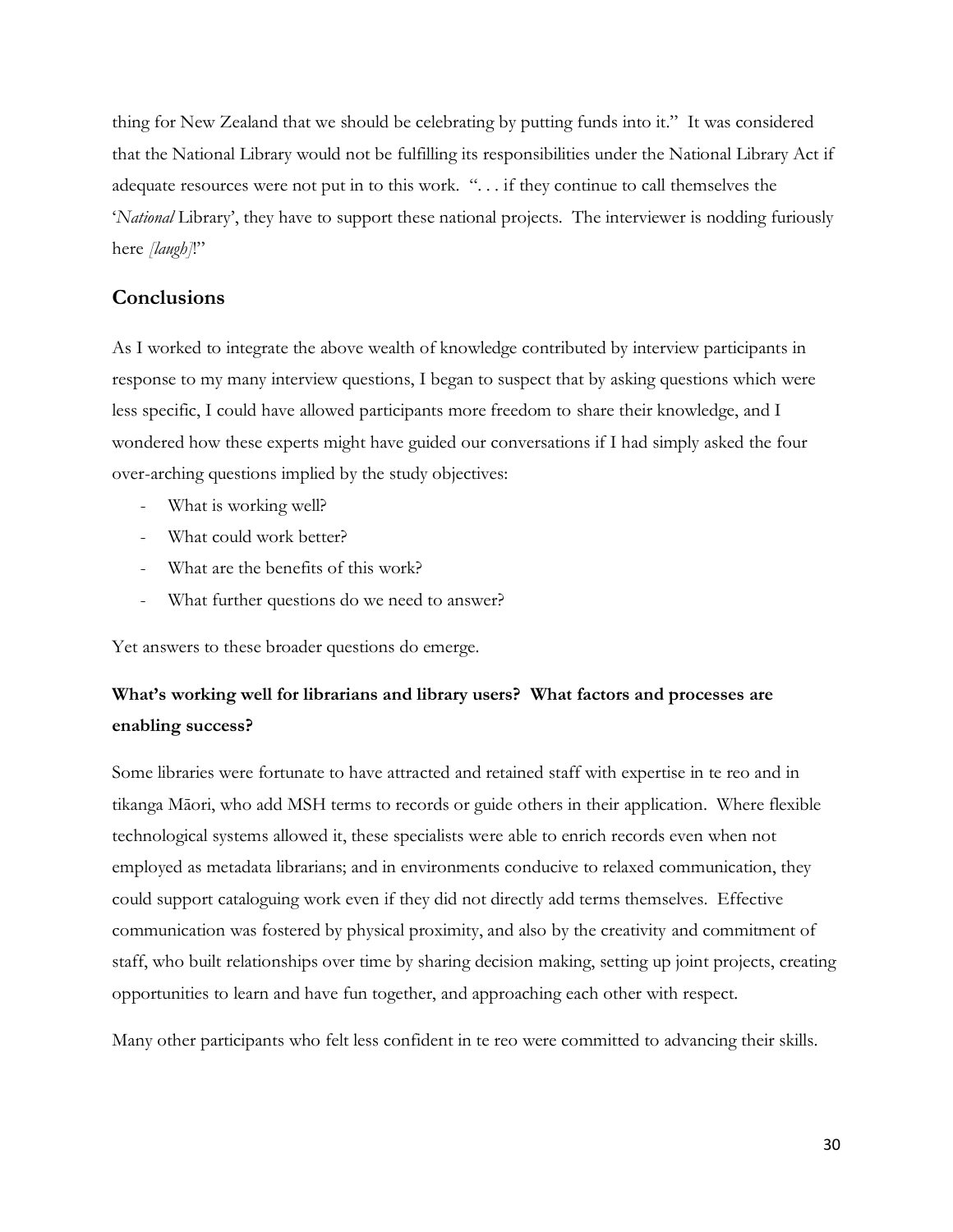Certain libraries were applying MSH terms to all catalogue records, while those with more limited capacity applied their policies with flexibility, to maximise discoverability of the most crucial materials.

Several features of the MSH website facilitate application of MSH terms. Whakamārama and scope notes, connections between terms, hover-over explanations and the alphabetical index were all firm favourite features. Some libraries supplemented these useful elements with in-house written guidance, and several had contacted the MSH team for personalised advice, thus also contributing to further development of the thesaurus with their requests or suggestions.

Librarians were promoting awareness of the MSH to library users in many ways – connecting the terms to resources visually with shelf labels, explaining their uses during search strategy education and public seminars, and reinforcing face-to-face training with written study guides.

### **What good things do we see happening because the MSH are available?**

Unfortunately, I did not specifically ask this question during interviews. Some examples of the observed benefits of the MSH were gathered nonetheless, but this is a potentially fruitful area for further research.

Metadata librarians reported that their work with the MSH had expanded both their understanding of and interest in te reo and tikanga Māori. Participants noted that the MSH promote respect and understanding of these taonga/treasures among information seekers within Aotearoa New Zealand and internationally.

The MSH help librarians and library users to find useful search terms in both English and te reo when information seekers are most confident in te reo, and the existence of the MSH encourages library users to incorporate te reo in their searching.

## **What could work better? What are the barriers? What would make it easier for library users to benefit from the MSH?**

Participants unanimously indicated a wish for ongoing and accelerated development of the MSH thesaurus, to keep it up to date with current language use and enrich it with adequately specific terms. Stronger resourcing for the MSH team was advocated, coupled with wider awareness that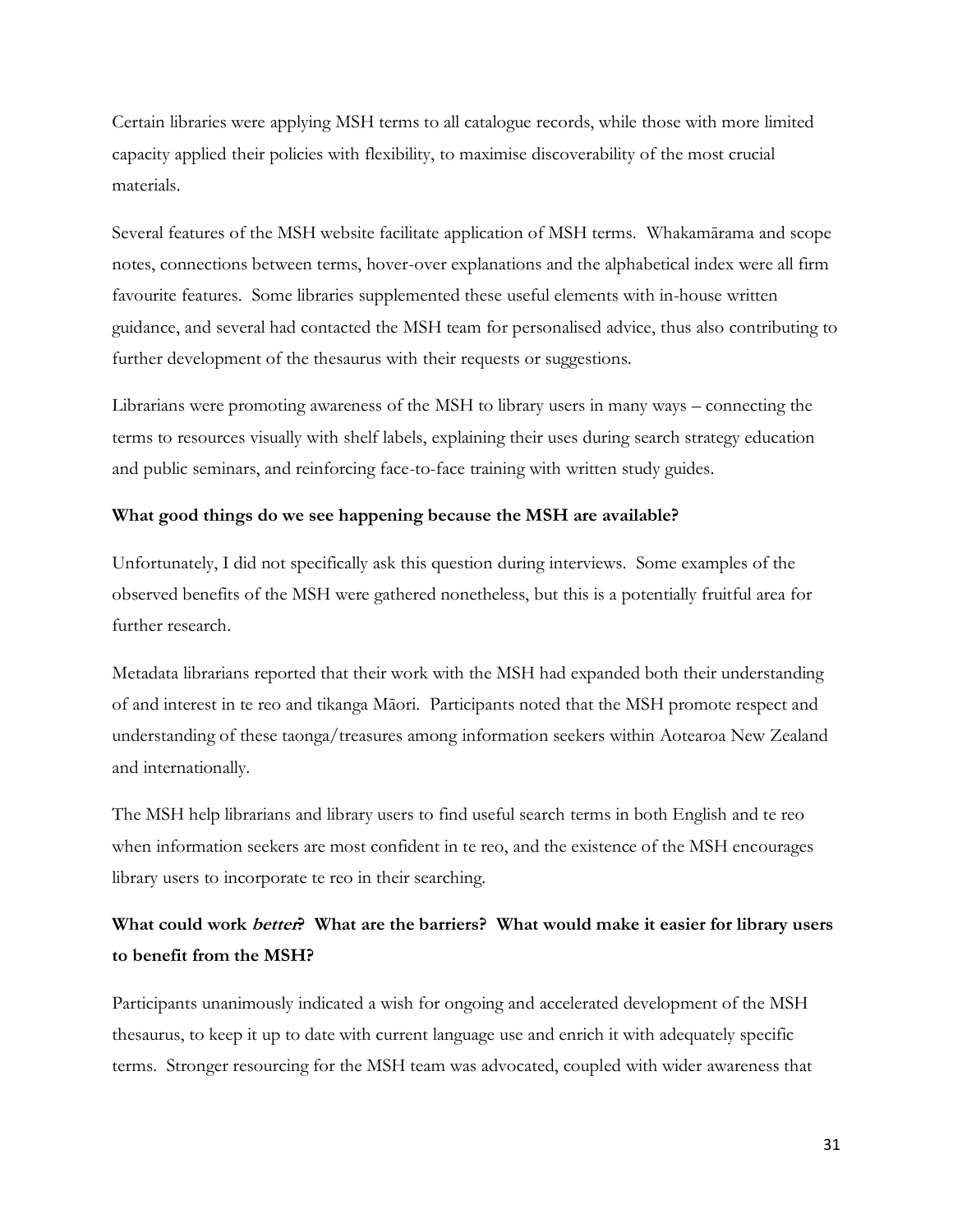requests and suggestions from practising librarians are required to support the team to direct their efforts appropriately.

Many participants wanted more support to fully utilise the resource, and to promote awareness among colleagues within their organisations and across the profession, as well as library users and potential users throughout the community. They also wanted continuing guidance, including information sharing across libraries. There were high hopes for Te Whakakaokao's training programme.

Several participating librarians expressed strong desire for better understanding of te reo and tikanga Māori, and especially for improved recruitment of staff with these skills.

Time limitations prevented some libraries from using the MSH as extensively as their staff would like, particularly in relation to retrospective cataloguing.

Improvements to the MSH website were suggested, including addition of a search function, as well as efficiency enhancements such as extension of the popular hover-over function or quicker access to the very useful whakamārama and scope notes.

### **Implications and suggestions for further research**

This study has explored the implementation of the MSH within selected research libraries in the Te Upoko o te Ika / Wellington region. A broader view encompassing other types of information organisations and memory institutions, or quantitative analysis of the proportion of institutions which are and could be actively engaging with the MSH, awaits a larger project.

This research has not investigated the appropriateness of MSH terms selected for records, but the misgivings of some metadata librarians who participated may indicate that questions such as accuracy, specificity, or relevance to user requirements may be of interest to future researchers. For example, Simpson et al., (2005, pp. 100-101) noted that metadata related to place can be especially important to Māori information seekers.

The study was also unable to encompass assessment of library users' opinions and interactions with the MSH, although the analysis of one library's search log data conducted during the preparatory phase did indicate that information seekers were using MSH terms in free search situations. Discussions with library users are recognised as a necessary ingredient in forward planning by the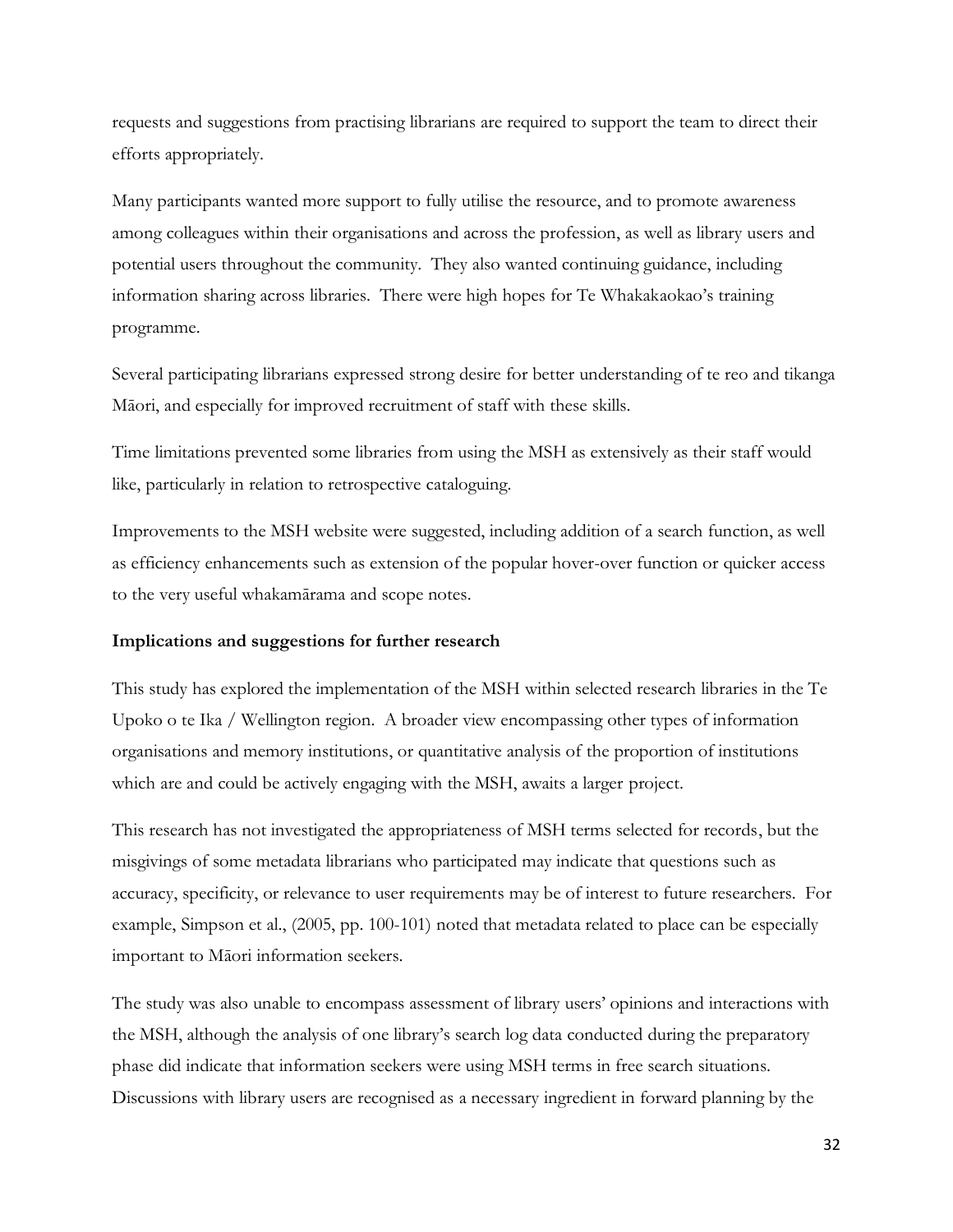current members of the Māori Subject Headings Working Group and by previous writers on the subject, including MacDonald & NZLIA (1993) and Ta'ala (2008), as mentioned in the "Population and sample" section of this report.

Any of these types of research could assist in planning ongoing training for library staff or users, and the development of an information sharing network for library staff could in itself be an opportunity to investigate the best ways to share experiences and specialist knowledge, such as local, iwi, cataloguing or MSH expertise.

Another topic which is currently attracting much interest - though it is not a new issue (Morehu et al., 2009) - is the potential to expand the MSH thesaurus to cover all topics, including those beyond te ao Māori / the Māori world. Simpson et al. (2005, pp. 67-68; 99) recommended that the thesaurus should include terms "for all collections" and "support study at all levels and for all disciplines", and this has been endorsed recently by Te Rōpū Whakahau (Te Rōpū Whakahau, 2015b). Such a bold initiative could support information seekers to search efficiently in te reo Māori, opening search pathways for library users such as recent generations of kura kaupapa students, who are already relatively knowledgeable in mātauranga Māori and wish to explore other global perspectives for comparison. But to make this vision into reality would require consideration of various conceptual and practical issues. One is how to respect and maintain the integrity of different belief systems – perhaps using allied thesauri, in the same way that recognition is given to the MSH as a parallel thesaurus alongside the LCSH. Another is how to supply the resources required for such extensive development of the thesaurus. Library staff would then require resources to learn to use the augmented thesaurus, as well as extra time to apply the increased number of terms included. A third question is whether users would benefit from a filter to distinguish Māori collections from non-Māori, as currently the MSH can work as a filter in libraries which only apply MSH terms to works meeting certain criteria. Simpson's hui participants (2005, pp. 71) requested this function, advising that although the thesaurus should include terms for all subjects, it should also enable information seekers to search specifically for works on Māori topics when appropriate.

Having completed this research, my priority is now to restore the knowledge collected to all contributors, including the interview participants as well as those within Te Whakakaokao / the Māori Subject Headings Working Group, the Māori Subject Headings Governance Group, and Te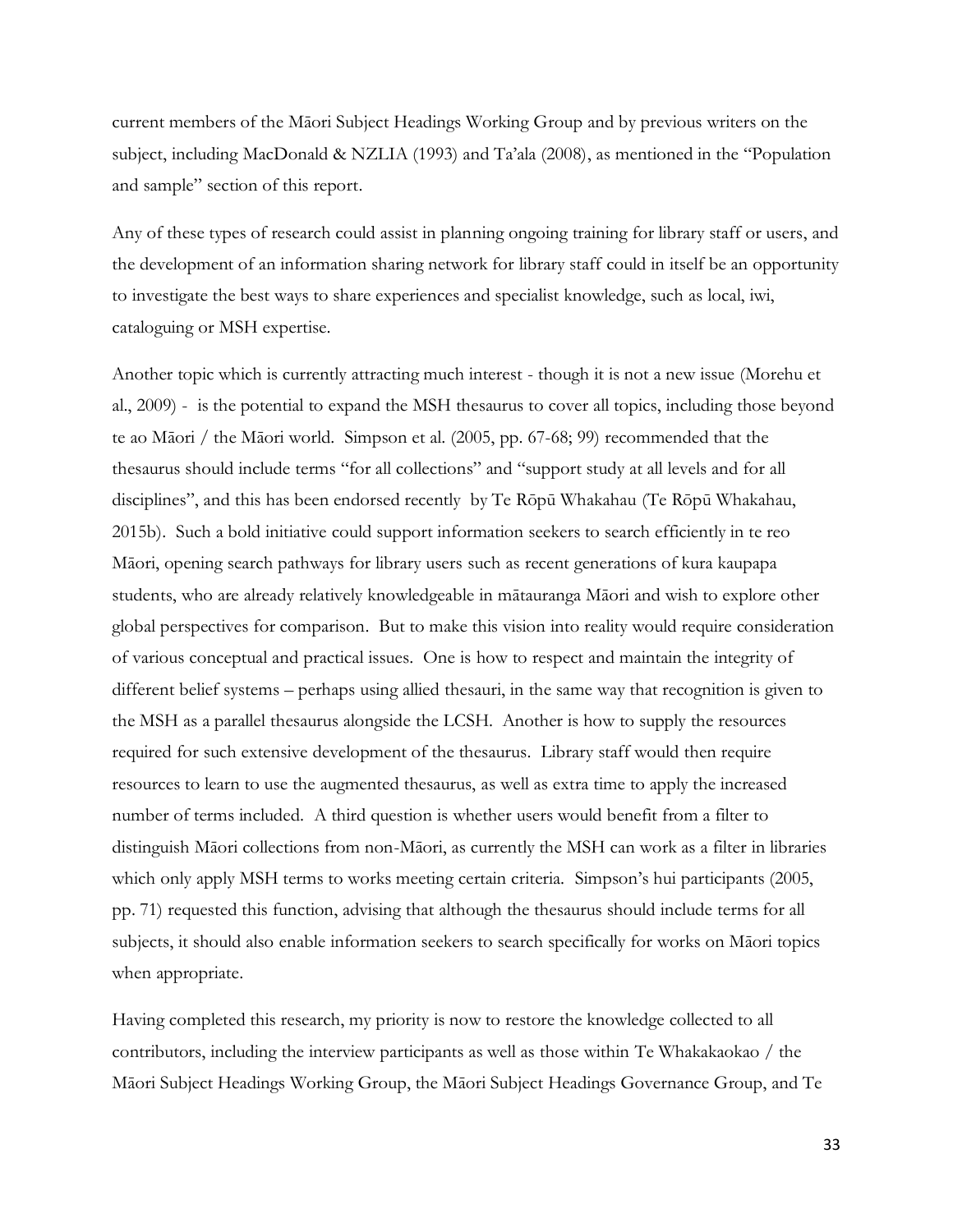Rōpū Whakahau's Te Ūpoko o te Ika rohe/region, who have so graciously offered their encouragement and advice. This report, and the conversations which helped me to write it, will return to contributors, and I hope that the shortcomings and limitations of this small-scale student project will encourage further research and discussion, for as previously outlined in the "Research question and implications for research design" section of this report, and in Appendix 2, there are many areas which remain for investigation.

As Garraway & Szekely said in 1994, Ka Mahi Tonu ("work will be ongoing*",* or in their words: "we are still working on it!").

### *Iti noa ana, he pito mata.*

Although this is only small, more may sprout from it.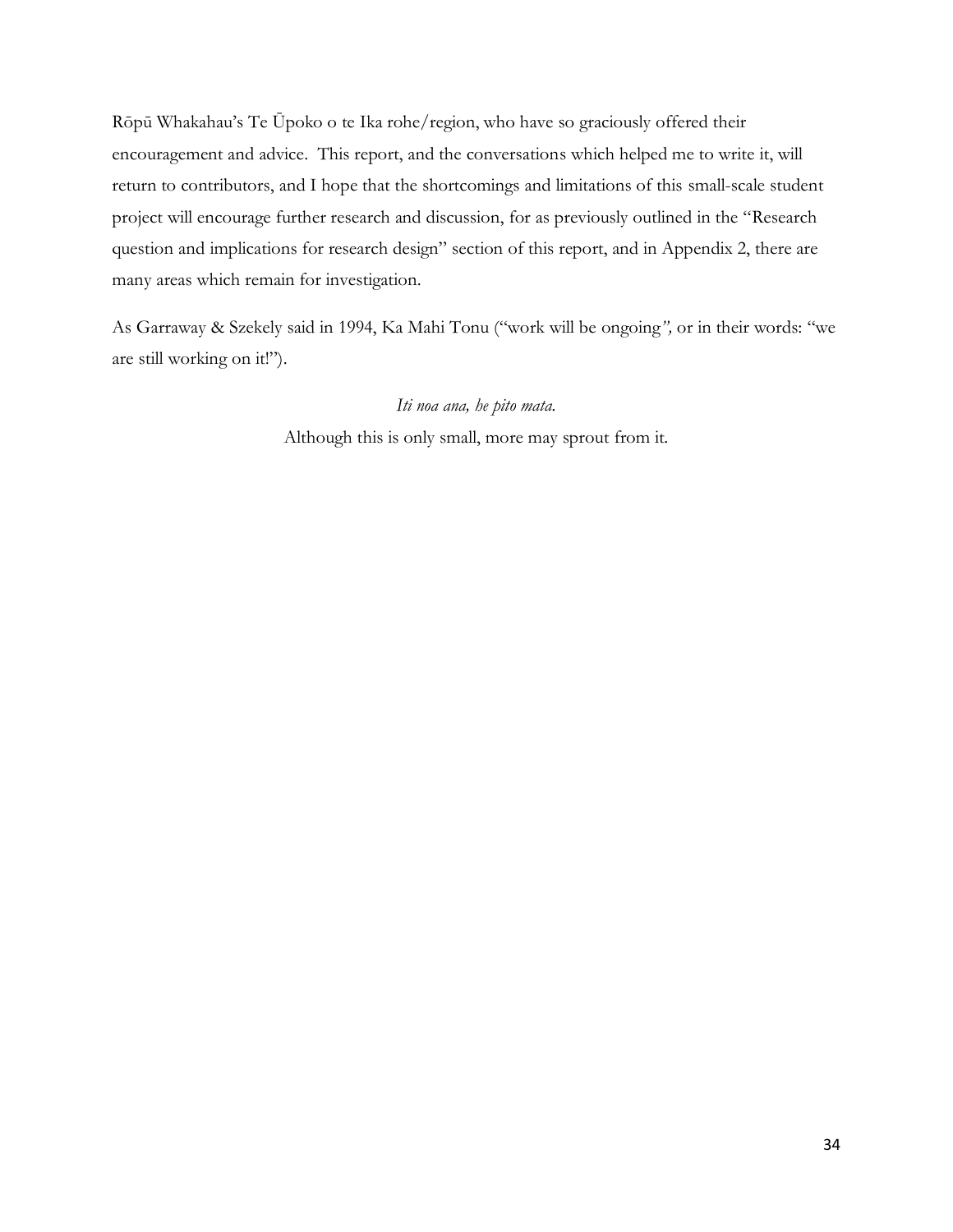#### **References**

- Amey, C. (2012). Ngā Ūpoko Tukutuku: Building a house with the right words | Blog | National Library of New Zealand. Retrieved from https://natlib.govt.nz/blog/posts/nga-upokotukutuku-building-a-house-with-the-right-words
- Barlow, C. (1991). *Tikanga whakaaro: Key concepts in Māori culture*. Auckland, N.Z: Oxford University Press.
- Bishop, R. (2005). Freeing ourselves from neocolonial domination in research: A Kaupapa Māori approach to creating knowledge. In N. K. Denzin & Y. S. Lincoln (Eds.), *The SAGE handbook of qualitative research* (3rd ed, pp. 109–138). Thousand Oaks: Sage Publications.
- Bundy, A. (2004). Australian and New Zealand Information Literacy Framework: Principles, standards and practice - Ako Aotearoa. Retrieved May 19, 2014, from http://akoaotearoa.ac.nz/community/ako-aotearoa-suggestedresources/resources/pages/australian-and-new-zealand-information-li
- Cecez-kecmanovic, D. (2011). Doing critical information systems research: Arguments for a critical research methodology. *European Journal of Information Systems*, *20*(4), 440–455. http://doi.org/http://dx.doi.org.helicon.vuw.ac.nz/10.1057/ejis.2010.67
- Coleman, M., & Marshall, G. (2014). Wānanga libraries. In L. Stone (Ed.), *Informing New Zealand - He puna whakamōhio mō Aotearoa. 6th edition.* Lower Hutt, N.Z.: Open Polytechnic. Retrieved from http://informingnewzealand.wikispaces.com/Libraries+-+Wananga
- De Barry, H. J. (1998). *Process of creating subject headings in Te Reo Maori*. Victoria University of Wellington, Wellington, N.Z. Retrieved from http://restrictedarchive.vuw.ac.nz//handle/123456789/7881
- East, R. (2008). Indigenous subject access: Ngā Ūpoko Tukutuku, Māori Subject Headings (pp. 37– 67). Presented at the Australian and New Zealand Theoretical Library Association (ANZTLA), Wellington, N.Z. Retrieved from http://www.nla.gov.au/openpublish/index.php/ANZTLA/article/view/2142/2547
- East, R., Keats, J., & Reweti, A. (2007). Ngā Ūpoko Tukutuku & the Iwi-Hapu Names List (Ngā Ūpoko Tukutuku/Māori Subject Headings Report, March 2007). Presented at the Te Rōpū Whakahau Hui-ā-Tau 2007, Eke Panuku! Eke Tangaroa!, Takapūwahia Marae, Porirua, N.Z.: Te Rōpū Whakahau.

East, R., & Staincliffe, P. (2007). Cataloguing Māori materials. *Librarylife*, *313*, 16–18.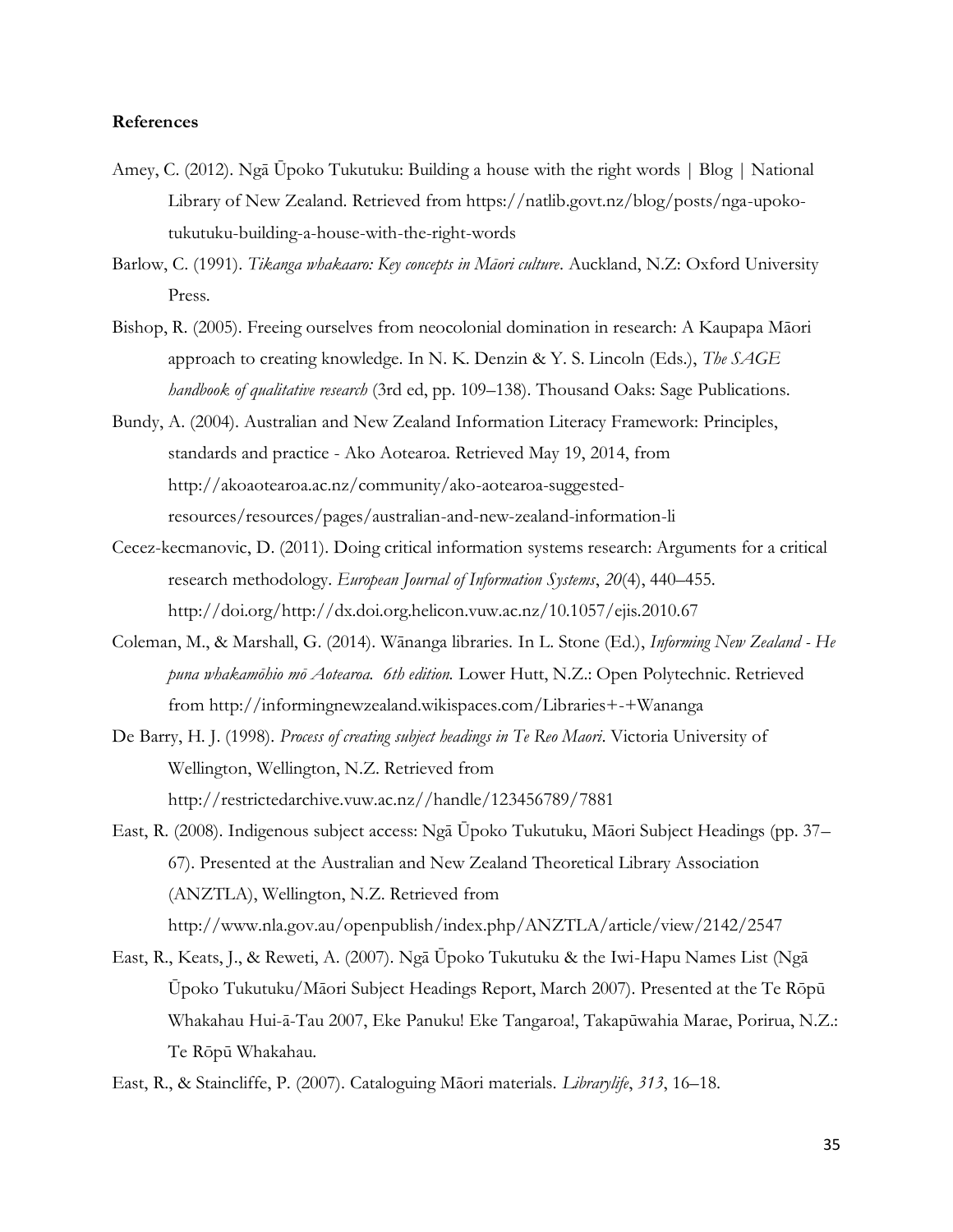- Garraway, J., & Szekely, C. (1994). *Ka mahi tonu: Biculturalism in New Zealand librarianship, 1992-1994*. Wellington [N.Z.]: Published by the N Strategy Bicultural Actions Group in association with the New Zealand Library and Information Association.
- Ghaddar, J., & Caidi, N. (2014). Indigenous knowledge in a post-apology era: Steps toward healing and bridge building. *Bulletin of the American Society for Information Science and Technology (Online)*, *40*(5), 41–45.
- Grace, D. (1994). Bicultural development. In J. Garraway & C. Szekely, *Ka mahi tonu : biculturalism in New Zealand librarianship, 1992-1994* (pp. 6–7). Wellington, N.Z.: N Strategy Bicultural Actions Group and New Zealand Library and Information Association.
- Hayes, L. (2013). Kaupapa Māori in New Zealand public libraries. *NZLIMJ*, *53*(2). Retrieved from http://www.lianza.org.nz/kaupapa-m%C4%81ori-new-zealand-public-libraries
- Hudson, M. (2010). *Māori Health Research | Health Research Council*. Health Research Council of New Zealand: Māori Health Research. Retrieved from http://www.hrc.govt.nz/news-andpublications/publications/maori
- Irwin, K., & Katene, W. (1989). *Maori people and the library: A bibliography of Ngati Kahungunu and Te Waka o Takitimu resources*. Wellington, N.Z.: He Parekereke, Dept. of Education, Victoria University of Wellington.
- ISO (International Organization for Standardization). (2011). *ISO 25964-1:2011 - Information and documentation -- Thesauri and interoperability with other vocabularies -- Part 1: Thesauri for information retrieval*. Geneva, Switzerland: ISO (International Organization for Standardization). Retrieved from http://www.iso.org/iso/catalogue\_detail.htm?csnumber=53657
- Johnston, L. (2007). The role of libraries and archival collections in the preservation and revitalisation of indigenous knowledge: The case of revitalisation of te reo Māori. *New Zealand Library & Information Management Journal*, *50*(3), 202–215.
- Ka'ai, T., Moorfield, J. C., Reilly, M. P. J., & Mosley, S. (Eds.). (2004). *Ki te whaiao: An introduction to Māori culture and society*. Auckland, N.Z: Pearson Longman.
- Lal, M., & Walker, J. (2014). What can mainstream libraries learn from Te Pātaka Māramatanga an indigenous academic library? Lessons from Wānagogy. Presented at the LIANZA, Auckland, N.Z. Retrieved from http://www.lianza.org.nz/mohan-lal-and-jock-walker-whatcan-main-stream-libraries-learn-te-p%C4%81taka-m%C4%81ramatanga-indigenous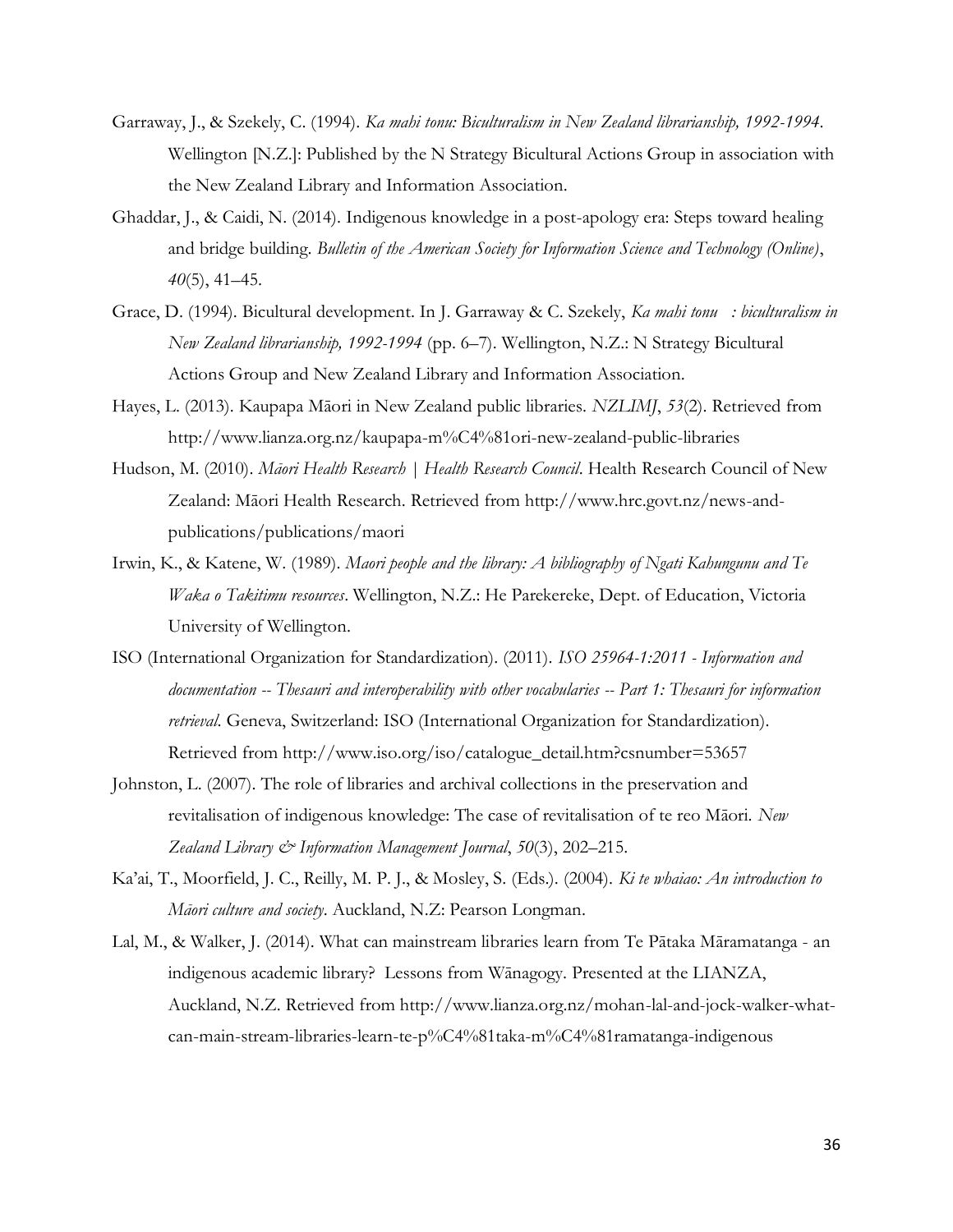- Library and Information Association of New Zealand Te Rau Herenga o Aotearoa (LIANZA). (n.d.). BOK 11 - Awareness of Indigenous Knowledge Paradigms | LIANZA. Retrieved May 1, 2015, from http://www.lianza.org.nz/bok-11
- Lilla: International Women's Network. (n.d.). Lilla Watson | About. Retrieved from https://lillanetwork.wordpress.com/about/
- Lilley, S. C. (2013a). A bicultural evaluation of New Zealand public library websites. *NZLIMJ*, *53*(1). Retrieved from http://www.lianza.org.nz/resources/lianza-publications/nzlimj/biculturalevaluation-new-zealand-public-library-websites
- Lilley, S. C. (2013b). *Te Rōpū Whakahau: waiho i te toipoto, kaua i te toiroa, celebrating 20 years 1992-2012*. Wellington, N.Z.: Te Rōpū Whakahau.
- Lilley, S. C. (2012). Māori information sources and services: Delivering a reference course that meets the needs of Māori clients. *The Reference Librarian*, *53*(1), 67–75. http://doi.org/10.1080/02763877.2011.596087
- Lilley, S. C., & Paringatai, T. P. (2014). Kia whai taki: Implementing indigenous knowledge in the Aotearoa New Zealand library and information management curriculum. *Australian Academic & Research Libraries*, *45*(2), 139–146. http://doi.org/10.1080/00048623.2014.908498
- MacDonald, T., & New Zealand Library and Information Association. (1993). *Te Ara Tika: Māori and libraries: a research report*. Wellington, N.Z.: New Zealand Library & Information Association.
- Macnaught, B. (2012). The National Library of New Zealand: The New Generation National Library Strategy. *Alexandria*, *23*(1), 1–13.
- Maina, C. K. (2012). Traditional knowledge management and preservation: Intersections with Library and Information Science. *The International Information & Library Review*, *44*(1), 13–27. http://doi.org/10.1080/10572317.2012.10762911
- Māori Subject Headings Working Party. (2000). *Māori Subject Headings Working Party report to LIANZA / Te Rau Herenga o Aotearoa and to Te Rōpū Whakahau*. Retrieved from http://www.trw.org.nz/publication/
- Māori Subject Headings Working Party. (2001). *Māori Subject Headings Working Party report to LIANZA / Te Rau Herenga o Aotearoa and to Te Rōpū Whakahau: Phase Two*. Retrieved from http://www.trw.org.nz/publication/
- Margaret, J. (2013). *Working as allies: Supporters of indigenous justice reflect*. Auckland, N.Z.: AWEA (Auckland Workers Educational Association).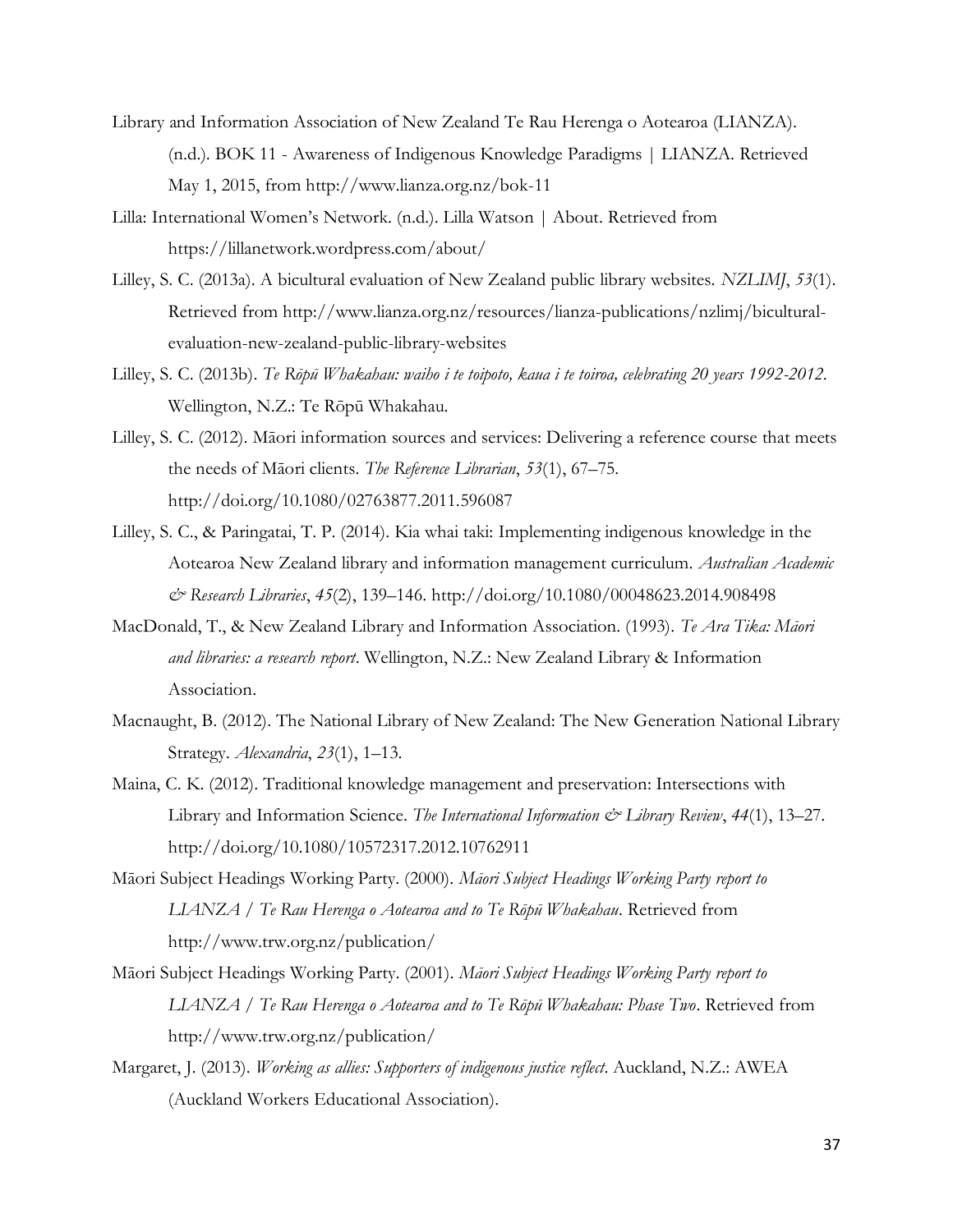Marsden, M. (2003). *The woven universe: Selected writings of Rev. Māori Marsden*. (T. A. C. Royal, Ed.). Otaki, N.Z: Estate of Rev. Māori Marsden.

Mead, S. M. (2003). *Tikanga Māori: living by Māori values*. Wellington, N.Z: Huia.

- Mertens, D. M. (2003). Mixed methods and the politics of human emancipation: The transformative-emancipatory perspective. In A. Tashakkori & C. Teddlie (Eds.), *Handbook of mixed methods in social*  $\mathcal{Q}^*$  *behavioral research* (pp. 135–164). Thousand Oaks, Calif: SAGE Publications.
- Mertens, D. M. (2009). *Transformative research and evaluation*. New York: Guilford Press.
- Mertens, D. M. (2011). Disability communities: Transformative research for social justice. In N. K. Denzin & Y. S. Lincoln (Eds.), *The SAGE handbook of qualitative research* (4th ed, pp. 227– 241). Thousand Oaks, Calif: Sage.
- Mertens, D. M. (2012). Transformative mixed methods addressing inequities. *American Behavioral Scientist*, *56*(6), 802–813. http://doi.org/10.1177/0002764211433797
- Moorfield, J. C. (2003). whakapapa Te Aka Māori-English, English-Māori Dictionary. Auckland, N.Z.: Te Whanake. Retrieved from http://www.maoridictionary.co.nz/search?idiom=&phrase=&proverb=&loan=&keywords =whakapapa
- Morehu, A., Ta'ala, T., Gutchlag, K., & Stretton, C. (2009). Māori Subject Headings workshop. Presented at the LIANZA Conference 2009 - He Tangata, He Tangata, He Tangata, 12-14 October, 2009, Christchurch, N.Z.: Library and Information Association of New Zealand Aotearoa (LIANZA). Retrieved from http://www.lianza.org.nz/m%C4%81ori-subjectheadings-workshop
- Murray, K., & Barnett, J. (2007). Māori Subject Headings Success! In *Proceedings of the 5th International Indigenous Librarians Forum: Brisbane, Australia June 4-7, 2007*. Brisbane, Australia. Retrieved from http://natlib.govt.nz/records/30036574
- New Zealand Ministry for Culture and Heritage Te Manatū Taonga. (2013). The Māori language. In *Te Ara - the Encyclopedia of New Zealand*. Wellington, N.Z.: New Zealand Ministry for Culture and Heritage Te Manatu Taonga. Retrieved from http://www.teara.govt.nz/en/te-reomaori-the-maori-language/page-1
- Nicolas, Y. (2003). A French perspective: making the National Library of New Zealand responsive to Maori. *New Zealand Libraries*, *49*(9), 309–313.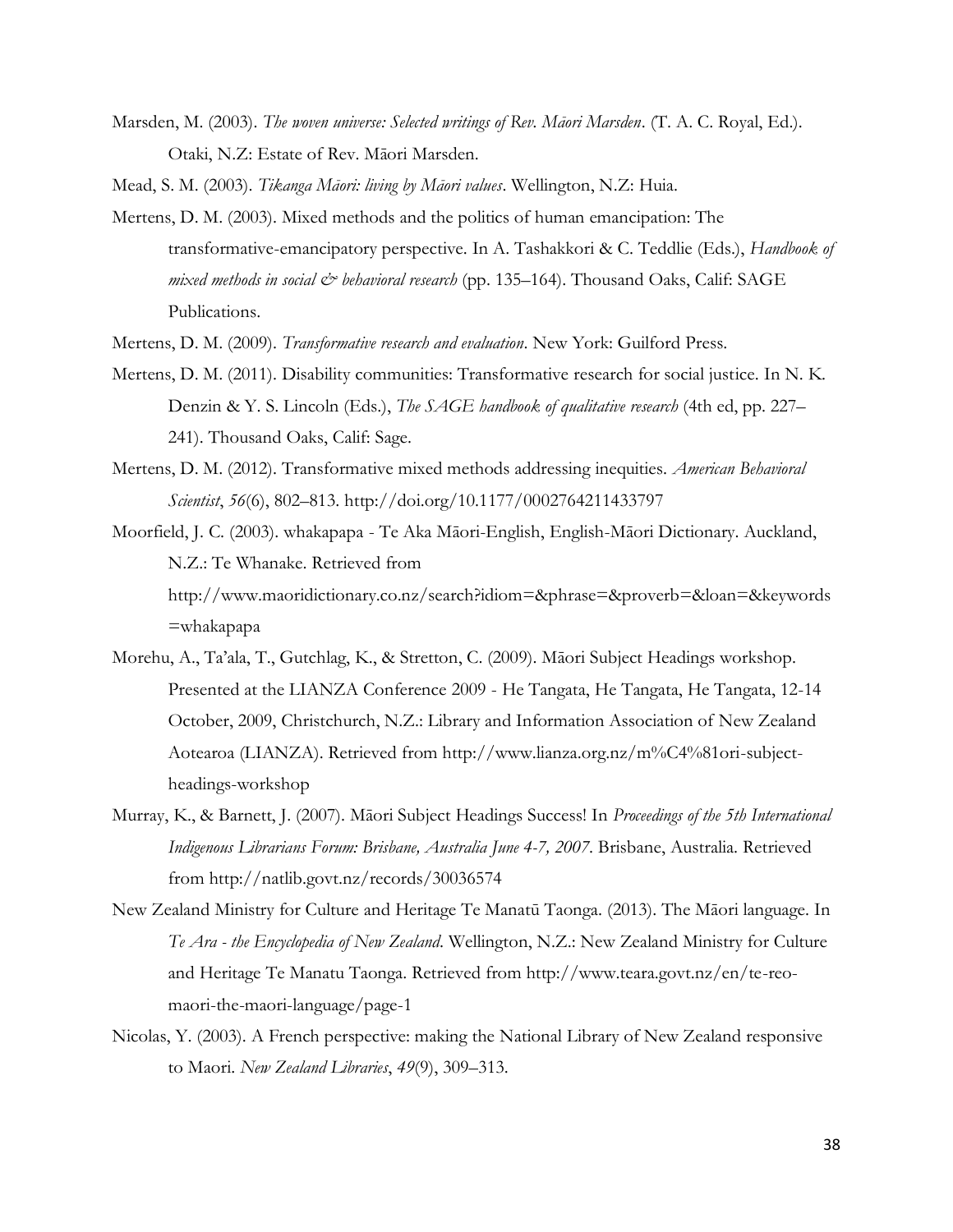- Olson, H. A., & Schlegl, R. (2001). Standardization, objectivity, and user focus: a meta-analysis of subject access critiques. *Cataloging & Classification Quarterly*, *32*(2), 61–80. http://doi.org/10.1300/J104v32n02\_06
- Onwuegbuzie, A. J., & Teddlie, C. (2003). A framework for analyzing data in mixed methods research. In A. Tashakkori & C. Teddlie (Eds.), *Handbook of mixed methods in social & behavioral research* (pp. 351–184). Thousand Oaks, Calif: SAGE Publications.
- Paewai, R., & Reweti, A. (2014). Ngā Ūpoko Tukutuku: Māori Subject Headings Thesaurus. In *Collaboration in the Asia Pacific Century*. Jeju, South Korea: OCLC. Retrieved from http://www.oclc.org/content/dam/oclc/councils/asiapac/meetings/2014annual/tuesdaypd fs/paewai-reweti.pdf
- Paranihi, J. (2011a). Ka eke panuku, ka eke Tangaroa: Steering into the future. Presented at the Te Rōpū Whakahau Hui-ā-Tau 2011, Te Oreore Marae, Wairarapa, N.Z.
- Paranihi, J. (2011b). Tū te ihi, tū te wehi, tū te wana: Māori Subject Headings and empowerment through access. Presented at the LIANZA Conference, 29 Oct – 2 Nov 2011, Wellington, N.Z. Retrieved from http://www.lianza.org.nz/tu-te-ihi-tu-wehi-wana-nga-upoko-tukutukuand-empowerment-through-access
- Paranihi, J. (2013). Ngā Ūpoko Tukuktuku/Māori Subject Headings and Iwi-Hapu Names Projects. In L. Roy & A. Frydman (Eds.), *Library Services to Indigenous Populations: Case Studies | IFLA*. Retrieved from http://www.ifla.org/publications/library-services-to-indigenouspopulations-case-studies
- Parekowhai, C., & Black, R. (1990). Bus stop, wet day, she's there, I say. *Archifacts*, 29–35.
- Pipi, K., Cram, F., Hawke, R., Hawke, S., Huriwai, T. M., Mataki, T., … Tuuta, C. (2004). A research ethic for studying Māori and iwi provider success. *Social Policy Journal of New Zealand*, (23). Retrieved from http://www.msd.govt.nz/about-msd-and-our-work/publicationsresources/journals-and-magazines/social-policy-journal/spj23/23-a-research-ethic-forstudying-mori-and-iwi-provider-success-p141-153.html
- Punch, K. (2014). *Introduction to social research: quantitative & qualitative approaches* (3rd ed). Los Angeles, California: SAGE.
- Rankin, E., & Steer, R. (2013). Te puāwaitanga o te tangata The blossoming of people Aranui Library, enhancing the lives of the community. | Lianza Conference Proceedings 2013. Retrieved April 7, 2014, from http://www.lianza.org.nz/resources/conference-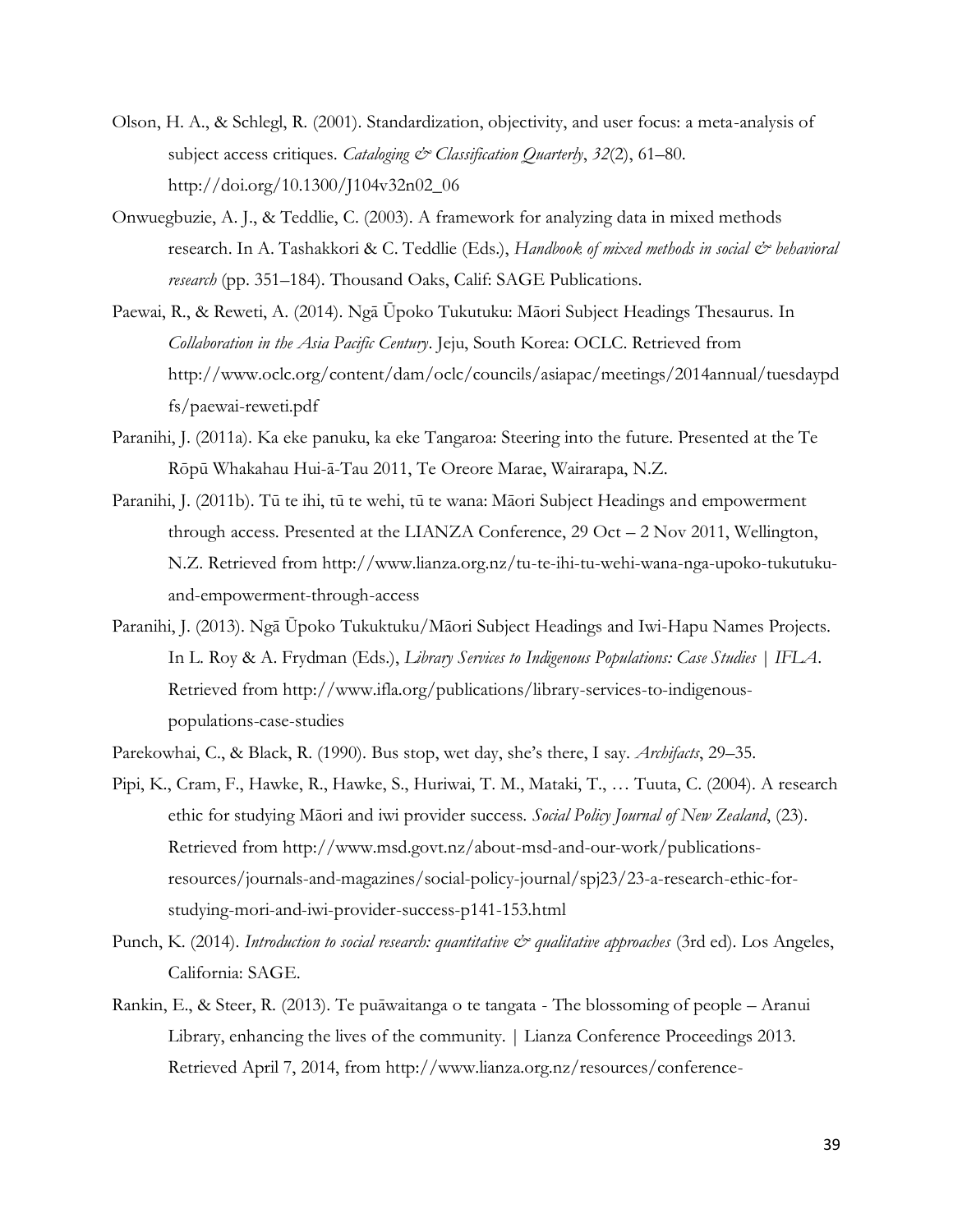proceedings/2013/te-pu%C4%81waitanga-o-te-tangata-blossoming-people-%E2%80%93 aranui-library

- Reitz, J. M. (2014). Subject headings ODLIS Online Dictionary for Library and Information Science. *ODLIS Online Dictionary for Library and Information Science*. Santa Barbara, CA: ABC-CLIO. Retrieved from http://www.abc-clio.com/ODLIS/odlis\_s.aspx#subjectheading
- Ritchie, A. J. R. (2013). Pākēhā librarianship at the interface: Being an ally in Māori student success through teaching and learning information literacies. Retrieved from http://researcharchive.vuw.ac.nz/handle/10063/2862
- Simpson, S., Library & Information Association of New Zealand Aotearoa, National Library of New Zealand, & Te RōpūWhakahau. (2005). *Te ara tika: Ngā Ingoa Kaupapa Māori: pūrongo tuatoru = Guiding words: Māori Subject Headings Project: phase 3 research report*. [Wellington, N.Z: Te Rōpū Whakahau].
- Smith, L. T. (2005). On tricky ground: Researching the native in the age of uncertainty. In N. K. Denzin & Y. S. Lincoln (Eds.), *The SAGE handbook of qualitative research* (3rd ed, pp. 85–108). Thousand Oaks: Sage Publications.
- Statistics New Zealand. (2013). Steady growth in Māori population continues Statistics New Zealand. Retrieved August 10, 2014, from http://www.stats.govt.nz/Census/2013 census/profile-and-summary-reports/qstats-about-maori-english-mr.aspx
- Stevens, A. (2004). Are you Te Kaitiaki Pukapuka?: Bilingual staffing and ownership of Māori information. *New Zealand Libraries*, *49*(11), 371–376.
- Szekely, C., & New Zealand Library and Information Association. (1997). *Te Ara Tika II = Guiding voices: hui transcripts and summaries*. Wellington, N.Z: NZLIA.
- Ta'ala, T. (2008). Te wero i te Ūpoko Tukutuku The challenge of Māori Subject Headings. Presented at the LIANZA Conference. Retrieved from http://www.lianza.org.nz/te-wero-ite-%C5%ABpoko-tukutuku-%E2%80%93-challenge-m%C4%81ori-subject-headings-0
- Taitoko, G. (2003). Māori subject headings: A N.Z. "monster" currently with 3 heads. In D. Ongley (Ed.), *International Indigenous Librarians' Forum III: proceedings 2003* (pp. 112–117). Santa Fe, New Mexico, USA: American Indian Library Association.
- Te Aka Online Māori Dictionary. (n.d.). tikanga Māori Dictionary. Retrieved April 19, 2015, from http://www.maoridictionary.co.nz/search?idiom=&phrase=&proverb=&loan=&keywords  $=$ tikanga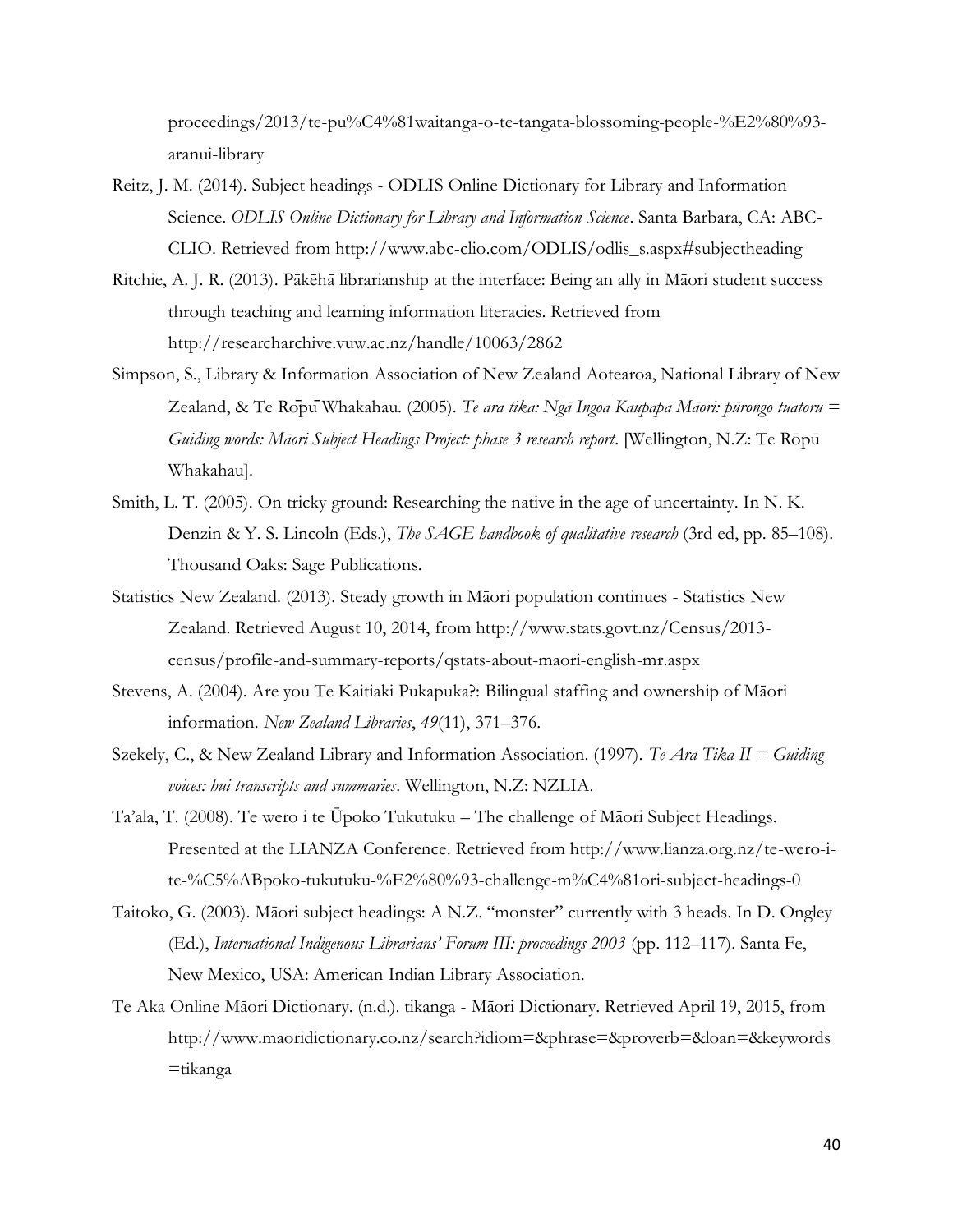- Te Rōpū Whakahau. (2015b). Ngā Ūpoko Tukutuku | Māori Subject Headings. Retrieved August 10, 2014, from http://www.trw.org.nz/current-projects/nga-upoko-tukutuku-maori-subjectheadings/
- Te Rōpū Whakahau. (2015a). Te Rōpū Whakahau Nau mai, haere mai, whakatau mai! Retrieved May 6, 2015, from http://www.trw.org.nz/
- Te Whakakaokao (Ngā Ūpoko Tukutuku Reo Māori Working Group). (2013). Māori Subject Headings Nga Ūpoko Tukutuku. Retrieved August 10, 2014, from http://mshupoko.natlib.govt.nz/mshupoko/index.htm
- Tikao, A., & Frean, N. (2013). Titiro ki muri: Resurfacing Māori collections through improved arrangement & description: A case study. *Archifacts*, 23–31.
- Tobin, K. (n.d.). Report back: Mātauranga Māori Within New Zealand Libraries Workshop | Lianza. Retrieved from http://www.lianza.org.nz/community/ikaroa/post/report-backm%C4%81tauranga-m%C4%81ori-within-new-zealand-libraries-workshop
- Todd, C. (1998). Maori Subject Headings: A work in progress, *24*(3/4), 83–92.
- Waitangi Tribunal. (2011). *Ko Aotearoa Tēnei: A report into claims concerning New Zealand law and policy affecting Māori culture and identity. Te taumata tuarua: volume 2*. Wellington, N.Z.: Waitangi Tribunal. Retrieved from https://forms.justice.govt.nz/search/WT/reports/reportSummary.html?reportId=wt\_DOC \_68356606
- Wara, R. T. (2001). *Case studies of successful implementations of bicultural policies and practices in Aotearoa New Zealand public libraries: Submitted to the School of Communications and Information Management Victoria University of Wellington in partial fulfilment of the requirements for the degree of Master of Library and Information Studies*. Victoria University of Wellington, Wellington, N.Z.
- Warren, G. T. (2006). *Librarian myths and legends for Maori: He kupu, he whakaaro, he waiata*. Victoria University of Wellington, Wellington, N.Z. Retrieved from http://researcharchive.vuw.ac.nz/handle/10063/3115
- Watson, L. (2004). Recognition of indigenous terms of reference. Presented at the A Contribution to Change: Cooperation out of Conflict Conference: Celebrating Difference, Embracing Equality, Hobart, Australia. Retrieved from http://www.theblackcard.com.au/lilla-watson/
- Webster, K., & Doyle, A. (2008). Don't class me in Antiquities. In K. R. Roberto (Ed.), *Radical cataloging: essays at the front*. Jefferson, N.C: McFarland & Co.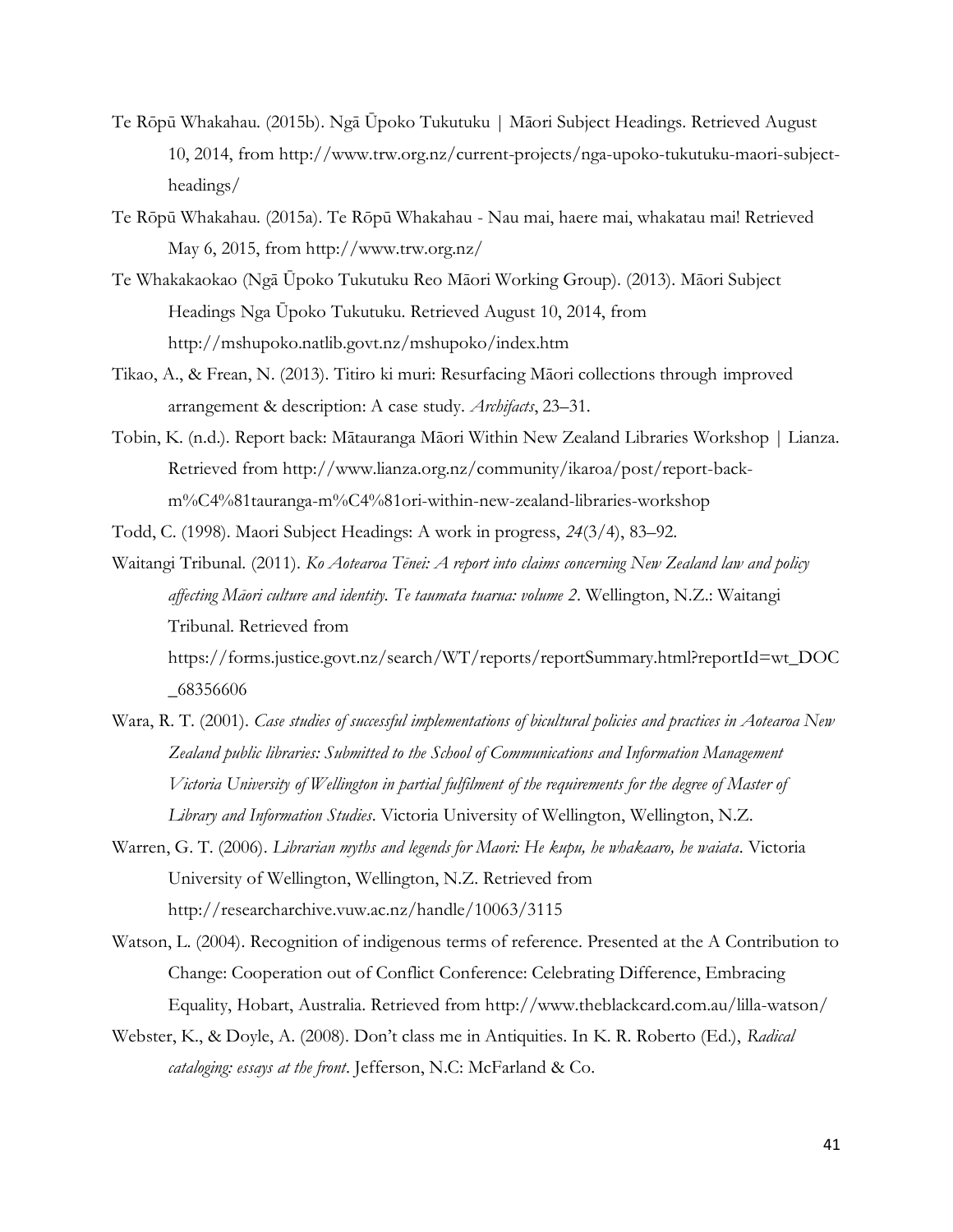- Wehipeihana, N., Davidson, E. J., McKegg, K., & Shanker, V. (2010). What does it take to do evaluation in communities and cultural contexts other than our own? *Journal of MultiDisciplinary Evaluation*, *6*(13), 182–192.
- Wehipeihana, N., Pipi, K., Kennedy, V., & Paipa, K. (2013). Hinewhārauriki: Tapestries of life for four Māori women in evaluation. In D. M. Mertens, F. Cram, & B. Chilisa (Eds.), *Indigenous pathways into social research: voices of a new generation* (pp. 277–298). Walnut Creek, Calif: Left Coast Press.
- Yin, R. K. (2014). *Case study research: design and methods* (Fifth edition). Los Angeles: SAGE.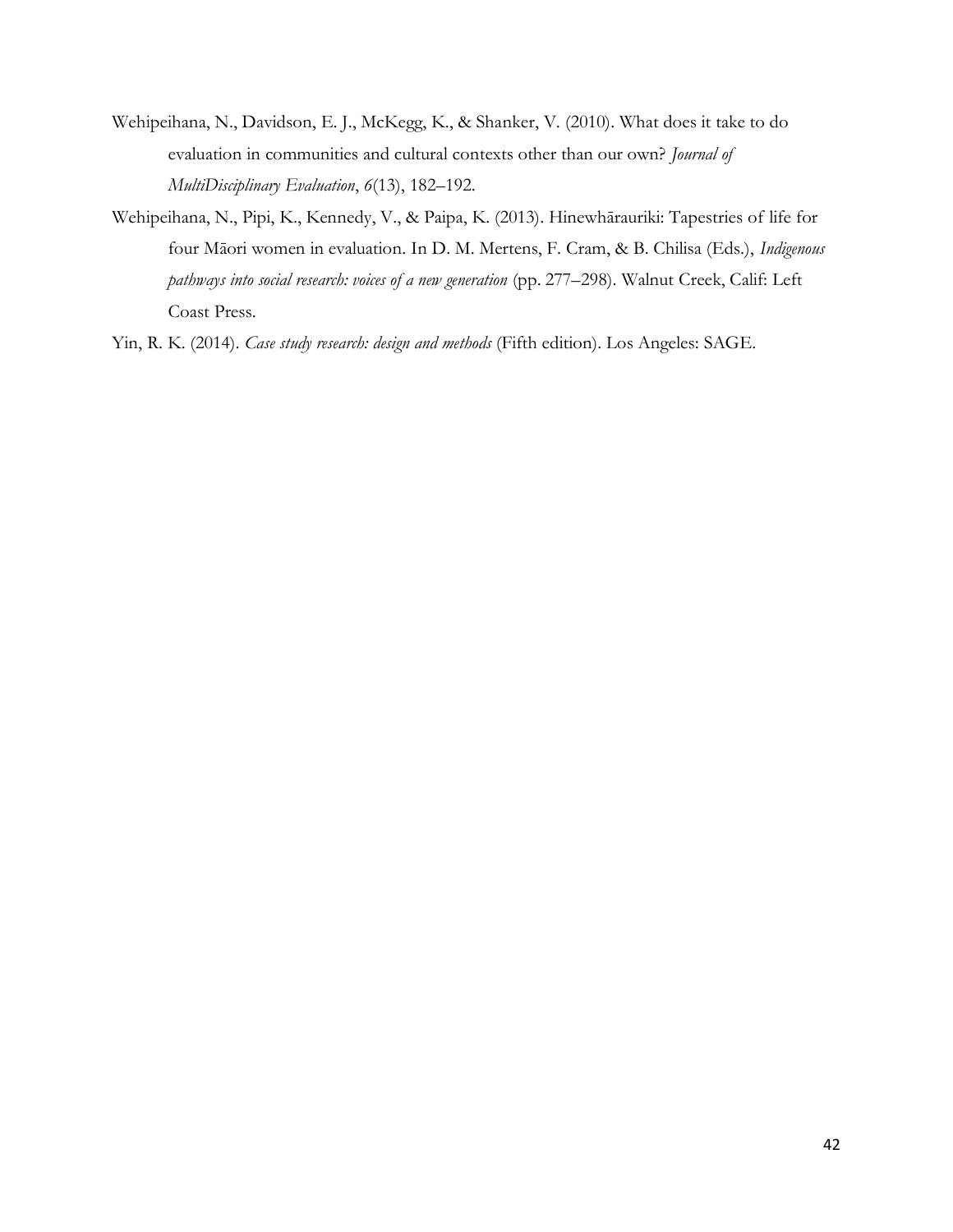## **Appendix 1. Research question and sub-questions**

## **How are research libraries in Aotearoa New Zealand applying Ngā Ūpoko Tukutuku, the Māori Subject Headings, and offering them to users?**

**1. Who is adding the MSH terms, how, and with what support/guidance**?

*(Cataloguing/indexing/arrangement and description)*

- a. Who adds MSH terms? Only metadata librarians? Māori specialist librarians? Suppliers?
- b. What level of knowledge of te reo Māori do these staff have?
- c. In what cases are subject headings added?
	- Only if the content of an item is more than 20% on a certain subject? Can staff tag an item (using MSH terms) to get around this restriction?
	- Retrospectively, or only for new items?
- d. Where do metadata librarians look for help within their libraries? How closely do Māori specialist librarians work with metadata librarians to enrich catalogue entries, discuss queries, plan strategies?
- e. Where do metadata librarians look for help outside of their organisations? Have libraries sent enquiries/suggestions/wero to the MSH team?
- f. What further help do libraries want?
- g. Do staff access the MSH from the home website? If so, how easy is it to use? What do staff like about the interface? What further improvements could they suggest?
- h. After libraries add subject headings, do staff send these to the National Union Catalogue?
- i. If subject headings are added by suppliers or an external cataloguing service, how is quality control monitored?
- j. Are the terms chosen tailored to user needs for example, by identifying course content in educational libraries?
- **2. How are librarians using the MSH terms and thesaurus when searching with users?** *(Reference & research services)*
- a. Are frontline staff (enquiries desk, reference staff, research librarians . . .) aware of the MSH?
- b. How do staff use the MSH while searching?
- c. Do staff who don't feel fluent in te reo use the MSH as a reference tool or cultural interface, to help them understand or frame users' enquiries?
- **3. How are libraries displaying the MSH to users, and supporting/guiding their use?** *(Independent searching)*
- a. Visible on item records in online catalogue.
- b. Explained in research guides, online or on paper.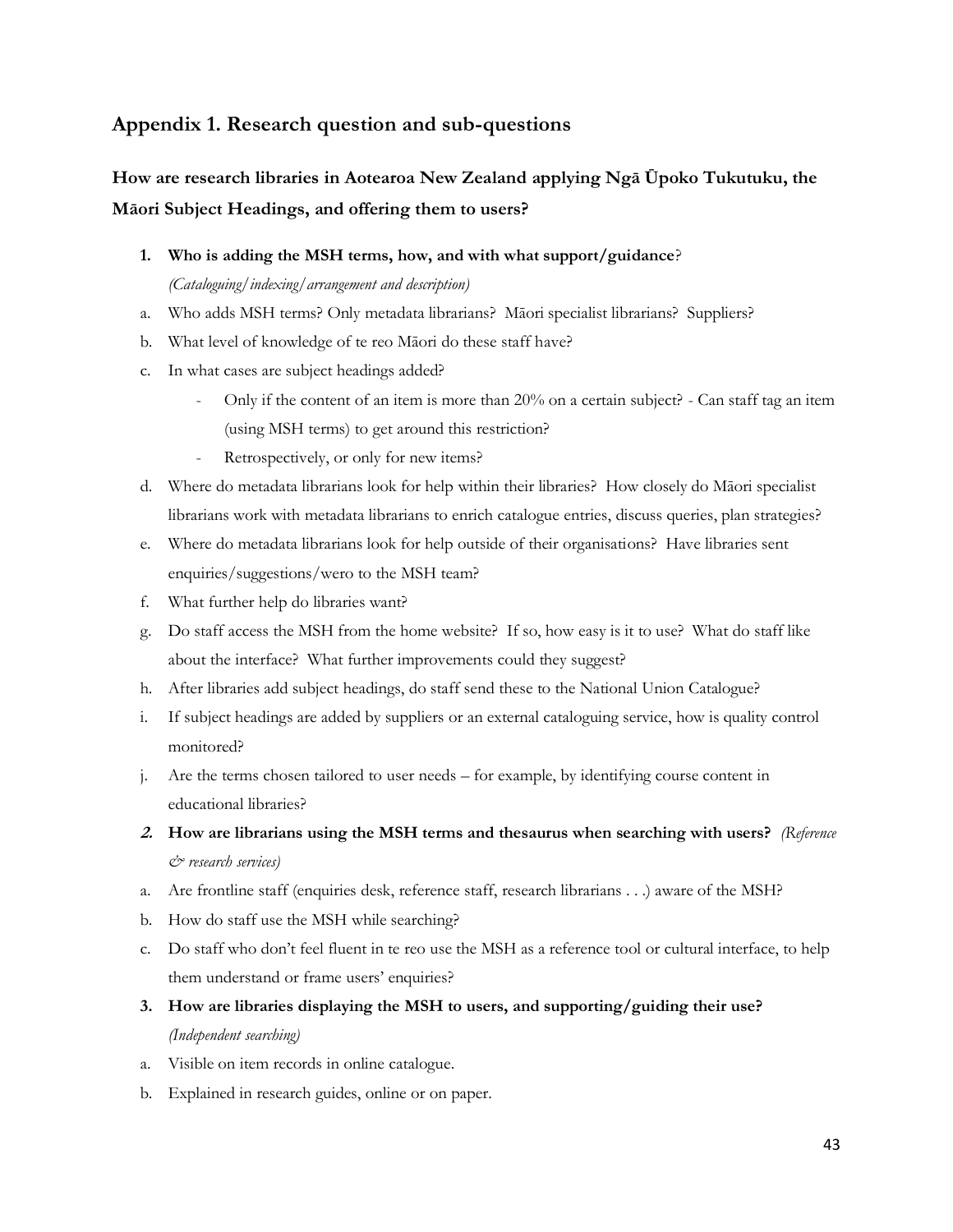- c. Taught in information literacy sessions.
- d. Displayed around the library, eg. on shelves.
- e. In other ways...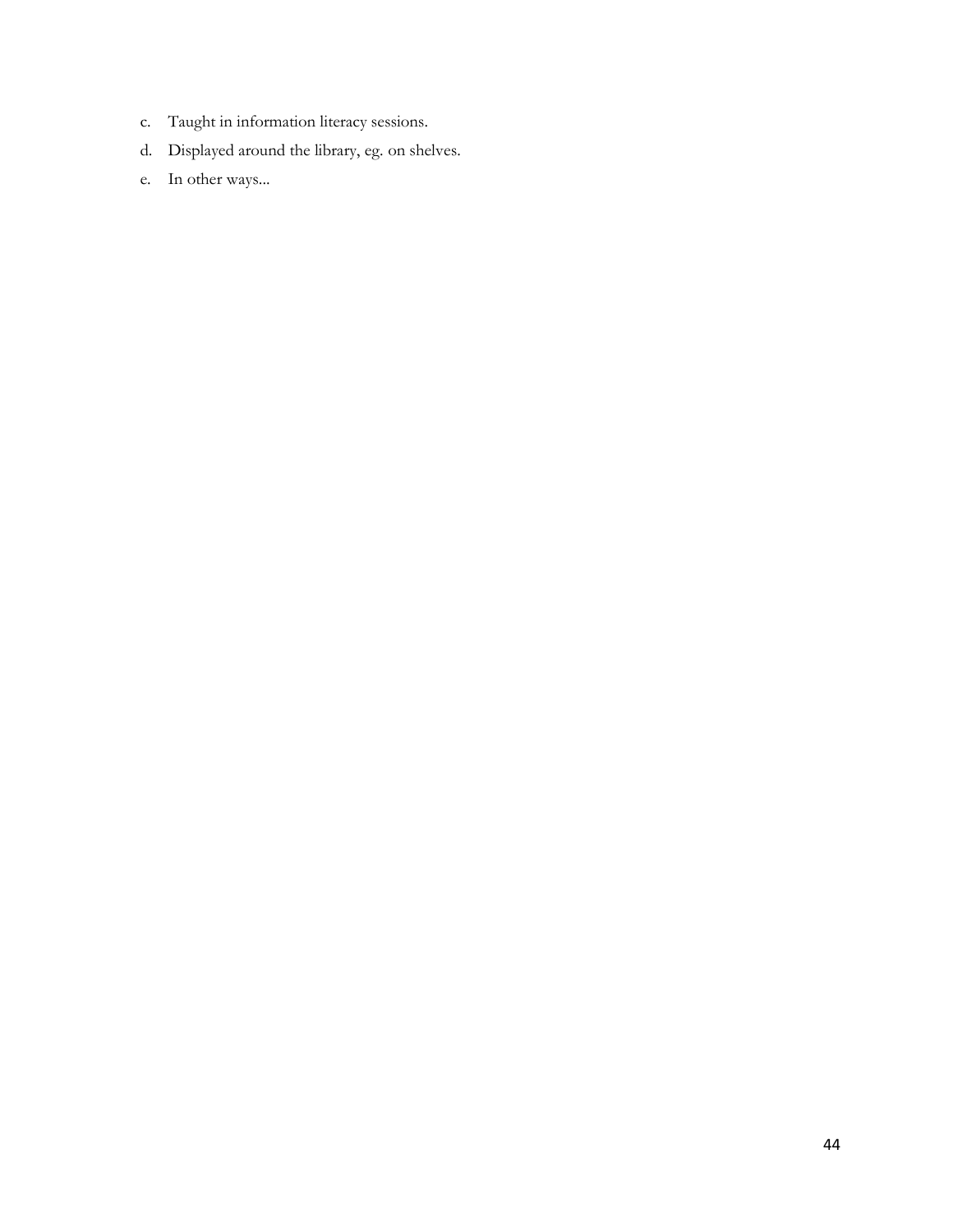## **Appendix 2. The "long list" of research questions**

*My summary of the research questions proposed by -*

- Te Whakakaokao/the Māori Subject Headings Working Group and the MSH Governance Group on *22.8.14, and in discussion with members of Te Whakakaokao during August*
- *Wellington Māori librarians at the Te Rōpū Whakahau regional hui for Te Ūpoko o te Ika on 19.9.14*

## **Big question: How are libraries offering Ngā Ūpoko Tukutuku, the Māori Subject Headings, to their users?**

## **Why research this?**

- Provide one avenue for libraries to share their good ideas with each other and finding out what could work better, to facilitate the use of the MSH.
- Document library staff experiences of the benefits of the MSH for staff and users, to motivate more libraries to use the MSH.
- Document what areas require further investigation by future researchers.

## **Many questions within this!**

## **1. Who is applying the MSH and offering them to users?**

[In this project, an environmental scan of publicly available information gathered some examples, although an exhaustive representation giving valid proportions of all possible repositories will have to wait for a future researcher.]

What kinds of information organisations and memory institutions are applying the MSH?

- Wānanga, kura kaupapa, kohanga reo, puna reo?
- Universities, schools? Other educational libraries, eg. the Nola Miller Library (for the NZ School of Dance and Toi Whakaari, within Te Whaea)?
- Public libraries?
- The National Library?
- Government departments, Crown Research Institutes and Crown entities, eg. Te Puni Kōkiri, Te Taura Whiri/Māori Language Commission, Scion (New Zealand Forest Research Institute)?
- Judicial and other independent bodies, eg. the Waitangi Tribunal or the Māori Land Court?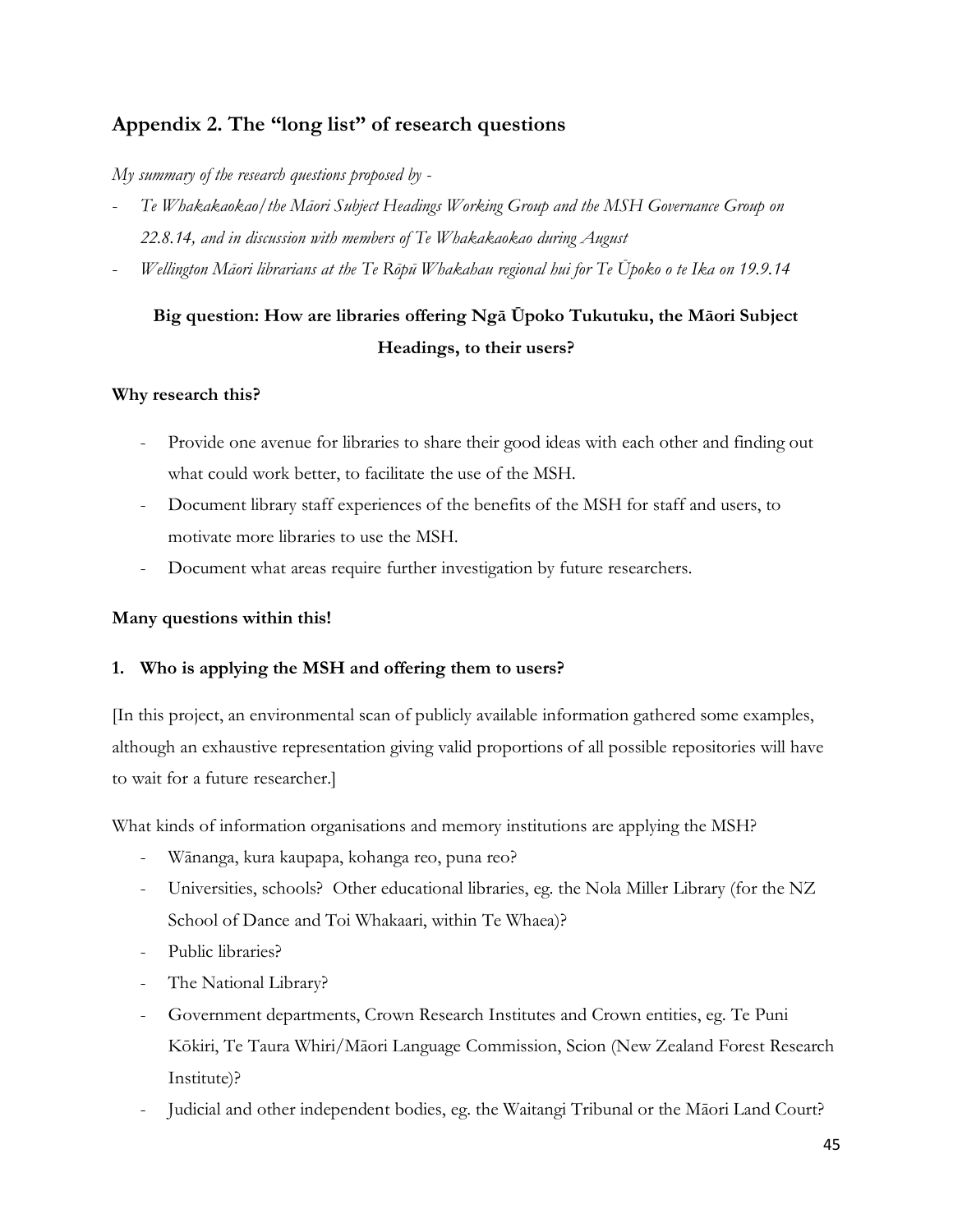- Iwi repositories/whare taonga?
- Archives? Records managers?
- Museums large publicly-funded or local volunteer-run museums?
- [And also: Publishers?]

What kinds of repositories *could* be using the MSH, but are not yet?

- Who is aware of them?
- Who would like to use them?
- What would make this possible?

## **2. How are libraries applying the MSH and offering them to users?**

[In this project, interviews synthesized perspectives from several environments/settings within various types of research libraries in the Te Ūpoko o te Ika a Māui/greater Wellington region – a wānanga library, a government department library, large public or national libraries with significant research/manuscript collections, and university libraries. A broader view of how other information organisations and memory institutions are engaging with the MSH will have to wait for a future researcher.]

## **Who is adding the MSH terms, how, and with what support/guidance**?

## *(Cataloguing/indexing/arrangement and description)*

In libraries which apply any subject headings themselves -

- Who adds MSH terms? Only metadata librarians? Māori specialist librarians? Suppliers?
- What level of knowledge of te reo Māori do these staff have?
- In what cases are subject headings added?
	- Only if the content of an item is more than 20% on a certain subject? Can staff tag an item (using MSH terms) to get around this restriction [this helps with keyword searches, though not subject searches]?
	- Retrospectively, or only for new items?
- Where do metadata librarians look/who do they ask for help?
	- How closely do Māori specialist librarians work with metadata librarians to enrich catalogue entries, discuss queries, plan strategies?
	- Have libraries sent enquiries/suggestions/wero to the MSH team?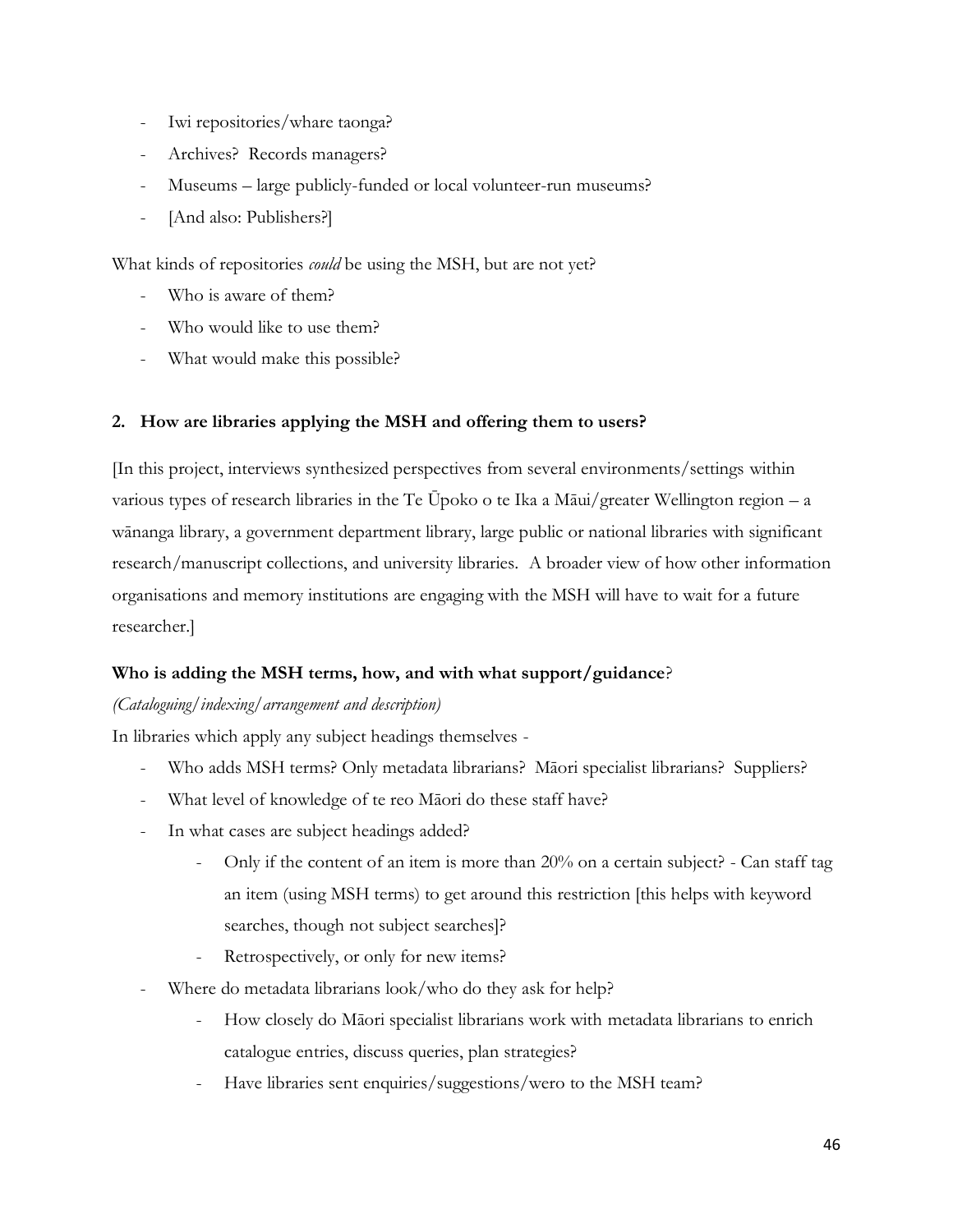- What further help do libraries want?
- Do staff access the MSH from the home website? If so, how easy is it to use? What do staff like about the interface? What further improvements could they suggest?
- After libraries add subject headings, do staff send these to the National Union Catalogue?
- Are the terms chosen tailored to user needs for example, by identifying course content in educational libraries?

If subject headings are added by suppliers or an external cataloguing service, how is quality control monitored?

## **How are librarians using the MSH terms and thesaurus when searching with users?**

## *(Reference & research services)*

Are frontline staff (enquiries desk, reference staff, research librarians . . .) aware of the MSH? How do staff use the MSH while searching?

Do staff who don't feel fluent in te reo use the MSH as a reference tool or cultural interface, to help them understand or frame users' enquiries?

## **How are libraries presenting the MSH to users, and supporting/guiding their use?**

## *(Independent searching)*

How are the MSH presented to users?

- Visible on item records in online catalogue. [This can be assessed using the libraries' public websites.]
- Explained in research guides, online or on paper.
- Taught in information literacy sessions.
- Displayed around the library, eg. on shelves.
- In other ways . . .

## **3. What do libraries know about how library users are interacting with the MSH?**

[In preparation for this project, a small exploratory analysis was performed on log data provided by one library, as described in the "Research problem" section of this report. Broader and more indepth analysis, including discussion with library users, will have to wait for a future researcher.]

**What information do repositories have about users' independent or assisted interaction with the MSH? (And what can they share with researchers?)**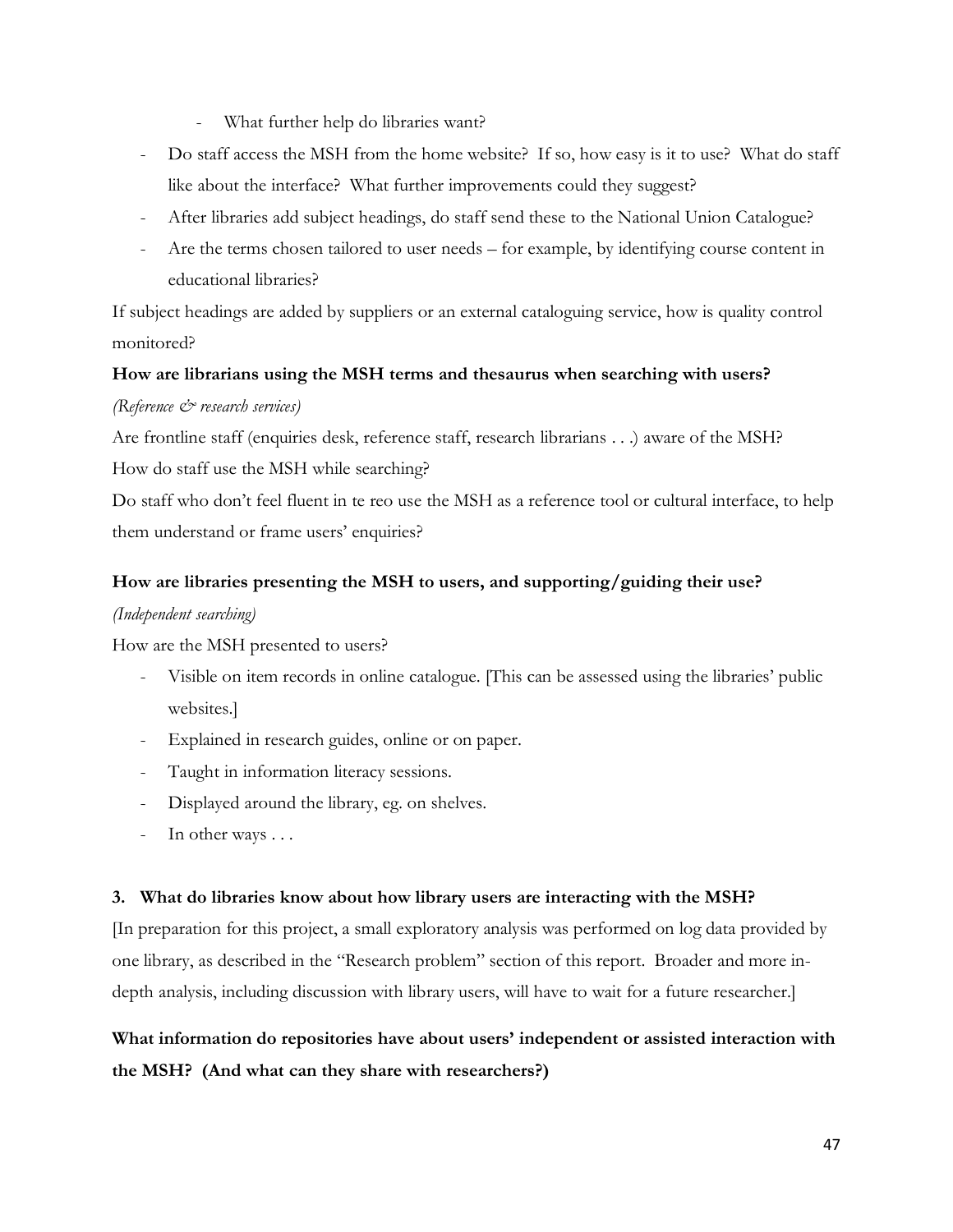Kōrero/stories/queries, eg.

- Working notes, enquiry statistics, etc.
- Email enquiries to library's enquiries portal or to individual specialist librarians.
- Librarians' own memories/observations.
- Conversations in online forums, eg. discussion lists.

## Log data, eg.

- Search strings entered by library users.
- Clickthroughs for subject heading links in the online catalogue.

**What could we observe?** (eg. by experimentally tracking sample searches)

## **In summary:**

**---------------------------------------------**

## **What do we know about what works for librarians and library users?**

- What factors and processes are enabling success?
- *In what way* is it working? What good things do we see happening because the MSH are available?

## **What could work better?**

- What are the barriers?
- What would make it easier for library users to benefit from the MSH?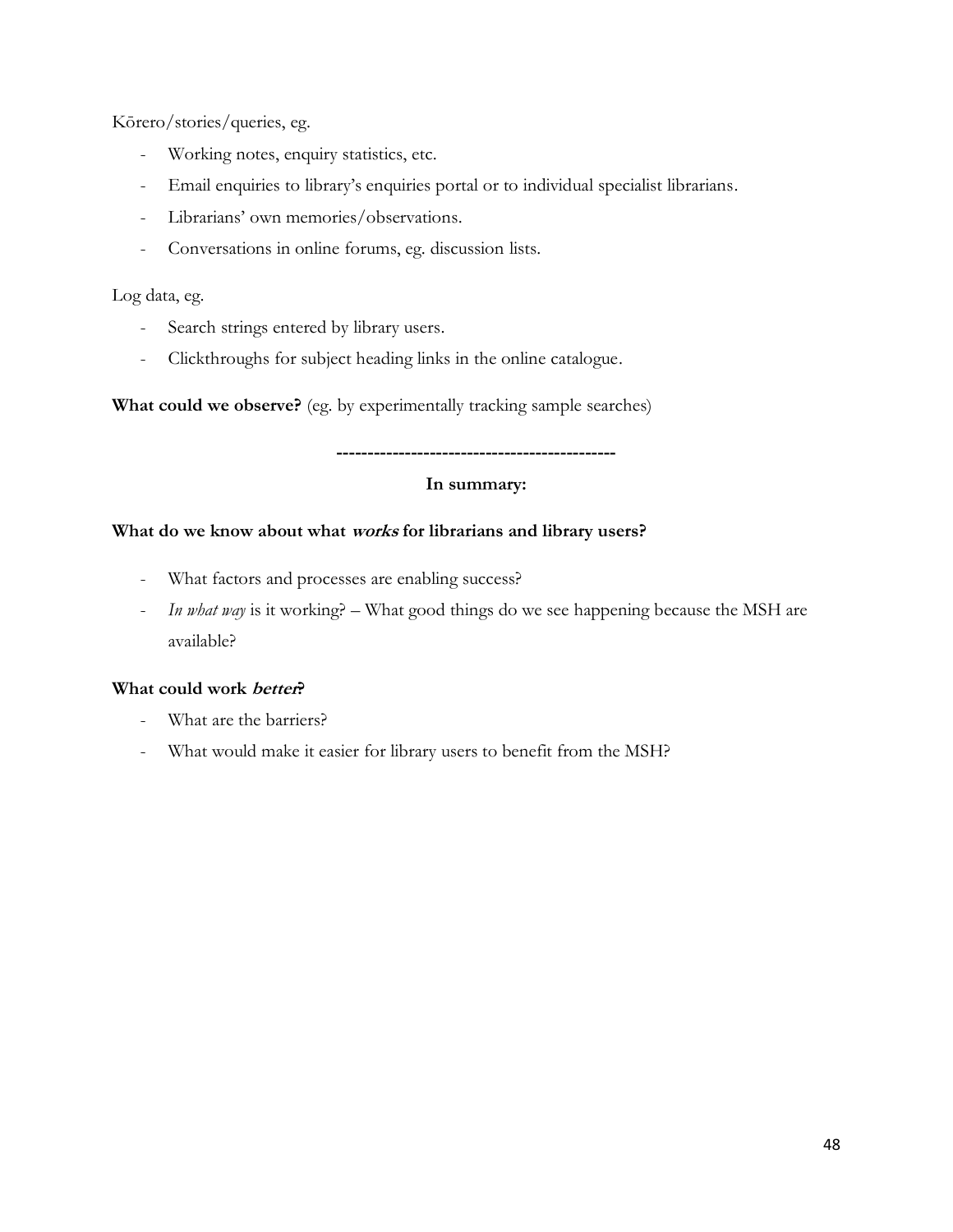## **Appendix 3. Participant information sheet and consent form**

The participant information sheet and participant consent form on the following pages relate to Human Ethics Committee approval for this study, as noted in the "Ethical considerations" section of this report.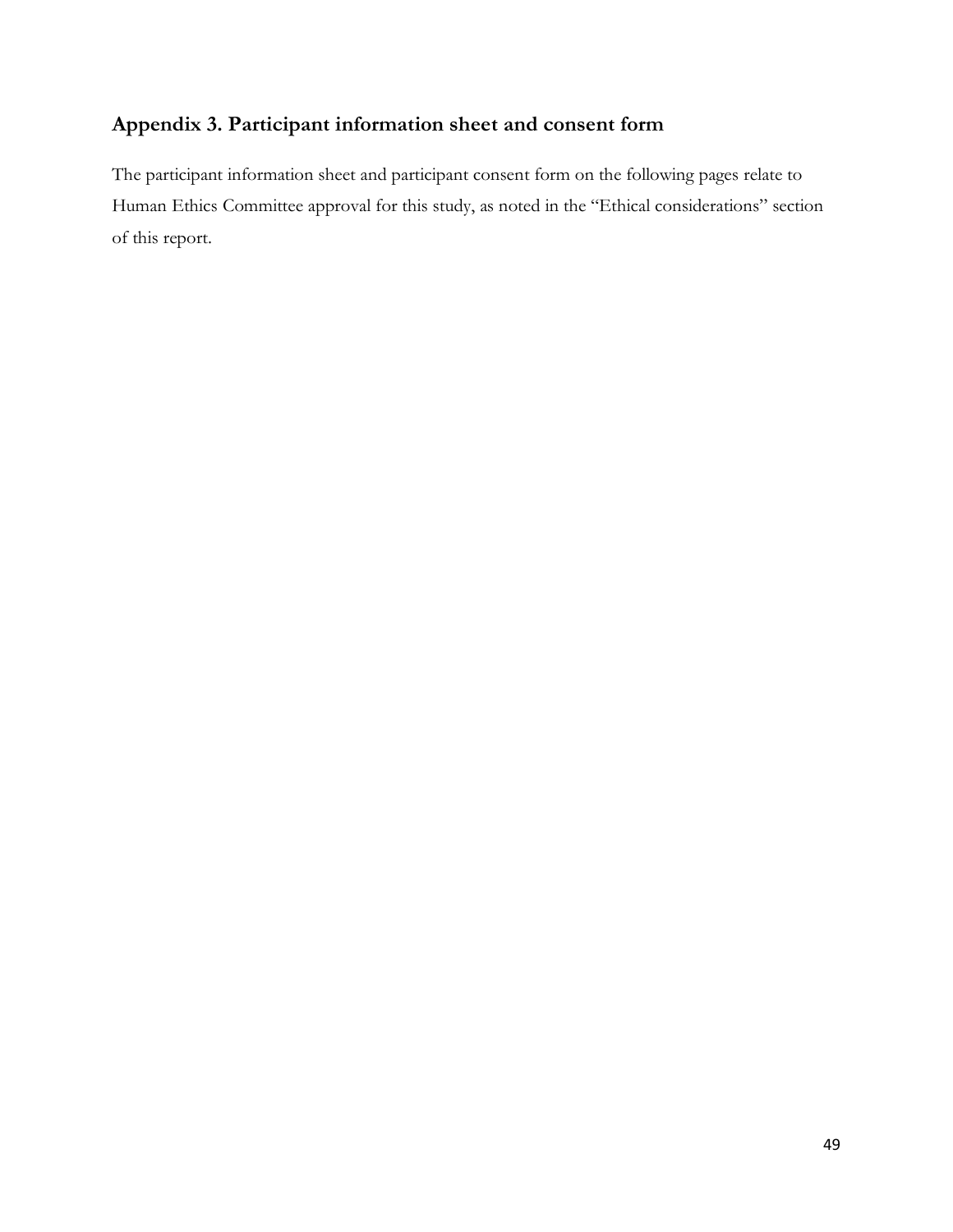

### **Participant Information Sheet**

### **Research Project Title: How are New Zealand research libraries applying Ngā Ūpoko Tukutuku/the Māori Subject Headings and offering them to users?**

### **Researcher: Melissa Bryant, School of Information Management, Victoria University of Wellington**

As part of the completion of my Master of Information Studies, this study is designed to explore how research libraries are applying Ngā Ūpoko Tukutuku/the Māori Subject Headings (MSH) and offering them to their users.

I hope to investigate -

- Who is adding the MSH terms, how, and with what support/guidance?
- How are librarians using the MSH terms and thesaurus when searching with users?
- How are libraries displaying the MSH to users, and supporting/guiding their use?

The aims of the study are to -

- Provide one avenue for libraries share their good ideas regarding with each other, to facilitate the use of the MSH.
- Find out what could work better.
- Document the benefits to staff and users, to encourage more libraries to use the MSH.
- Document what areas remain for further investigation by future researchers.

Victoria University requires, and has granted, approval from the School's Human Ethics Committee.

I am inviting those who have experience of working with the MSH within research libraries to participate in this research. This experience may include reference/research, Māori specialist, and/or cataloguing/indexing/arrangement and description work. Participants will be asked to take part in a onehour interview, either individually or in focus groups according to their preferences. Permission will be asked to record the interview, and a summary of the interview will be sent to participants for checking.

Participation is voluntary. Participants and their employers will not be identified personally in any written report produced as a result of this research, including possible publication in academic conferences and journals. All material collected will be kept confidential, and will be viewed only by myself and my supervisor Dr Sydney Shep, Associate Professor/Reader in Book History, Wai-te-Ata Press. The research report will be submitted for marking to the School of Information Management, and subsequently deposited in the University Library. Should any participant wish to withdraw from the project, they may do so until 6 April 2015, or before the session in the case of participants in focus groups, and the data collected up to that point will be destroyed. All data collected from participants will be destroyed within 2 years after the completion of the project.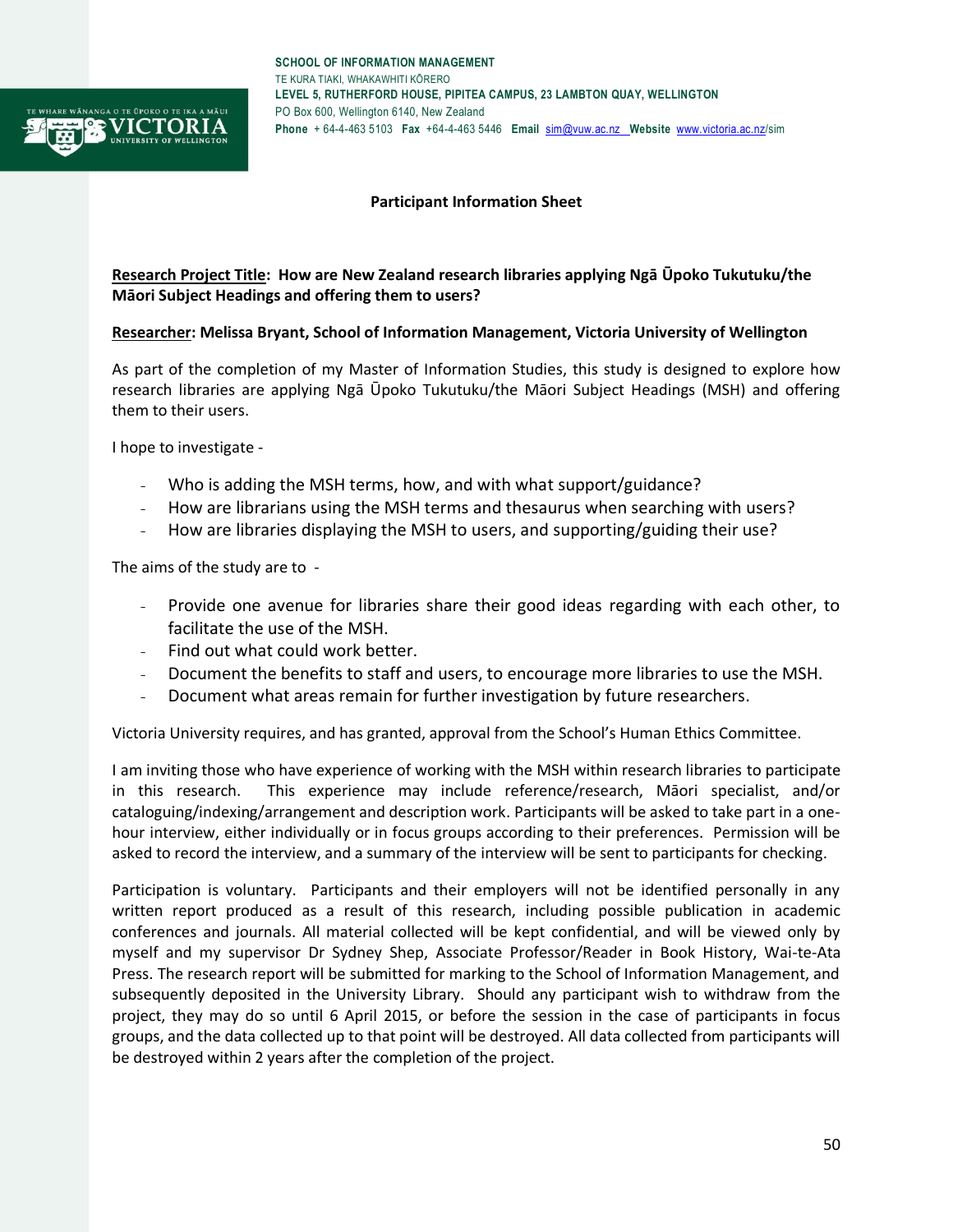If you have any questions or would like to receive further information about the project, please contact me at [Melissa.Bryant@vuw.ac.nz](mailto:Melissa.Bryant@vuw.ac.nz) or telephone 021 488 8817, or you may contact my supervisor Dr Sydney Shep, Associate Professor/Reader in Book History, Wai-te-Ata Press at sydney.shep@vuw.ac.nz or telephone 04 463 5784.

Melissa Bryant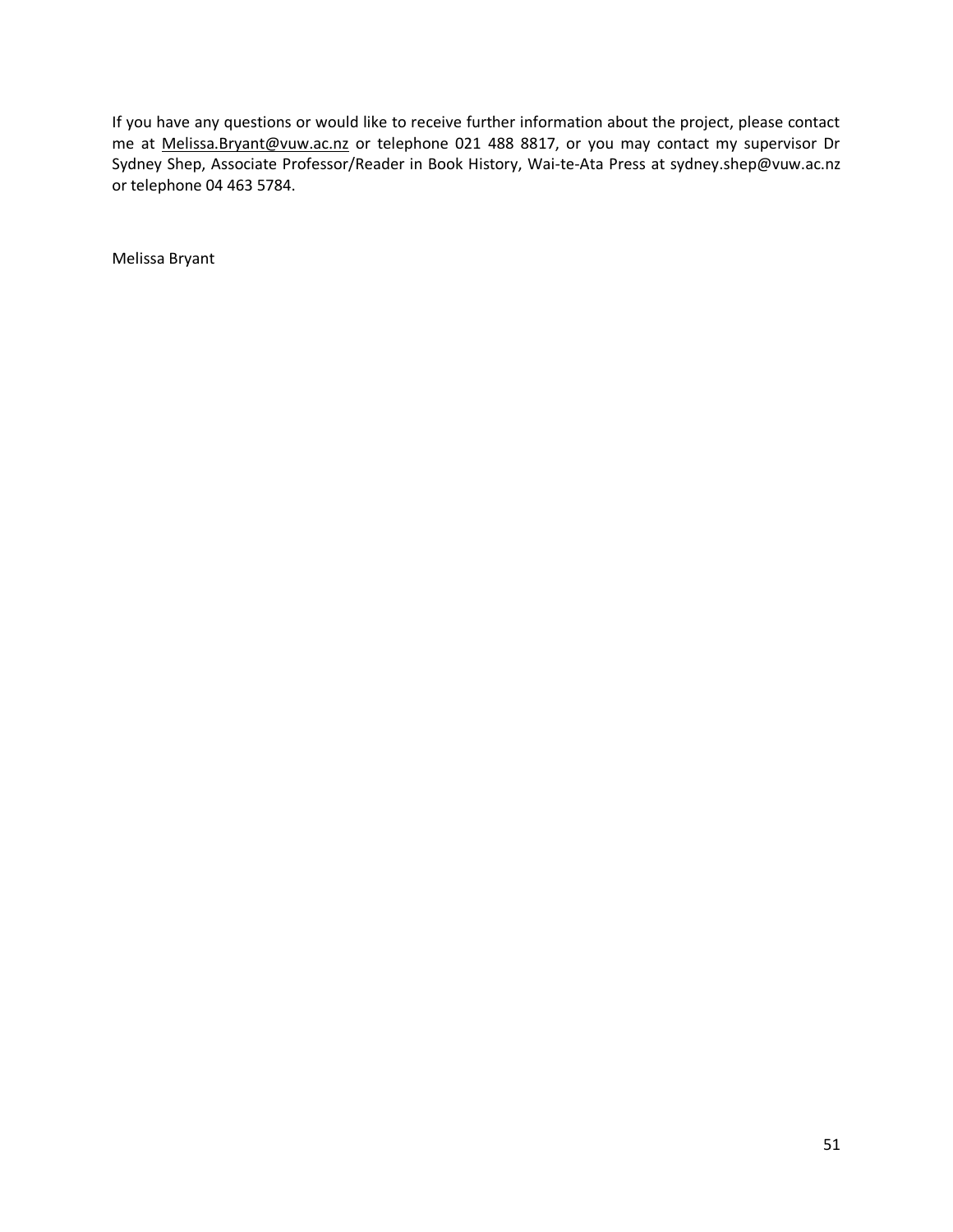

# **Participant Consent Form**

**Research Project Title: How are New Zealand research libraries applying Ngā Ūpoko Tukutuku/the Māori Subject Headings and offering them to users?**

### **Researcher: Melissa Bryant, School of Information Management, Victoria University of Wellington**

I have been given and have understood an explanation of this research project. I have had an opportunity to ask questions and have them answered to my satisfaction.

I understand that I may withdraw myself (or any information I have provided) from this project, without having to give reasons, by e-mailing [Melissa.Bryant@vuw.ac.nz](mailto:Melissa.Bryant@vuw.ac.nz) by 6 April 2015. If I am participating in a focus group, I may withdraw my participation before the session (after the session, it would be too difficult for the researcher to identify and erase one participant's contributions from a recording of a group discussion).

I understand that any information I provide will be kept confidential to the researcher and their supervisor, the published results will not use my name, and that no opinions will be attributed to me in any way that will identify me or my employer.

I understand that the data I provide will not be used for any other purpose or released to others.

I understand that, if this interview is audio recorded, the recording and written summaries of the interviews will be erased within 2 years after the conclusion of the project. Furthermore, I will have an opportunity to check the summary of the interview.

Please indicate (by ticking the boxes below) which of the following apply:



 $\Box$  I would like to receive a summary of the results of this research when it is completed.

 $\Box$  I agree to this interview being audio recorded.

Signed:

Name of participant:

Date: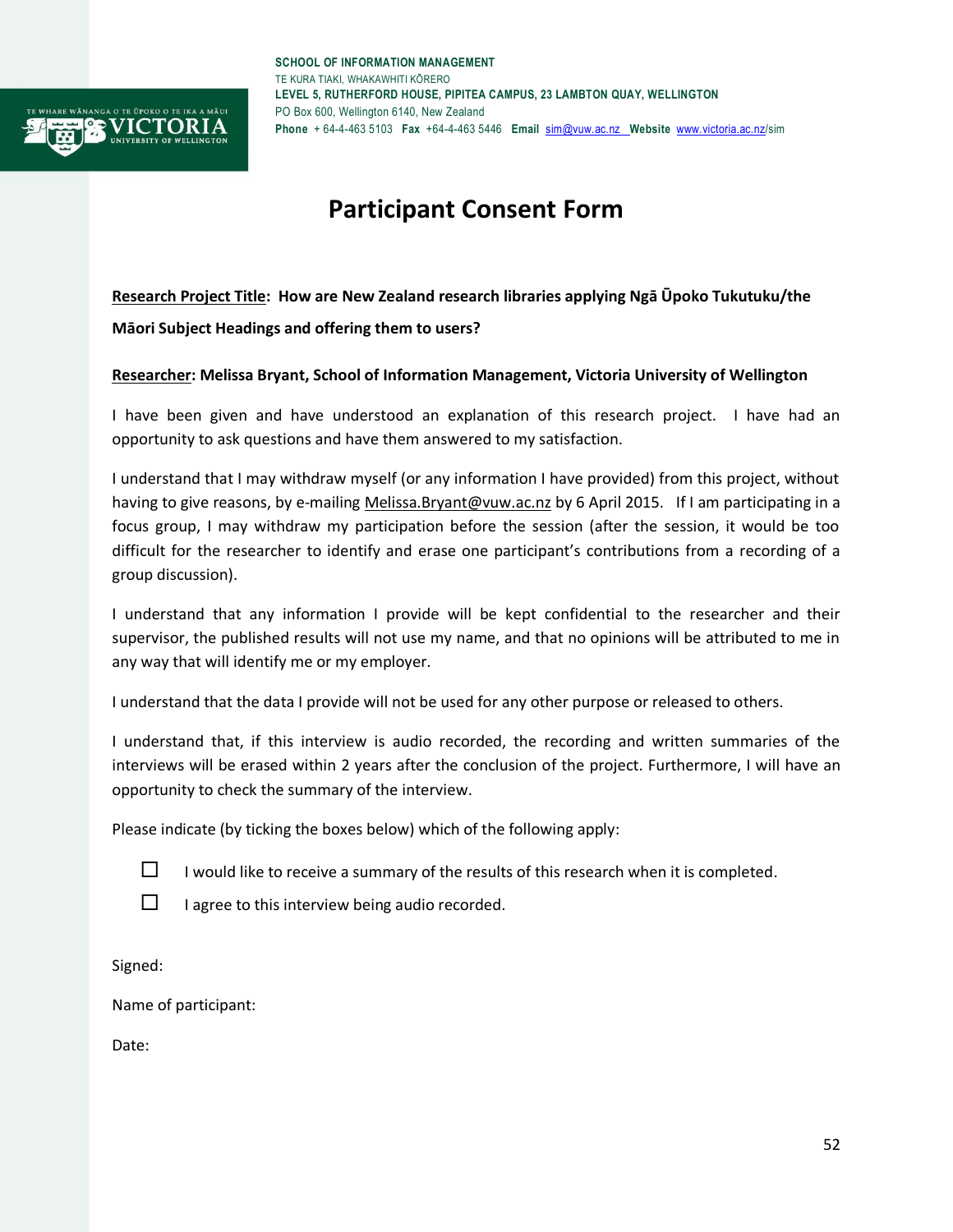## **Appendix 4. Interview schedule**

## **Interview schedule**

(The interview process varied depending on the local kawa/etiquette and preferences of each library and participant or group of participants involved.)

## **Greetings and whakawhanaungatanga**

Explanation of main research question: How are research libraries in Aotearoa New Zealand applying Ngā Ūpoko Tukutuku/the Māori Subject Headings and offering them to users? Explanation of research objectives -

- Provide one avenue for libraries to share their good ideas with each other and finding out what could work better, to facilitate the use of the MSH.
- Document library staff experiences of the benefits of the MSH for staff and users, to motivate more libraries to use the MSH.
- Document what areas still require further investigation by future researchers.

I will take notes, record, keep notes and recording plus notes on the recording for two years in password-protected private computer, then destroy. Is everyone comfortable with that?

I will keep participants and libraries confidential.

Interview will be around an hour. Questions are not yes/no – I'd like to hear participants' thoughts, generate discussion and stories. If we've talked informally about this topic before, please DO feel free to repeat yourself as this is the conversation which will be "on the record"!

## **Questions for discussion**

## **Who is adding the MSH terms, how, and with what support/guidance**?

## *(Cataloguing/indexing/arrangement and description)*

For subject headings which are applied within your library -

- Who adds MSH terms? Only metadata librarians? Māori specialist librarians? Suppliers?
- What level of knowledge of te reo Māori do these staff have?
- In what cases are subject headings added?
	- Only if the content of an item is more than 20% on a certain subject? Can staff tag an item (using MSH terms) to get around this restriction?
	- Retrospectively, or only for new items?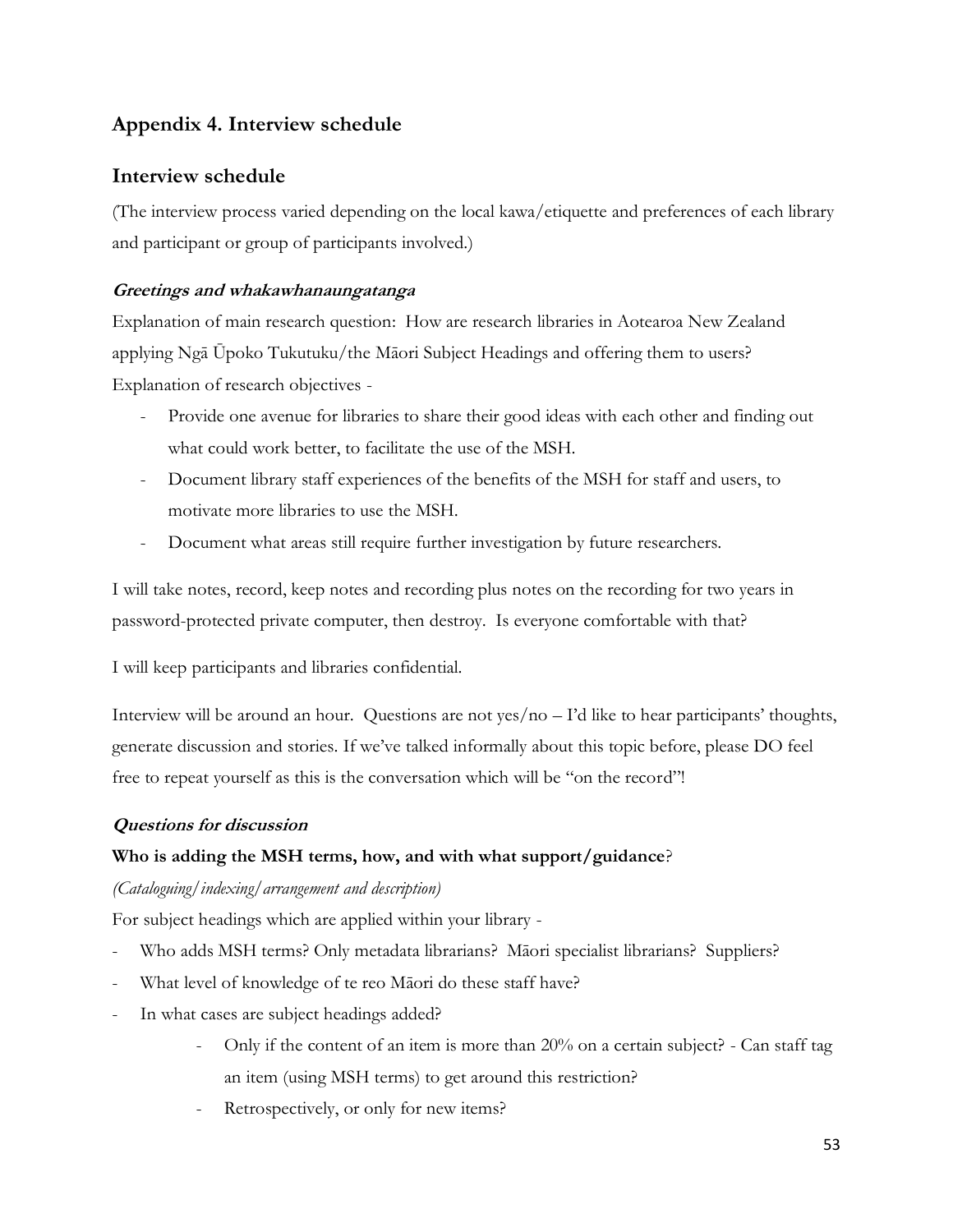- Where do metadata librarians look/who do they ask for help?
	- How closely do Māori specialist librarians work with metadata librarians to enrich catalogue entries, discuss queries, plan strategies?
	- Have libraries sent enquiries/suggestions/wero to the MSH team?
	- What further help do libraries want?
- Do staff access the MSH from the home website? If so, how easy is it to use? What do staff like about the interface? What further improvements could they suggest?
- After libraries add subject headings, do staff send these to the National Union Catalogue?
- Are the terms chosen tailored to user needs for example, by identifying course content in educational libraries?

If subject headings are added by suppliers or an external cataloguing service, how is quality control monitored?

## **How are librarians using the MSH terms and thesaurus when searching with users?**

## *(Reference & research services)*

Are frontline staff (enquiries desk, reference staff, research librarians . . .) aware of the MSH? How do staff use the MSH while searching?

Do staff who don't feel fluent in te reo use the MSH as a reference tool or cultural interface, to help them understand or frame users' enquiries?

## **How are libraries displaying the MSH to users, and supporting/guiding their use?**

## *(Independent searching)*

How are the MSH displayed to users?

- Visible on item records in online catalogue.
- Explained in research guides, online or on paper.
- Taught in information literacy sessions.
- Displayed around the library, eg. on shelves.
- In other ways.

## **What else is important to share?**

## **Closing thoughts**

I will summarise/selectively transcribe the interview, to produce a written record of timecodes along with topics or questions discussed, key information provided and pertinent quotations.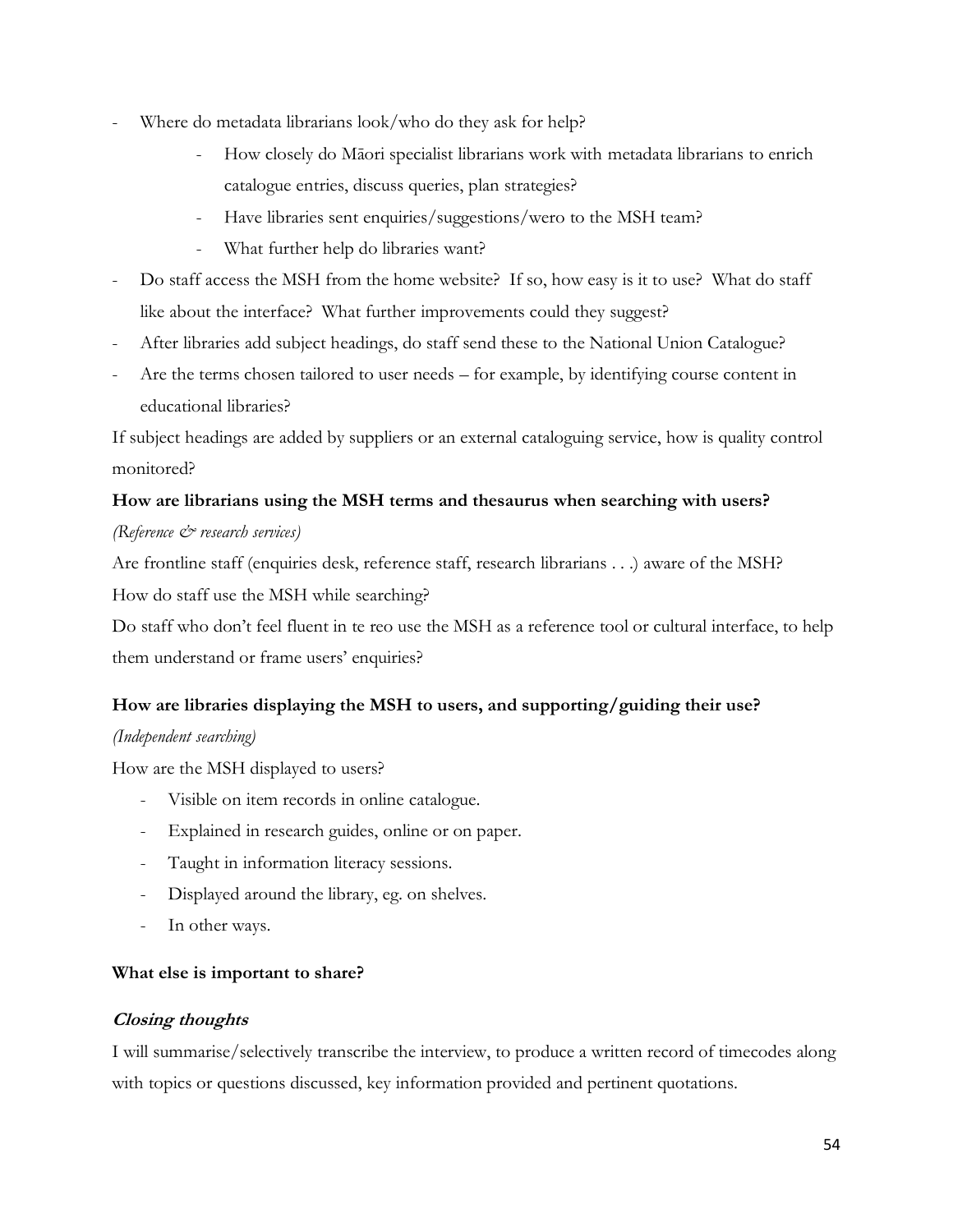I will send this to participants for checking by 6 April, and hope they will be able to reply by 20 April. Participants in individual interviews can withdraw or amend their contributions until 6 April, although it is not possible to identify and destroy only one participant's part of the audio recording of a focus group discussion.

I will return the knowledge gathered to all partipants in early June, in their chosen format. Closing thanks.

Perhaps some kai for whakanoatanga and whakawhanaungatanga?